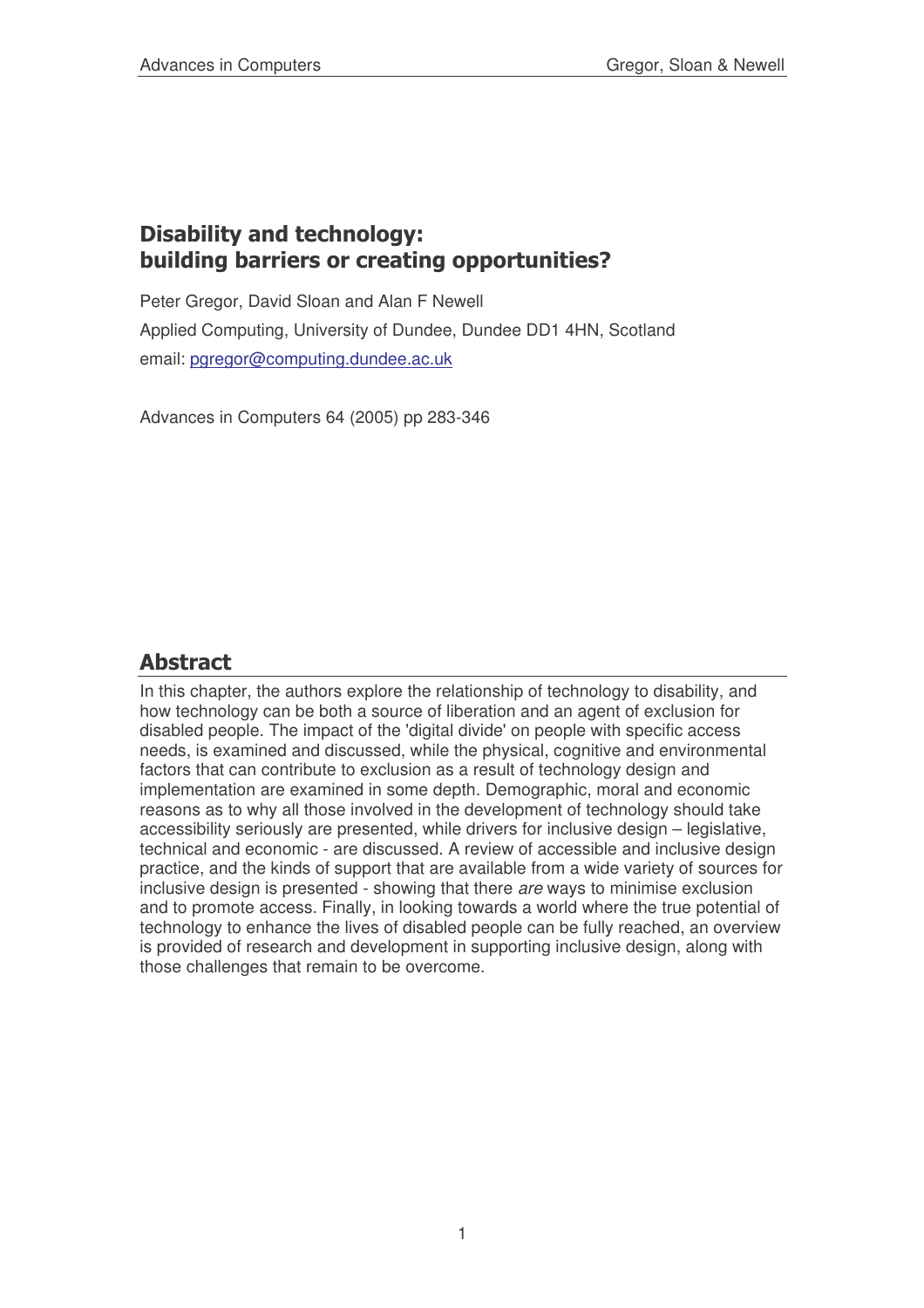## **Table of Contents**

| 1                                                                     |  |                                                                       |  |  |  |  |  |
|-----------------------------------------------------------------------|--|-----------------------------------------------------------------------|--|--|--|--|--|
| $\overline{2}$                                                        |  |                                                                       |  |  |  |  |  |
|                                                                       |  | 2.1 THE POTENTIAL OF TECHNOLOGY FOR DISABLED AND ELDERLY PEOPLE6      |  |  |  |  |  |
|                                                                       |  |                                                                       |  |  |  |  |  |
|                                                                       |  | 2.3 LACK OF UNDERSTANDING OF THE FULL RANGE OF POTENTIAL CUSTOMERS  7 |  |  |  |  |  |
|                                                                       |  | 2.4 LACK OF AWARENESS OF THE NEEDS OF OLDER AND DISABLED PEOPLE  8    |  |  |  |  |  |
|                                                                       |  |                                                                       |  |  |  |  |  |
|                                                                       |  |                                                                       |  |  |  |  |  |
|                                                                       |  | 2.7 ASSUMED TECHNOPHOBIA AND LOW EXPECTATIONS OF OLDER AND DISABLED   |  |  |  |  |  |
|                                                                       |  |                                                                       |  |  |  |  |  |
|                                                                       |  |                                                                       |  |  |  |  |  |
|                                                                       |  |                                                                       |  |  |  |  |  |
| 2.10 INACCESSIBLE ACCESSIBILITY OPTIONS AND ASSISTIVE TECHNOLOGIES 11 |  |                                                                       |  |  |  |  |  |
| 3                                                                     |  |                                                                       |  |  |  |  |  |
|                                                                       |  |                                                                       |  |  |  |  |  |
|                                                                       |  |                                                                       |  |  |  |  |  |
|                                                                       |  | 3.2.1                                                                 |  |  |  |  |  |
|                                                                       |  | 3.2.2                                                                 |  |  |  |  |  |
|                                                                       |  |                                                                       |  |  |  |  |  |
|                                                                       |  |                                                                       |  |  |  |  |  |
|                                                                       |  |                                                                       |  |  |  |  |  |
|                                                                       |  |                                                                       |  |  |  |  |  |
|                                                                       |  |                                                                       |  |  |  |  |  |
|                                                                       |  |                                                                       |  |  |  |  |  |
| 4                                                                     |  |                                                                       |  |  |  |  |  |
|                                                                       |  |                                                                       |  |  |  |  |  |
| 5                                                                     |  |                                                                       |  |  |  |  |  |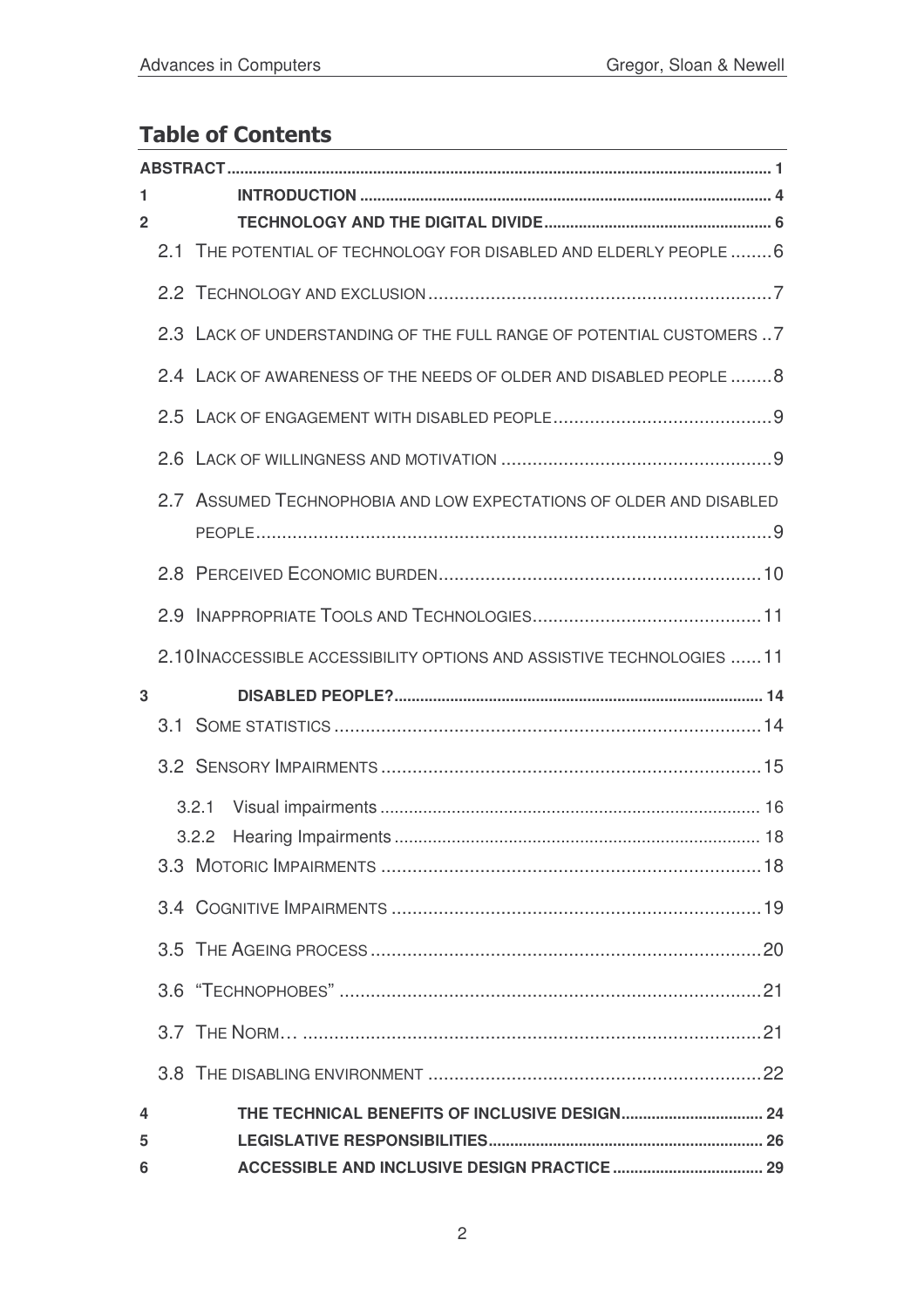|    | 6.2.1 | 6.2.2                                              | Improving access by minor modifications to standard software 29<br>Assistive technologies and software to overcome specific barriers 30 |  |
|----|-------|----------------------------------------------------|-----------------------------------------------------------------------------------------------------------------------------------------|--|
|    |       |                                                    |                                                                                                                                         |  |
|    |       |                                                    |                                                                                                                                         |  |
|    |       |                                                    | 6.6 TECHNOLOGY AS A MEANS OF SUPPORTING DISABLED PEOPLE34                                                                               |  |
| 7  |       |                                                    |                                                                                                                                         |  |
|    |       |                                                    |                                                                                                                                         |  |
|    | 7.2.1 | 7.2.2<br>7.2.3                                     |                                                                                                                                         |  |
|    |       |                                                    |                                                                                                                                         |  |
| 8  |       |                                                    | TESTING AND EVALUATION OF INCLUSIVE DESIGN 40                                                                                           |  |
| 9  |       |                                                    |                                                                                                                                         |  |
|    | 9.1   |                                                    |                                                                                                                                         |  |
|    |       | 9.1.1<br>9.1.2                                     | The embracing of standards and accessibility- by developers, by authors                                                                 |  |
|    |       | 9.1.3                                              | The effect of legislation on ICT developers and commissioners of ICT 43                                                                 |  |
|    |       | 9.1.4                                              |                                                                                                                                         |  |
|    | 9.2.1 | 9.2.2<br>9.2.3<br>9.2.4<br>9.2.5<br>9.2.6<br>9.2.7 | The need for a coherent and collaborative accessibility strategy 46                                                                     |  |
| 10 |       |                                                    |                                                                                                                                         |  |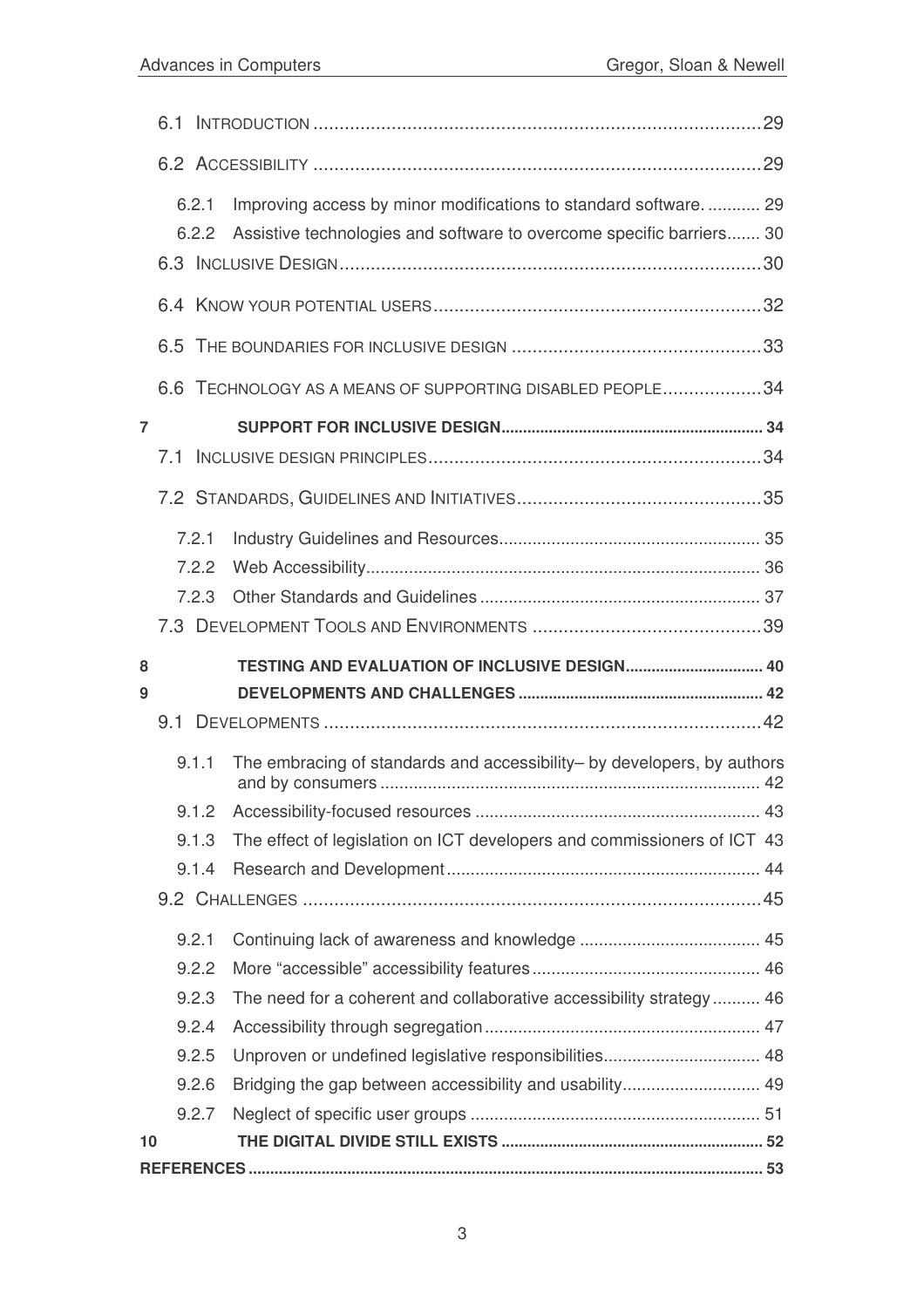# 1 Introduction

Information technology has undoubtedly had an enormous impact on almost every aspect of society in the developed world. A more detailed examination of statistics, however, indicates that some groups are not benefiting as much as they might from these advances. This situation has been referred to as the Digital Divide – the divide between those groups of people who benefit from Information Technology and those who do not or cannot access it. (Pieper, Morasch and Piela, 2002)

The Digital Divide has many causes, including economic disadvantage, but inappropriate software and human factors engineering has also played a part in exacerbating the gap between those people who benefit greatly from computer technology and those who are excluded. Much software appears to have been designed by and for young men who are besotted by technology, and are more interested in playing with it, and exploring what the software can do, rather than achieving a particular goal in the simplest way.

For example, most office software has a very extensive range of functionality, but in practice few users access more than a small percentage of this. This over-provision of functionality encourages complex screen layouts, very small icons and buttons and often requires users to memorise large numbers of difficult-to-remember commands. These requirements are particularly arduous for older and disabled people.

Many older people and people with disabilities lack the visual acuity, manual dexterity, and cognitive ability successfully to operate much modern technology. Many find window-based environments and the software associated with them very confusing and difficult or impossible to use; most mobile telephones require good vision and a high level of dexterity and video tape recorders are well known for providing many usability problems for older people. In addition to standard software needing to be more accessible for older people, the needs and wants of people who are in the "autumn" of their lives are not necessarily the same as those of younger people for whom software has traditionally been designed. Specialised software is thus also needed which will enhance independence and quality of life of older and disabled people.

There is little evidence that older and disabled people are particularly technophobic they are most often excluded because the design of the technology has not taken into account their needs. This exclusion is becoming increasingly problematic as the developed world relies more and more on this technology. Older and disabled people also form a significant and growing proportion of the population and many older people have control of substantial wealth and/or disposable income. This changing distribution of economic influence is creating expanding markets for products which can be used by people with a wider range of functionality and a much broader spectrum of needs and wants than has been the case in the past.

The requirement to address the needs of disabled people has also been enshrined in legislation in many countries. Such legislation is often implemented to protect against discrimination against people on account of their disability, but increasingly legislation is also directly or indirectly shaping technology markets as specific sectors are obliged to procure and provide optimally accessible software and information systems for use by its employees, and electronic information and services to the public.

While there are economic, demographic and legislative arguments for adopting inclusive design of technology - taking into account the needs of older and disabled people is likely to produce systems which are more usable by everyone. This point was made in emphatic form by Microsoft, who published the startling results of research carried out in 2003 into accessible technology and computing (Microsoft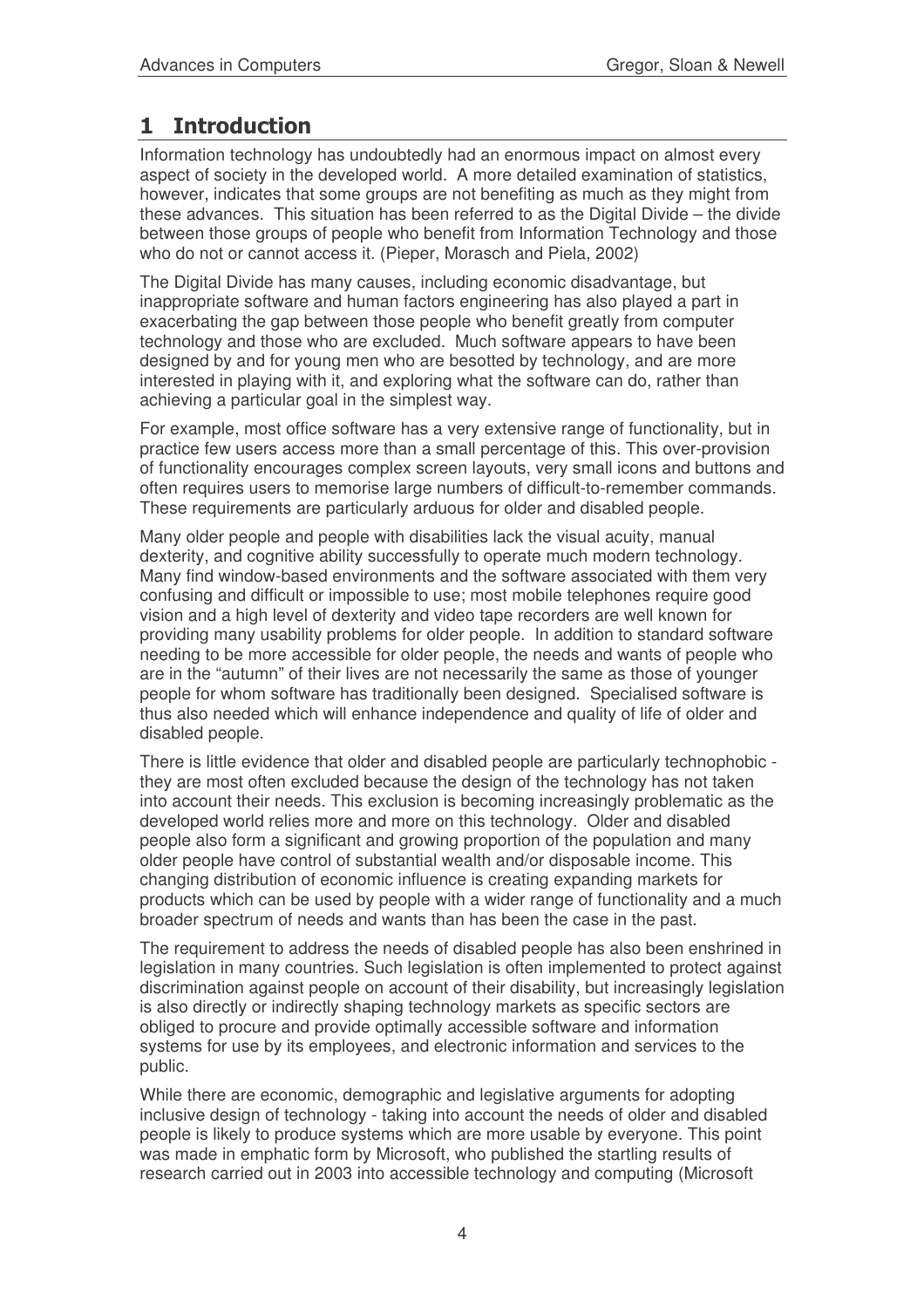2003 a & b). The most significant finding of their research was that 57% of computer users are likely to benefit from the use of accessible technology. Making software and web content accessible for older and disabled people is therefore not an option it is an essential requirement for good design.

In this chapter, the authors point out the dangers inherent in the digital divide and the breadth of exclusion which failure to address its effects could cause. They describe the factors, physical, cognitive and environmental, which can contribute to exclusion and point out the demographic, moral and economic reasons for designers taking their contribution to exclusion, and the opportunities to promote accessibility, more seriously. The drivers for inclusive design – legislative, technical and economic are discussed, followed by a review of accessible and inclusive design practice and the kinds of support that are available from a wide variety of sources for inclusive design. Finally, they examine the developments and challenges in promoting accessible design and development.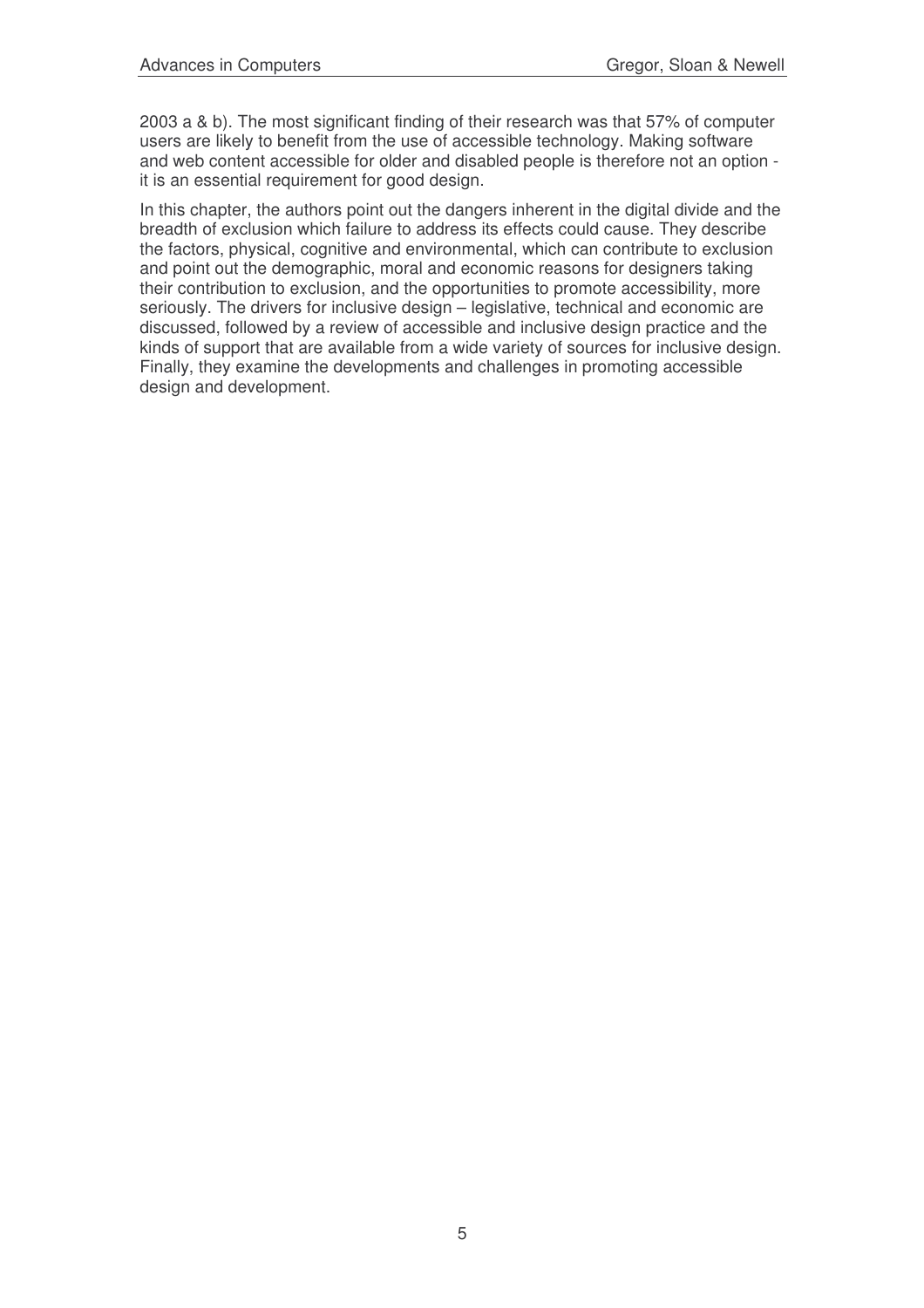# 2 Technology and the Digital Divide

### 2.1 The potential of technology for disabled and elderly people

There are clear social and ethical arguments for the need for technology to be developed using inclusive design principles. Technology can make essential and non-essential services more accessible to disabled and elderly people who traditionally receive a poorer than average level of service, or may be excluded altogether from receiving these services.

Services, which are particularly relevant to older and disabled people, many of whom may have reduced mobility, and thus would benefit greatly from electronically delivered services, include:

- e-Government technology is increasingly being seen as a way of reducing costs and increasing efficiency of government, and at the same time a way of increasing participation in democracy by excluded or disaffected groups. Online public information and electronic voting systems are examples of technologies that can enhance social inclusion.
- Healthcare e-health applications can facilitate remote care and monitoring for disabled and elderly people, who are likely to need a higher than average level of care. At the same time, enhanced accessibility to on-line quality health information and decision support tools can lead to a more informed patient, who can as a result play an increasingly active role in their own care.
- Banking on-line banking facilities can allow people to manage finances from home, reducing the need for a potentially difficult journey to a bank. Automatic telling machines (ATMs) allow direct and independent access at any time of the day to account information and cash, and increasingly offer additional banking-related facilities.
- Education at a basic level, the Internet allows independent access to an enormous amount of information on a myriad of topics. Through e-learning applications, formal education, whether primary, secondary or tertiary may be made accessible to a wider section of society, and delivered in a way best suited to a learner with specific access needs.
- Commerce –through e-commerce web sites, independent access can be gained to on-line grocery stores, bookshops, clothing retailers; tickets for rail, bus, air or sea travel can be bought in advance. On-line auction services allow for an almost unimaginable variety of real - and virtual - products to be bought or sold.

A major user of government services are older and disabled people, and if the software provided for e-government is not usable by this group of people, it will have a low up-take, and alternative manual systems will have to be in place, which will be expensive and inefficient. Also, a less widely considered aspect of technology is its ability to enhance accessibility to information and entertainment to previously excluded groups. Social exclusion may result from an inability to gain equitable access to entertainment, yet enhanced access to entertainment can be achieved through technology such as digital interactive television, on-line chat rooms, multiuser gaming environments and web sites offering information such as the latest gossip on television soap operas or the outrageous behaviour of celebrities!

A further example of how technology can reduce social exclusion is in its ability to allow people to express their feelings and opinions, and contribute to human knowledge. While the advent of the World Wide Web eases the task of publishing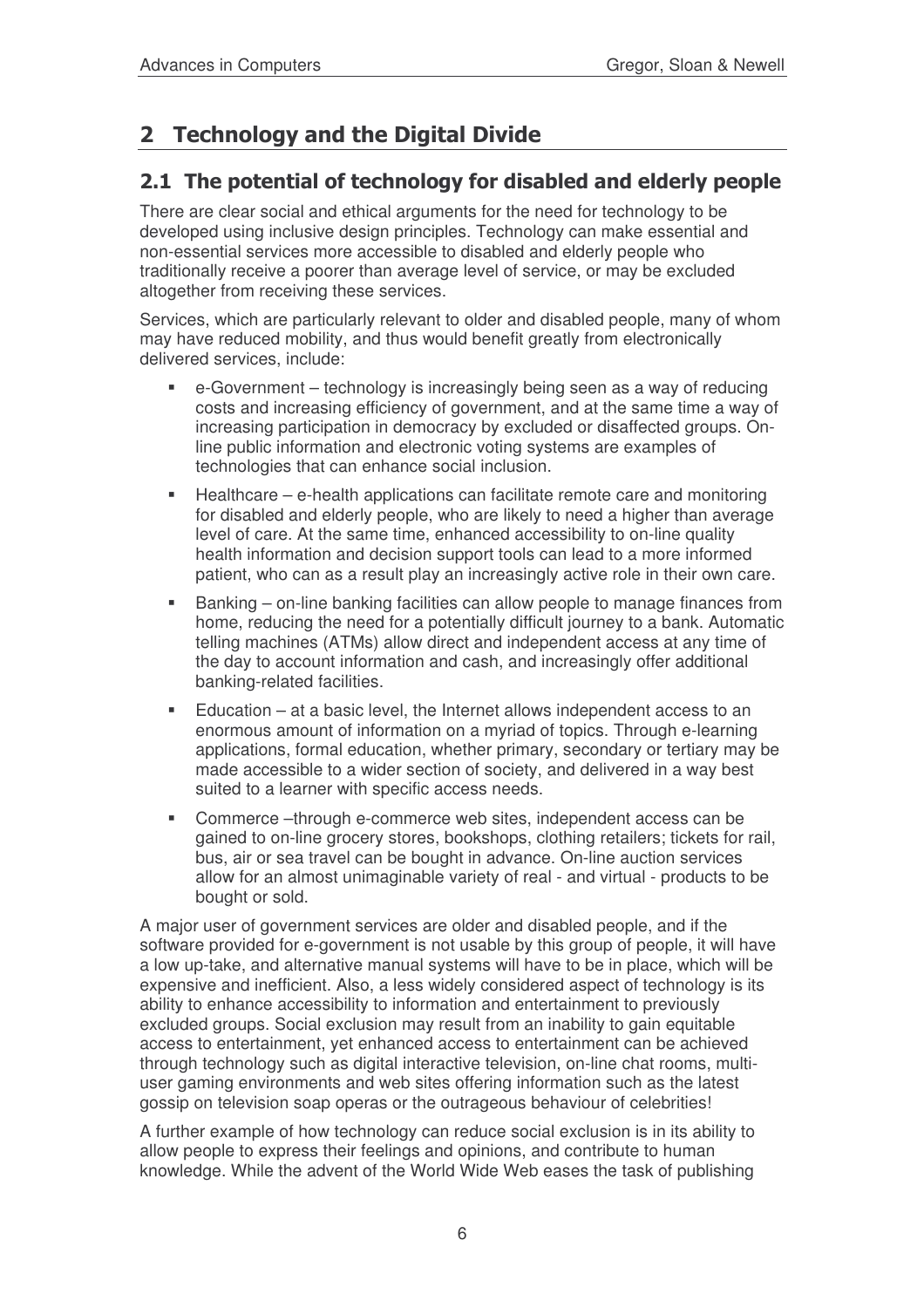information by effectively bypassing the role in printed media of editors in selecting, tailoring and publishing information, electronic solutions can also act as an effective replacement for the traditional method of pen-and-ink, which can be inaccessible to many. Such technology can range from word processing software and content management systems to web-logs and web authoring tools to facilitate publishing of digital information, allowing fuller participation in debate particularly by people with visual, manual or cognitive impairments.

With this potential in mind, it would seem folly to enhance provision of these services using technology, whilst at the same time increasing exclusion for those who would benefit most from such service; yet this has all too often become reality.

# 2.2 Technology and exclusion

The authors do not believe that the creation of the Digital Divide represents purposeful discrimination by designers. Few designers set out deliberately to exclude certain groups of people from using their systems. We believe that it is done more from ignorance, or from accepting inaccurate stereotypes.

There is, however, strong anecdotal evidence that some companies either do not wish to sell their products to less able customers and or that they believe that people with disabilities are undesirable customers. The reasons given include insufficient time and resources to produce accessible software, coupled with the company's inexperience in dealing with users and inadequate understanding of the needs and wants of people with disabilities.

The final and, to many, the conclusive reason, is that they believe that there is a lack of demand for accessible technology and this will not change. This view, however, ignores historical precedents. For example, safety in cars used not to be a selling point, but those manufactures who produced safe cars were in a very strong position to take advantage of the change in people's perception of what was important in the decision to buy a car. Similar trends are being seen in the organic food market. The requirement for easy to use and accessible systems is very likely increase rapidly as the population ages, and as legislation takes effect.

Designers often believe that it is very difficult and expensive to design accessible systems, and thus do not make any attempt to reduce exclusion. In practice, however, there are many good examples of accessible technology. Windows, and other software products contain a range of accessibility options, but designers could be excused from not being aware of their existence, because, in a similar way to the Ford Focus car (more of which in Section 1.2.8) these aspects of the software are not widely advertised.

Similarly there are a number of excellent examples of web sites, which are accessible to older and disabled people, as well as being comfortable for able-bodied users and aesthetically pleasing. These however are more the exception than the rule. The reasons why inaccessible software is so widespread will be discussed in the following sections.

#### 2.3 Lack of understanding of the full range of potential **customers**

Human beings have a tendency to assume that everyone is the same as themselves and their friends, and computer system designers are no exception. Unless they are developing very specialised software, their concept of a user is usually someone not too different from themselves. Older and disabled people are less well represented in the work force than their statistical presence in the community, and those with mobility and communication difficulties are not very visible. This can produce an "out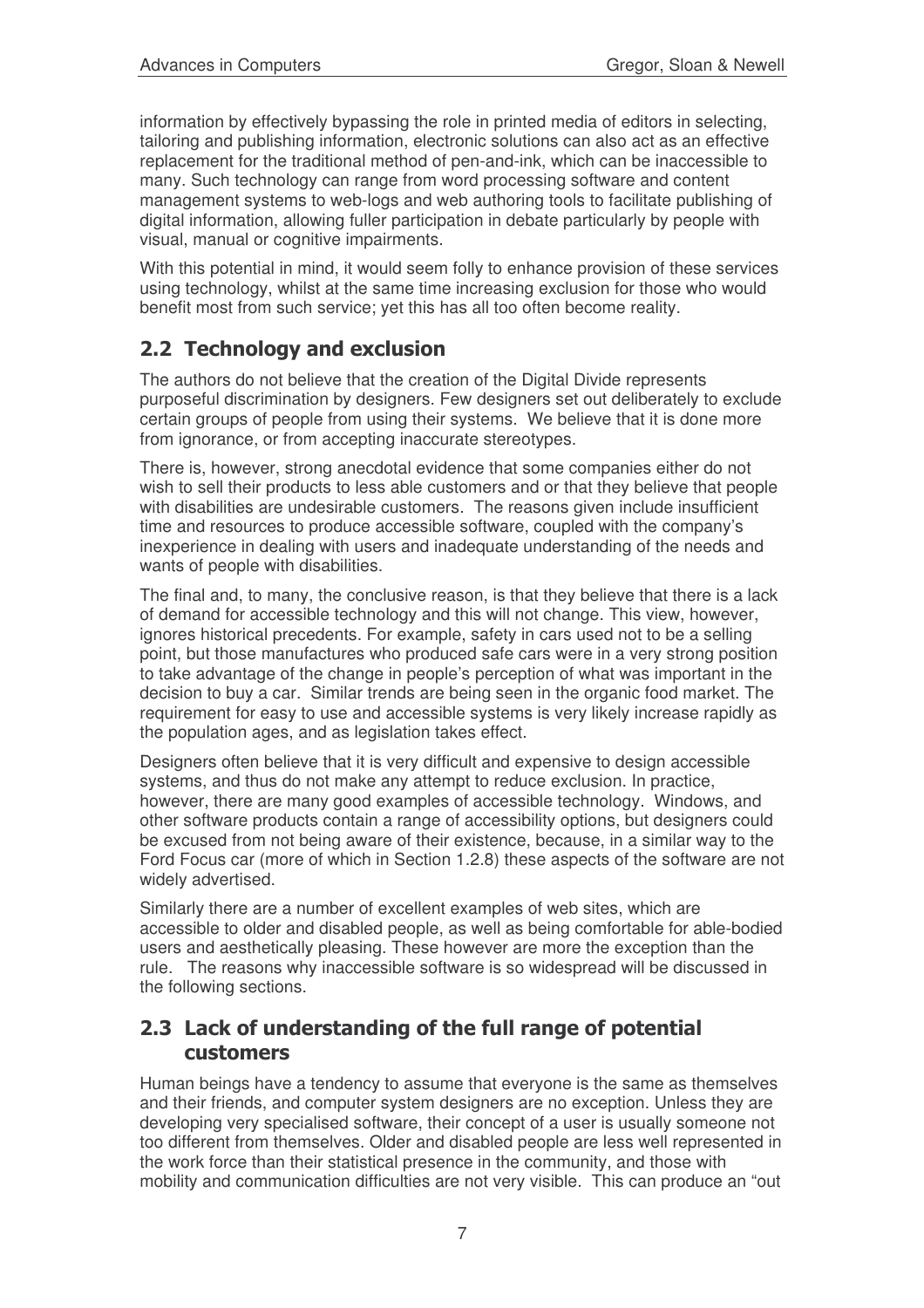of sight – out of mind" situation in software designers, reinforcing the assumption that all customers are roughly the same as the designer's immediate colleagues.

There is a very powerful economic motivation to assume that all potential users have essentially the same characteristics. This not only makes the design task simpler, but also saves much effort in testing and evaluating what has been produced. This misconception about the actual range of characteristics of potential users of software is often strengthened - sometimes inadvertently - by well-established design guidelines.

Even within the User Centred Design community, where there is a strong focus on understanding the users, it has been recommended (Nielsen 2000) that, in a majority of circumstances, five users is an optimum number of participants for usability evaluations. Clearly a sample of people which truly represented the wide range of characteristics of human beings would have to be very large and thus obtaining a truly representative sample is not feasible. It would at least, be helpful, however, if designers were made to realise that a sample of five could only scratch the surface of the characteristics of all potential users, and the results from any such tests should be interpreted with very great care.

#### 2.4 Lack of awareness of the needs of older and disabled people

Computer systems designers form a very specialist section of the population. Their knowledge of computers is deeply embedded, and because of their educational and employment background, most have forgotten what a wealth of detailed knowledge they have of computer systems. Many metaphors and operational techniques are so second nature to them that they assume everyone is fully conversant with them. For example, in a recent research project, in which the authors assisted with the design of an email system for novice users, very experienced software designers were astounded that most of their potential customers did not know what a scroll bar was, and when its action was explained, half of the older users thought that it should operated in the opposite way (i.e. it should appear to control the paper).

Young software engineers generally have good eyesight (although some may need spectacles), and they may forget that most people's eyesight deteriorates as they grow older, and that some of this deterioration cannot be corrected. There are also a significant number of visual impairments which cannot be corrected by lenses. In addition, because their use of the keyboard and mouse is almost a reflex action, designers do not often realise that this requires a level of manual dexterity which is significantly greater than many of their potential customers.

Software engineers are accustomed to the need to remember complex series of actions, and their understanding of the way computers operate helps them to recreate a set of commands the details of which may have slipped their memory. In contrast many people in the population have never had the need for these skills and thus are much less well equipped to operate the systems which designers find "intuitively easy".

An interesting example is in Windows, where to turn off the system, one has to follow a path which begins with the "Start" instruction. This is logical if one has the background knowledge to understand that, in order to exit from Windows software, one has to start the application which shuts-down the system. This level of sophisticated understanding is only found in a very small percentage of the users of Windows – the rest have to try to remember by rote the seemingly bizarre requirement to "press start" to "stop the computer".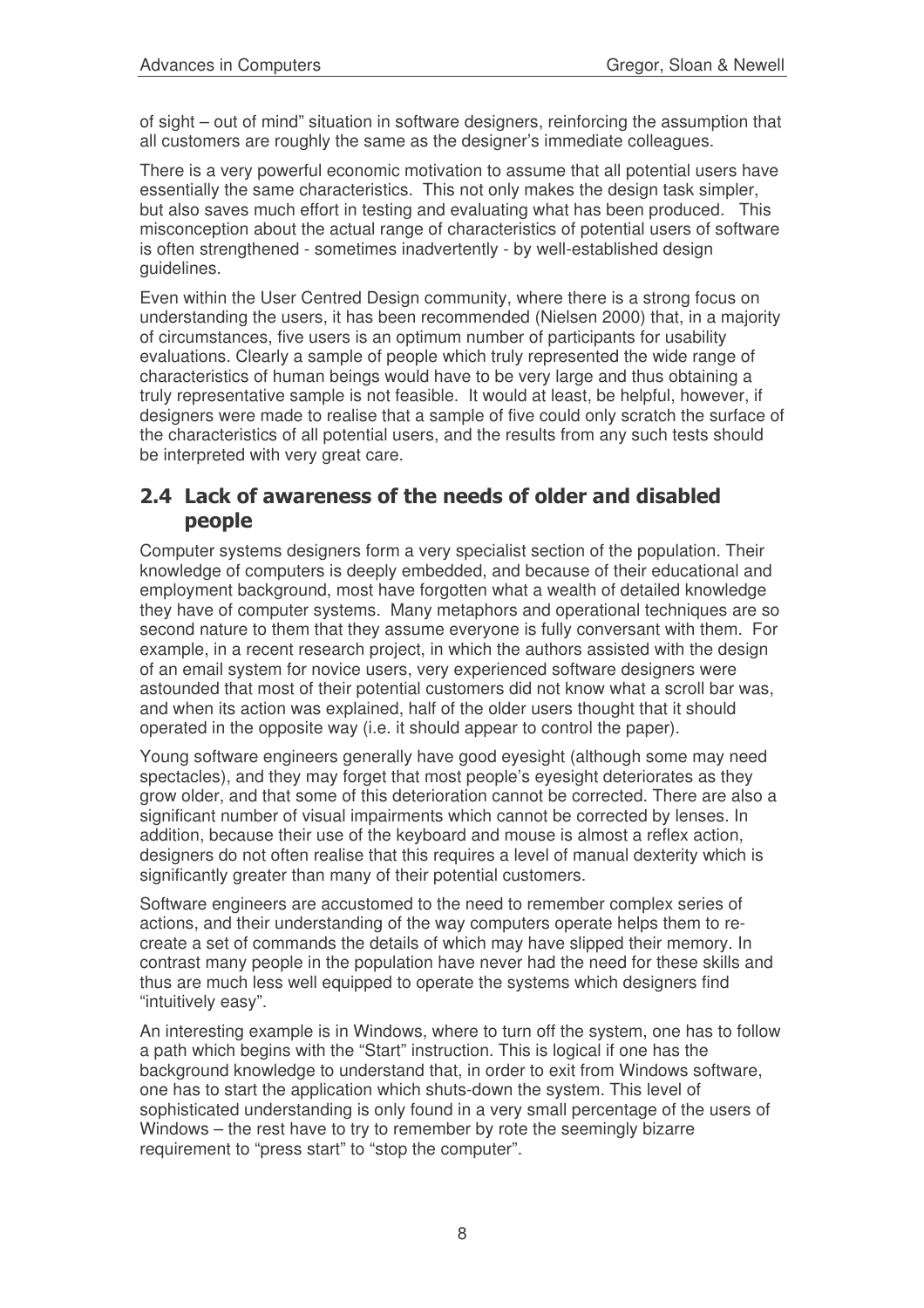## 2.5 Lack of engagement with disabled people

Related to the above problem of a lack of understanding  $-$  or perhaps the cause of a lack of understanding, is an unwillingness for organisations, who do acknowledge the importance of accessible design, to engage directly with disabled and elderly people. This may be due to a perception that such people are not part of the target audience, or a perception that there is little point in engaging with users with such extreme needs, for fear that a product will result that is excessively skewed towards a specific user group.

Another challenge, identified by the authors through personal contact with developers and designers, is a fear of the consequences of being responsible – unwittingly or not – for discrimination. This can range from a worry over what is considered appropriate terminology, and the dreaded phrase 'political correctness' can cloud the judgement of some with regards to actual or perceived attitudes of others towards accessibility. While the authors do not condone discriminatory, abusive or dismissive attitudes towards people with functional impairments, the frequent changes in what is acceptable terminology have not made it easy for a designer with aspirations towards inclusive design; unfortunately, neither has the over-zealous attitudes of some well meaning individuals concerned with reducing discrimination. This is further complicated by there being fundamental differences in currently acceptable disability terminology between the UK and the US – for example, 'disabled person' is preferred in the UK, while 'person with disabilities' is preferred in the US.

Thus requests for feedback and advice from novice designers can lead to them being drowned in a sea of critical replies attacking their best efforts or their use of inappropriate terminology. There is a need for education, but at the same time, increased support and encouragement in accessible design from accessibility advocates would avoid disaffection and potentially hostility towards the idea of inclusive design. At the same time, increased engagement with disabled people and disability organisations would help to reduce the misconceptions and misinterpretations of best practice.

# 2.6 Lack of willingness and motivation

Designers sometimes justify their unwillingness to consider the needs of older and disabled people on an assumed, rather than demonstrated, basis that it is not economically practical to take these people into account. Such an attitude may be in contravention of legislation – discussed in more depth later – but can be used as an excuse not even to consider the possibilities of extending the design to cater for a wider range of user needs.

It is clearly impossible to design systems which can be easily operated by absolutely everyone in the population regardless of age or disability, and in many case it would be acceptable, and legal, to decide to exclude certain categories of disability. However, this should only be done after an assessment has been made that the costs of including these disabled people is un-reasonable in terms of the overall project. Some adjustments necessary to cope with certain disabilities may be very expensive to include, but some, which are virtually cost-free, can make an enormous difference to the accessibility of a device.

### 2.7 Assumed Technophobia and low expectations of older and disabled people

Many people have developed very low expectations of older and disabled people for similar reasons to those adduced above. In certain situations this is realistic – it would be unreasonable to design a motor car with Braille symbols for driver controls.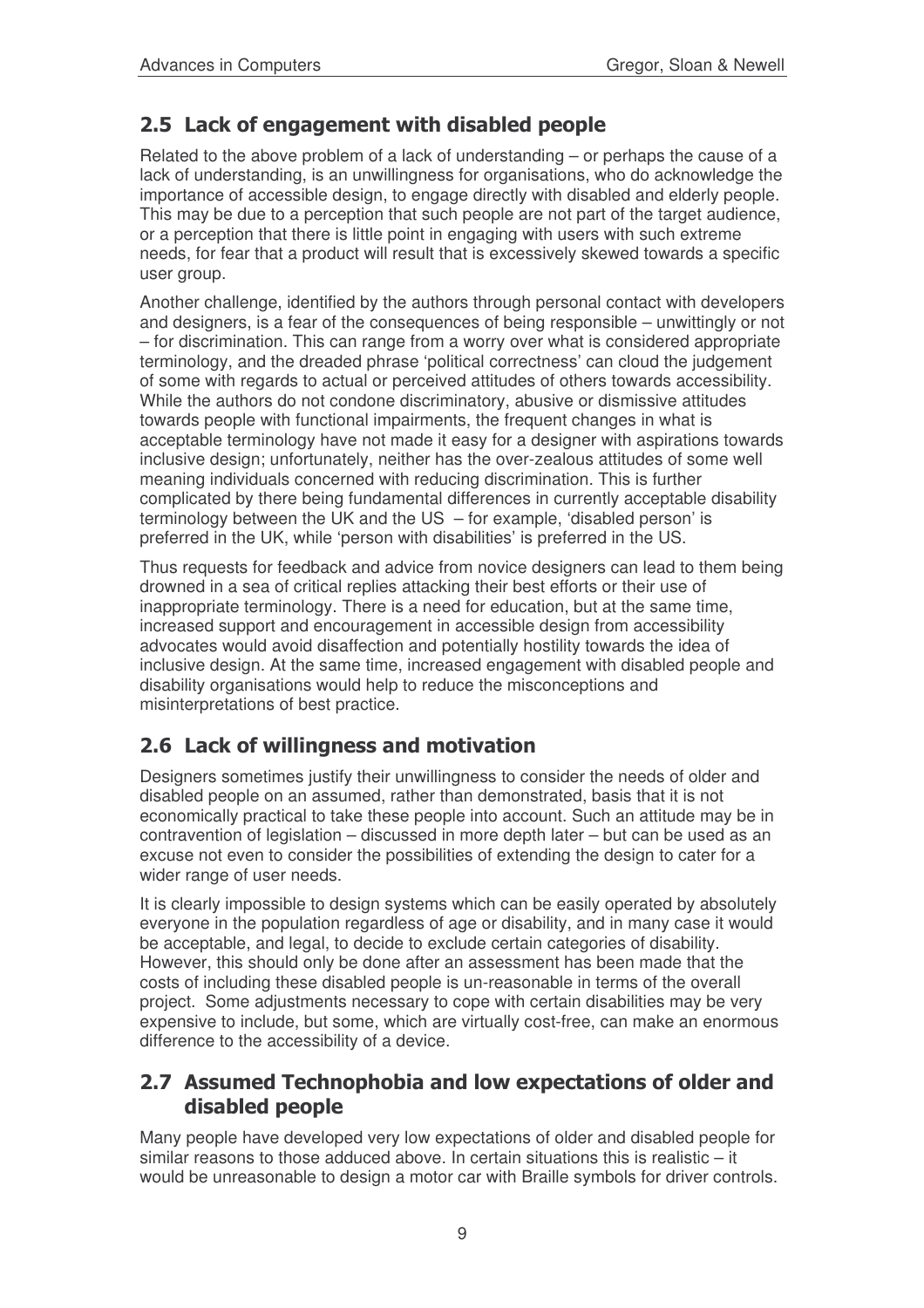However, the authors have met senior, well educated people who believe, for example, that blind people neither watch television nor use computers - in fact blind people's viewing habits are virtually identical to those of sighted people, and given appropriate assistive technology, blind people can use a very wide range of software.

Similar stereotypes can be applied to much technology. It is widely believed that older people are technophobic. If that was the case, however, older people would not be prepared to drive motor cars - the modern versions of which have many computers within them. The difference between motor cars and other new technologies is that designers have been careful to ensure that the interface to the car does not change significantly from that which customers are used to; where they have fallen short in this aim, as in the introduction of digital speedometers in some models during the 1980s, but consumer reaction and fear of legal comeback have caused the rapid withdrawal of the unacceptable features. Thus, in general, the problem is not that older people are not prepared to use "new technology", but are frightened by the manifestations of technology which have not been designed by people who understood the needs and abilities of older people.

## 2.8 Perceived Economic burden

In addition to overestimating the costs of taking into account the needs of older and disabled people in design, there is a tendency to underestimate the benefits of providing more inclusive products. The basic outcome of inclusive design is in fact likely to result in economic benefit. If a product or technology that can be accessed and used by a wider audience than would have otherwise been possible, then it follows that the potential customer base for that technology is increased. The numbers of disabled people in the community are shown below and these are often much greater than many people would predict. There will also be a major growth in these figures due to the aging of the population.

For example, in the Western world the numbers of people over 65 are already larger than the numbers of people under 16 and there are many people over 65s with a large disposable income and significant wealth. Not only do such people have age related impairments, but approximately 50% have a significant disability. The fact that the "baby boomers" are joining this cohort also means that many older people will have significantly different expectations of life-style and the need for technology to support this life-style. Designers who, in the future, restrict their markets to young able-bodied people will be exposing their companies to significant risks of losing market share.

The design of an accessible e-commerce web site is the digital equivalent of ensuring that a supermarket is wheelchair-accessible – in each case allowing access to more potential customers. On-line shopping, however, has significantly more benefits for disabled people than for able bodied people. The independence of being able to shop on-line in the comfort of their own home has enormous attraction over making a potentially difficult trip, which may require assistance from a number of other people.

There are many examples of products developed with accessibility in mind that have become significant economic successes (Keates and Clarkson, 2004):

 In the motor industry, the Ford Focus was designed to take account of the older user. The designers were provided with special suits and spectacles which reproduced the reduction in mobility and sight which comes with old age. The result was a motor car was easier to operate by older adults, but also provided many benefits for young drivers such as large easy to use controls, and better access for parents with small children. The car thus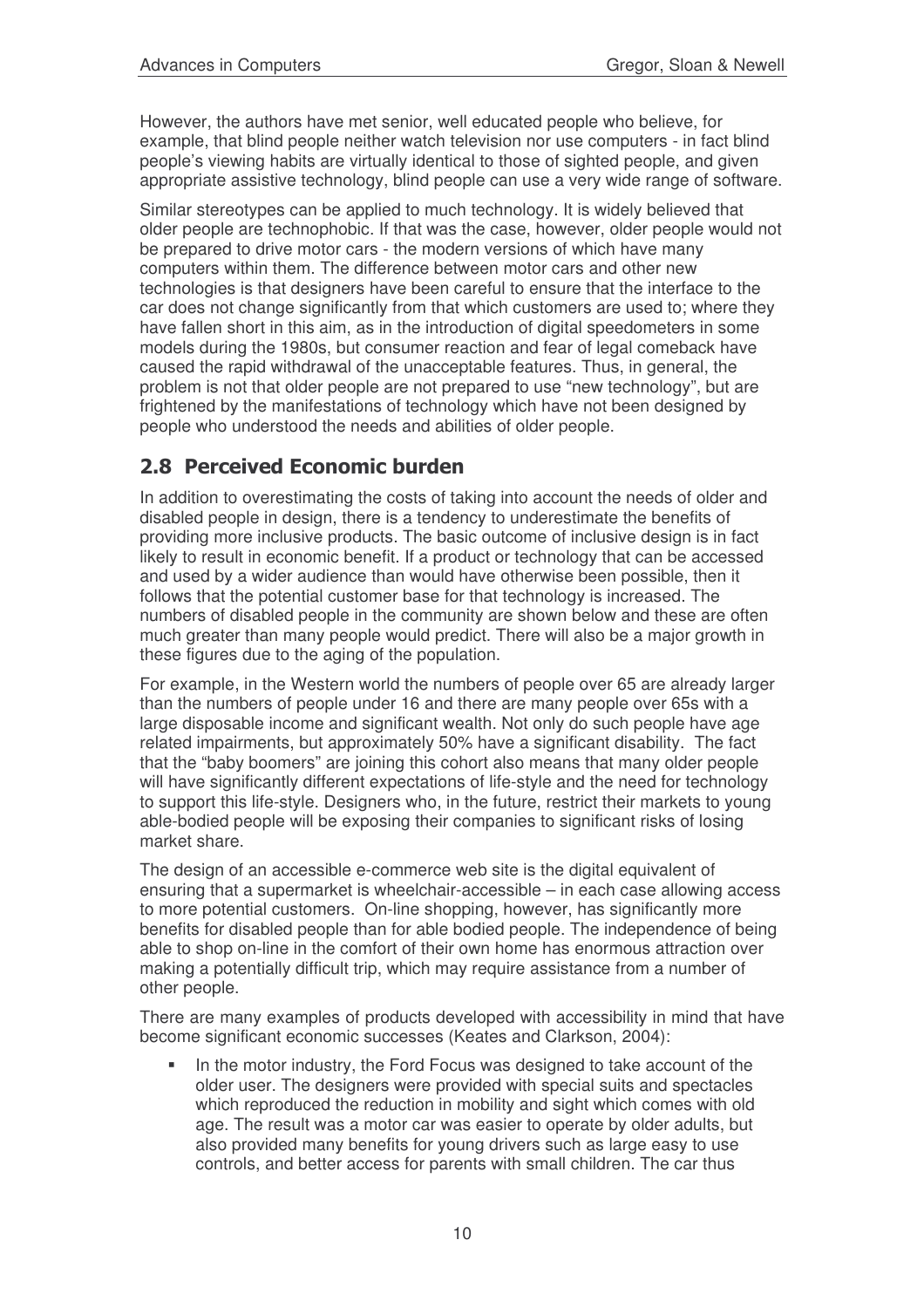became very popular amongst all age groups, and regularly features highly in UK sales tables.

 British Telecom (BT) developed a large button telephone for disabled people and this quickly became popular with many, so much so that this feature was introduced into other products from the company.

Economic benefit may also result from the avoidance of potentially adverse publicity arising from a high profile example of a member of the public being unable to use the product in question due to accessibility problems. Keates and Clarkson (2004) argue that adverse publicity resulting from an organisation defending a case of alleged discrimination may result in reduced revenue, and at the same time the cost of defending the case may be greater than the cost of addressing the problems that caused the alleged discrimination in the first place. They further point out that by failing to consider accessibility in product design, an increasing proportion of customer base may be lost in terms of organisations that are legally or contractually bound to procure only technology that meets a specific level of accessibility. For example, US federal agencies are obliged by Section 508 of the Rehabilitation Act (discussed in more detail in Section 5) to purchase technology that complies with Section 508 technical standards. Thus any company that does not consider accessibility in the design of their products will effectively rule themselves out of competing in this economically significant market sector.

## 2.9 Inappropriate Tools and Technologies

Accessibility, when it is considered, is often considered as an afterthought rather than at the beginning of any design process. This situation includes the design of software tools used by designers.

Development tools and authoring tools do not tend to promote or encourage design of optimally accessible technology, and rarely if ever give any indication of whether or not the system which will be produced using these tools will have an adequate level of accessibility. Some standard operating systems involve small fonts and buttons, and provide default options, such as automatically appearing small scale scroll bars, which can be difficult or impossible to remove. The libraries of widgets provided with prototyping equipment often predominantly contain widgets which are inappropriate for anyone without excellent vision and dexterity – with no warning that this might cause a problem.

Web authoring software has promoted the democracy of the web as a publishing medium by aiding experienced designers in the creation of highly functional, graphically rich web content, and at the same time provided a way for less technically able authors to quickly and easily publish web resources that are often valuable and interesting. Such authoring software, however, has traditionally enabled, if not positively encouraged, the creation of web pages with significant accessibility barriers. Authoring packages have also traditionally helped to exacerbate the problem of web accessibility by generating non-standard and bloated code, using code that may introduce accessibility problems for people with visual and manual impairments, and by failing to alert authors of the need to insert information required to avoid the introduction of accessibility barriers. As a result web content is often unwittingly published containing serious accessibility barriers.

#### 2.10 Inaccessible accessibility options and assistive technologies

A number of operating system and software applications do provide accessibility options and utilities, which enable disabled people to vary the input and output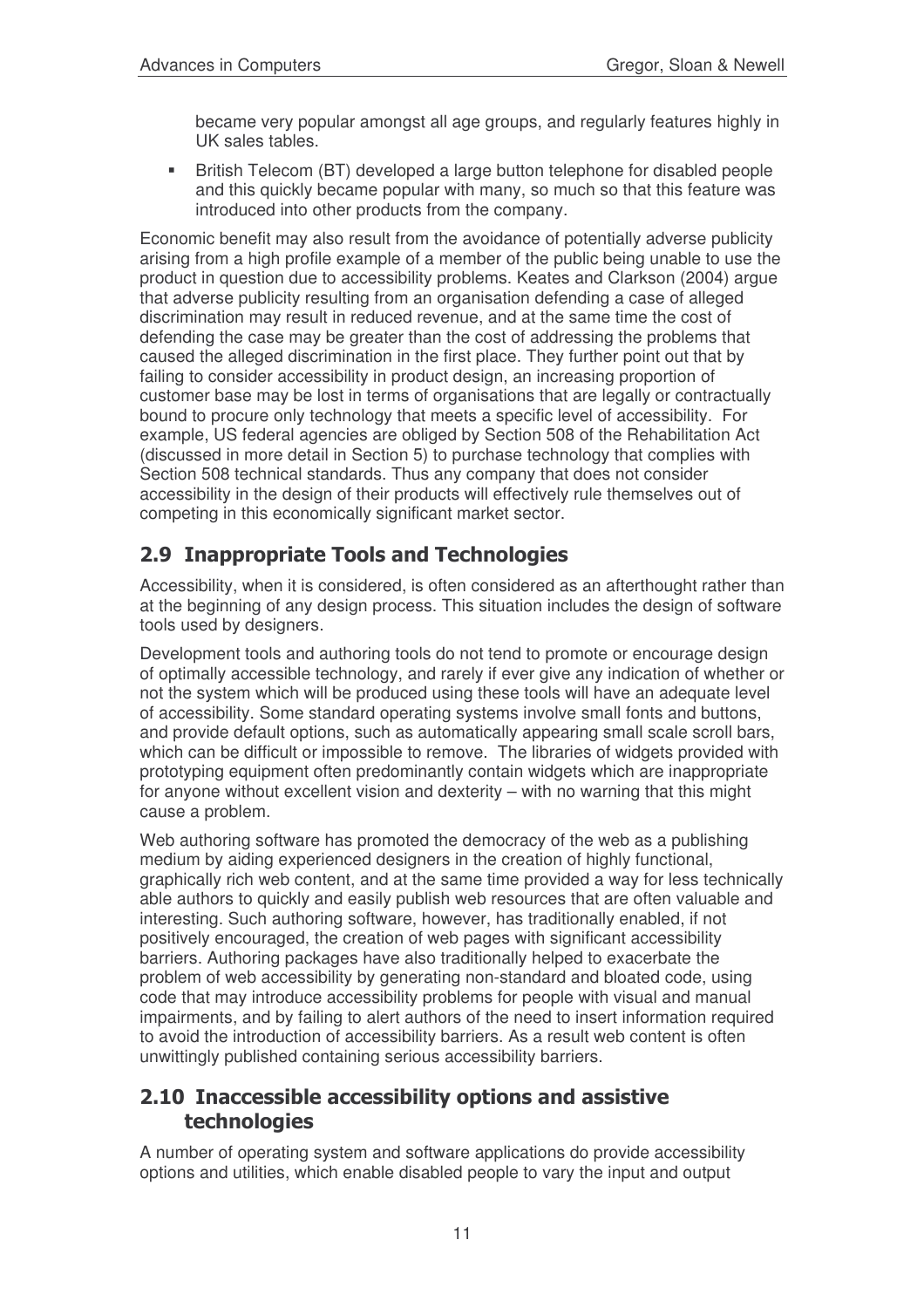properties of software. For example the Windows operating system has a large range of *options* that enable the user to enhance the accessibility of the system through, for example:

- Adjustments to text and background colour schemes;
- Features that facilitate mouse usage, for example enlargement of the mouse pointer or reduction in the on-screen pointer movement relative to movement of the mouse;
- Features that facilitate keyboard access for example "sticky keys", which enables one fingered typists to operate multiple key combinations, such as the shift, control and alt keys;
- **Specification of visual alternatives to audio alerts.**

Such additions can be of great value to expert users, but they are often very difficult for the new user to find. Research with older adults has indicated that, despite considerable demand for help and support, the existing facilities built into computers are rarely used. Syme et al (2003), using evidence from their work with older adults, argue that this is because such facilities are often hard to find, hard to use and inappropriate. Reconsidering the ways in which support is presented to an increasingly diverse population of computer users would benefit not only older users, but everyone.

More advanced than the accessibility options discussed above, *utilities* may be offered by an operating system, such as screen magnification and screen reading functions, or an on-screen keyboard. Although useful, the functionality of these options is often limited in comparison to specialised assistive software. Awareness of such utilities is low, Microsoft (2003b) finding that only 38% of computer users with mild or severe difficulties/impairments were aware of such utilities, and only 14% of users actually used them.

There is also a problem in terms of awareness of, and use of, assistive technology that would be required by someone with a severe impairment to successfully use computer technology (Microsoft 2003b):

- Only 24% of computer users with severe difficulties/impairments currently use assistive technology;
- <sup>39%</sup> of computer users with severe difficulties/impairments are not aware that assistive technology exists and could enhance their computing experience.

It is apparent that significant challenges exist for disabled people in firstly discovering the existence of an assistive technology that might help them, where to get hold of it, and how to install it and use it. This often requires a significant amount of technical expertise and confidence, and many assistive devices are significantly more expensive than standard software and hardware.

A similar problem exists when considering access to web content. Many widely used web browsers – most notably Microsoft's Internet Explorer with its current large market share – fall disappointingly short of supporting potentially very useful accessibility features, such as the ability to enlarge the text size of any web page, regardless of how that page has been designed. The ability to change aspects of a web page's appearance through a user-defined style sheet is a very powerful tool in enhancing the accessibility of web content for people with dyslexia and specific visual impairments. In reality however, very few people know how to achieve these effects, and to do so using any of today's popularly used web browsers is likely to be extremely difficult.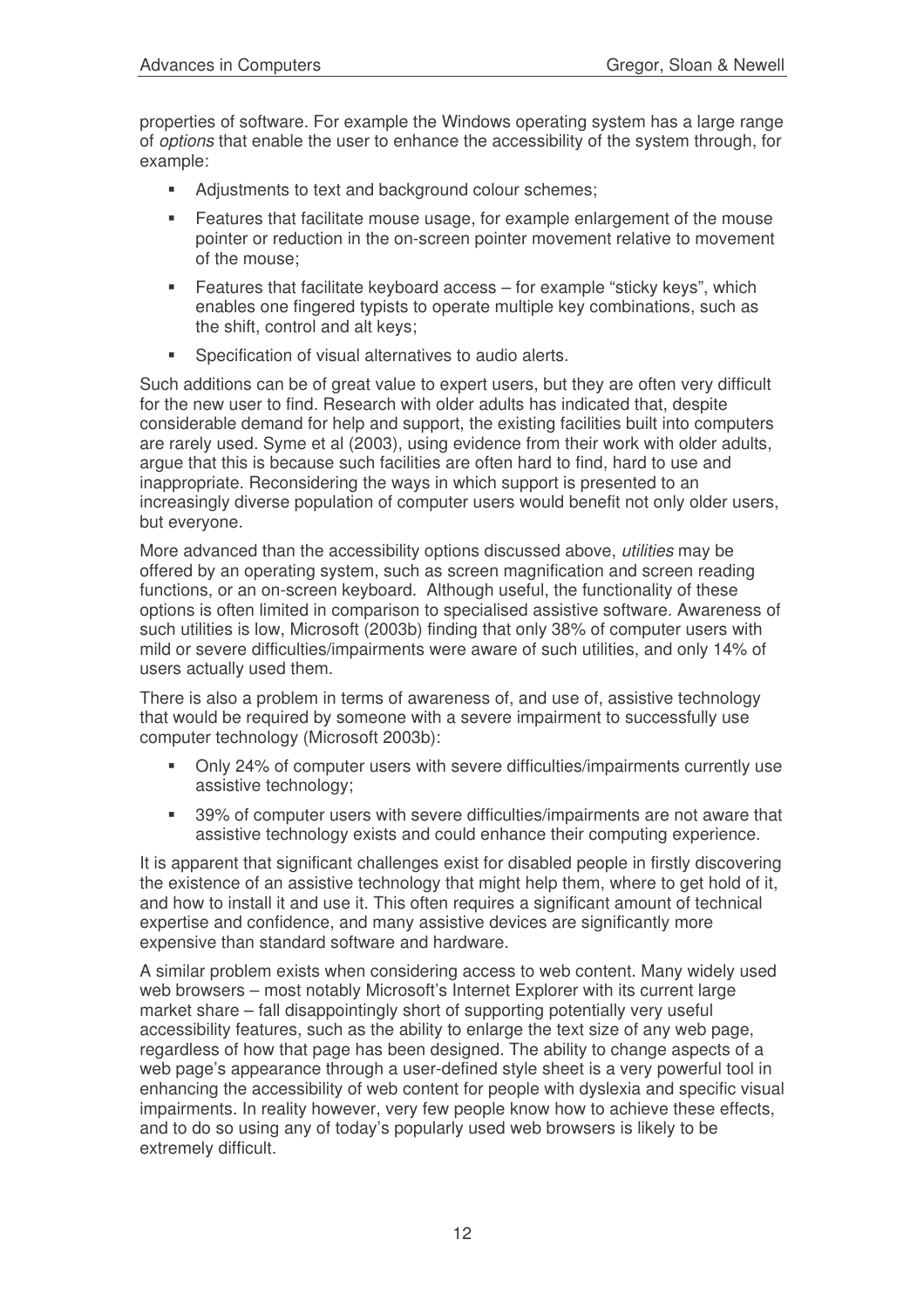A feature of many accessibility options is thus that they themselves are inaccessible, and have many usability problems A significant proportion of users who could benefit from accessible technology features do not even know of their existence, let alone how to access and use them.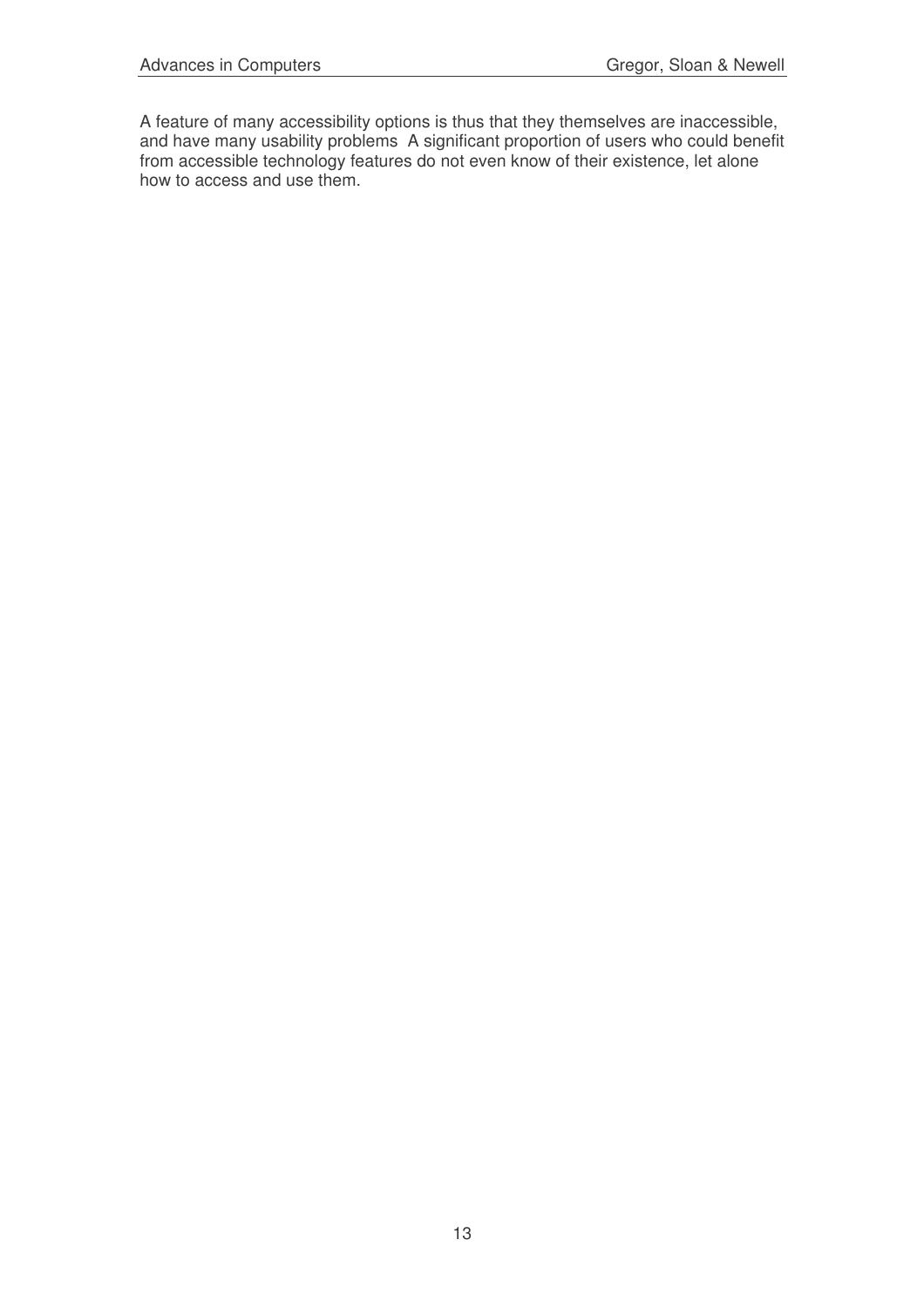# 3 Disabled people?

A variety of impairments – sensory, mobility-related and cognitive - can separately or together result in computer users encountering accessibility barriers, and, as alluded to in the previous section, the number of users with such impairments is much higher than might be expected.

This section looks in more detail at the specific impairments affecting accessibility of technology, and why there are many more people who may experience accessibility difficulties than an initial examination suggests.

### 3.1 Some statistics

If we examine population statistics, the low level of interest in issues of this nature is somewhat surprising. It is not easy to obtain a globally consistent definition of a specific disability, and thus accurate estimates are difficult, (this problem will be addressed later in the chapter), but commonly accepted figures are that, in the "developed world", between 10% and 20% of the population have disabilities.

More specific estimates include:

- <sup>1</sup> 1 in 10 of the world's population has a significant hearing impairment and 1 in 125 are deaf.
- 1 in 100 of the world's population has a visual impairment, 1 in 475 are legally blind, and 1 in 2000 totally blind.
- 1 in 250 people are wheelchair users, with over 300,000 in the USA alone being under 44 years old (there are 10,000 serious spinal injuries per year in the USA alone).
- There are 6 million mentally retarded people in the USA with 2 million living in institutions.
- It has been estimated that 20% of the population have difficulty in performing one or more basic physical activities, with 7.5% being unable to walk, lift, hear, or read alone or without help. 14% of these are aged between 16 and 64.
- In the UK, 800,000 people are unable to express their needs in a way that close relatives can understand and 1.7 million people struggle to communicate

There is a direct effect on the working economy, with disability affecting the working lives of some 12% of the population and 5% being prevented from working entirely, due to their disabilities. There is also an even wider population which is affected by disabilities. As a rule of thumb, every person has at least three other important people in their lives with whom they interact regularly. Thus the population affected directly by disability is at least a factor of three greater than the numbers quoted above.

It is a sobering thought that, within the next year, almost one in 500 of the readers of this chapter will suffer a stroke which will render them partially paralysed, and a third of those will experience some degree of speech, language or cognitive impairment caused by that stroke.

Demographic data concerning disabilities can vary, because of the exact definitions used, but the data in **Table 1**, from USA and European sources (UNESCO 1996) provide useful guidelines. It can be seen that the numbers of people with disabilities are significant and these figures are increasing. People with disabilities are very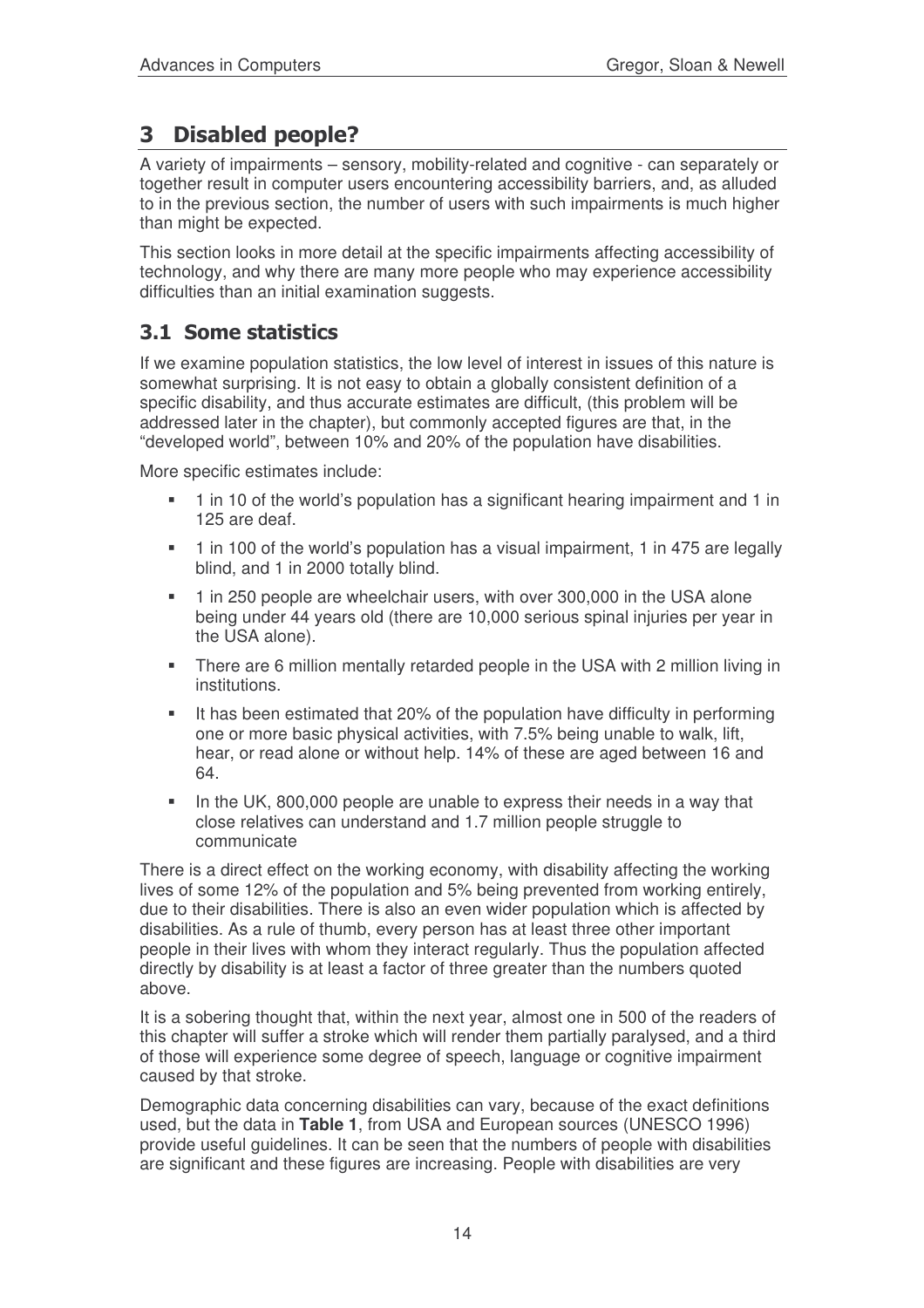diverse, and due to improved life expectancy and medical care, there is likely to be an increase in both the severity and diversity of disabilities in the workplace.

| <b>USA</b>                                                     |     | <b>Europe</b>      |       |  |  |  |
|----------------------------------------------------------------|-----|--------------------|-------|--|--|--|
| Illiteracy                                                     | 3%  |                    |       |  |  |  |
| Blind & Low Vision                                             | 3%  | <b>Blind</b>       | 0.2%  |  |  |  |
|                                                                |     | Low vision         | 2.0%  |  |  |  |
|                                                                | 8%  | Deaf               | 0.2%  |  |  |  |
| Deaf & hard of<br>hearing                                      |     | Hard of hearing    | 14.9% |  |  |  |
|                                                                |     | Dexterity          | 6.5%  |  |  |  |
|                                                                |     | Intellect          | 5.6%  |  |  |  |
|                                                                |     | Language           | 0.9%  |  |  |  |
|                                                                |     | Speech             | 0.4%  |  |  |  |
|                                                                |     | Dyslexia           | 4.7%  |  |  |  |
|                                                                |     | Mobility           | 8.9%  |  |  |  |
| 65 & over                                                      | 13% | Over <sub>65</sub> | 14.8% |  |  |  |
| NB Individuals may appear in more than one figure quoted above |     |                    |       |  |  |  |

#### **Table 1: Disability and Demographic Statistics**

The report "Enabling America: Assessing the Role of Rehabilitation Science and Engineering" (Institute of Medicine, 1997), comments that:

"The emerging field of rehabilitation science and engineering could improve the lives of many of the 49 million Americans who have disabling conditions, and is ready to assume a prominent position in America's health research agenda."

It points out that almost 10 million Americans (about 4 percent of the nation's population) have a disabling condition so severe that they are unable to carry out fundamental activities of life, such as attending school, working, or providing for their own care. An additional 6 percent are limited in their ability to engage in such activities, and another 4 percent are limited in social, recreational, or other pursuits. Medical expenditures for disabilities and the indirect costs from lost productivity exceed \$300 billion each year, or more than 4 percent of the gross domestic product.

Thus older and disabled people are a significant minority, and represent a major market segment in the developed world.

### 3.2 Sensory Impairments

Perhaps the most easily understood and recognised group of people who may face accessibility barriers when attempting to use technology are those with sensory impairments. Technology relating to smell and taste as an interface enhancement is as yet in its infancy, and therefore an impaired ability to smell or taste is currently of no real significance when using technology.

Those senses that are most required in order to interact with computer technology are vision and hearing, and anyone with impaired hearing or vision may encounter significant accessibility barriers when using inappropriately designed technology.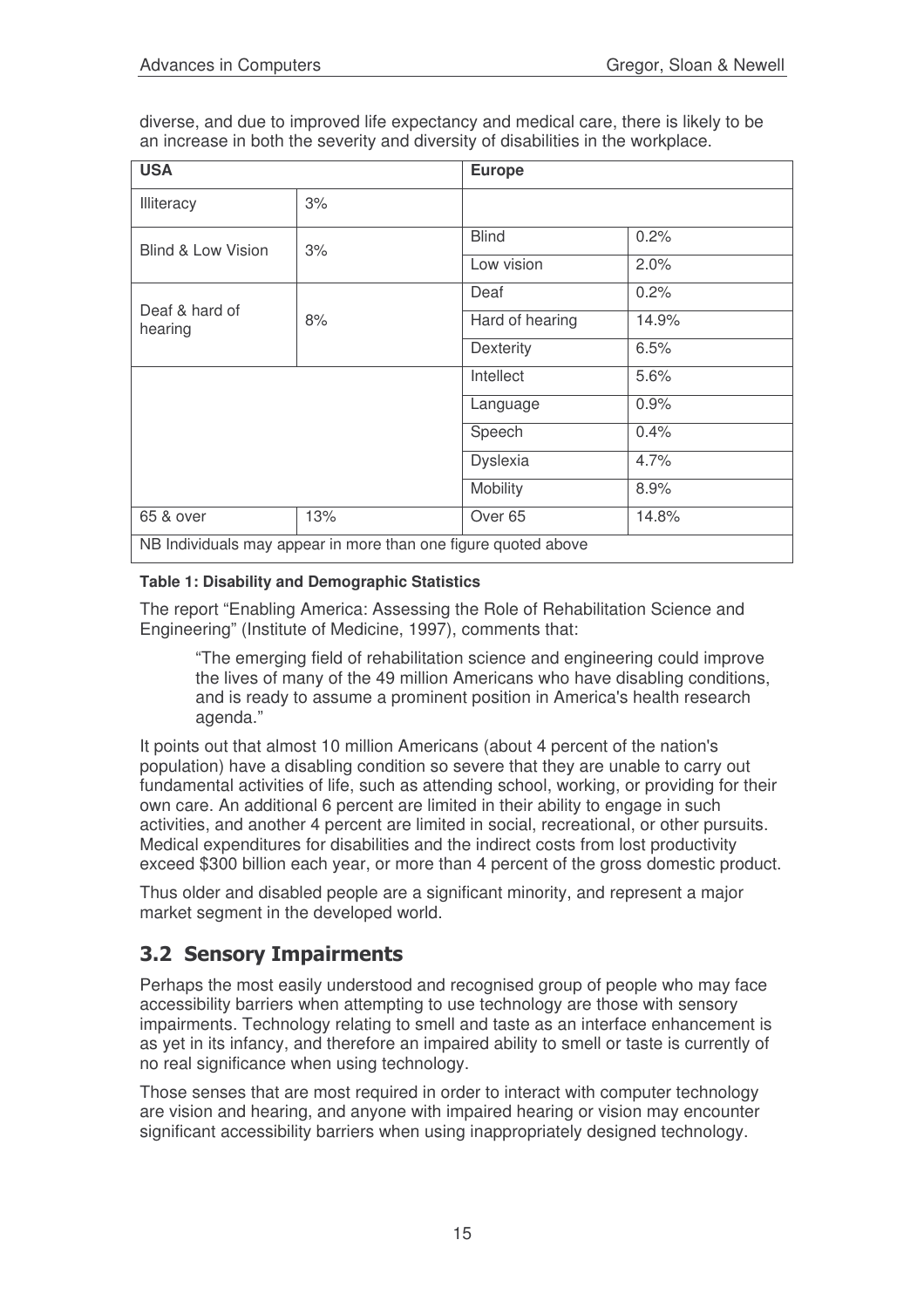### 3.2.1 Visual impairments

Visual impairment may cover a range of conditions, each affecting varying aspects of vision. Conditions include myopia, cataracts, age-related macular degeneration, or macular dystrophy, and in many cases will result in a combination of the symptoms described below. It is worth noting that these conditions can result in a range of visual impairments which are also associated with healthy ageing. The visual impairments lead to handicaps when using computers. For more details, a useful collection of information about various visual impairments is provided by the Royal National Institute of the Blind  $(RNIB)^1$ .

**Reduced visual acuity** affects the ability of the eye to define detail, the degree to which detail is sharp and clear at short or long distances. People with low visual acuity may particularly struggle to use computer interfaces where one or more of the following situations exist:

- information is presented in small text or small or very detailed graphics, and where magnification of this content is not possible, or not effective;
- **IDED** low contrast text and background colour schemes are used, or font styles used that do not promote easy on screen reading;
- **EXECT** interaction styles that require fine and accurate positioning of a pointing device or finger in order to activate an operational control.

The main impact of a **reduced field of vision** is that only a small proportion of a computer interface can be seen at any one time, and therefore interaction is significantly extended as reading, exploration or searching for specific features of the interface will require a slow progression. In certain conditions, such as hemiinattention, the person is not even aware that they are operating with a reduced field of vision, and thus will ignore, and not even search for data that is not in their reduced field of view.

People with reduced field of vision are likely to encounter problems using interfaces that position important content in significantly different areas of the screen, or interfaces that rely on the user in noticing changes to content located in a different part of the screen to which they are looking, for example the use of a 'pop-up' window or other alert appearing to signify an event that requires a response.

It should also be noted that anyone with low vision who requires any form of magnification to allow them to access on-screen content will also effectively reduce their field of vision, as magnification will effectively allow only a small portion of the interface to be viewed at a time.

People with **colour deficit** may encounter accessibility barriers when using computer interfaces. Impairments relating to colour perception generally manifest themselves as an inability to distinguish between specific colours, rather than an inability to perceive one specific hue. Colour deficit is widely regarded as affecting significantly more males than females (approximately 4-5% of males in the Western world), and can result from one of three main types of condition (Clark, 2002) – protanopia, deuteranopia and tritanopia, or insensitivity to red, green and blue respectively.

These conditions may manifest themselves as an inability to distinguish between red and green or red and black. Additionally, given that red or green colours may appear as beige, yellow or orange to someone with protanopia or deuteranopia, problems may arise in attempting to distinguish between any of beige/yellow/orange and either

 $1$  Royal National Institute of the Blind (2004) Common Eve Conditions. Available at http://www.rnib.org.uk/xpedio/groups/public/documents/PublicWebsite/public\_eyelist.hcsp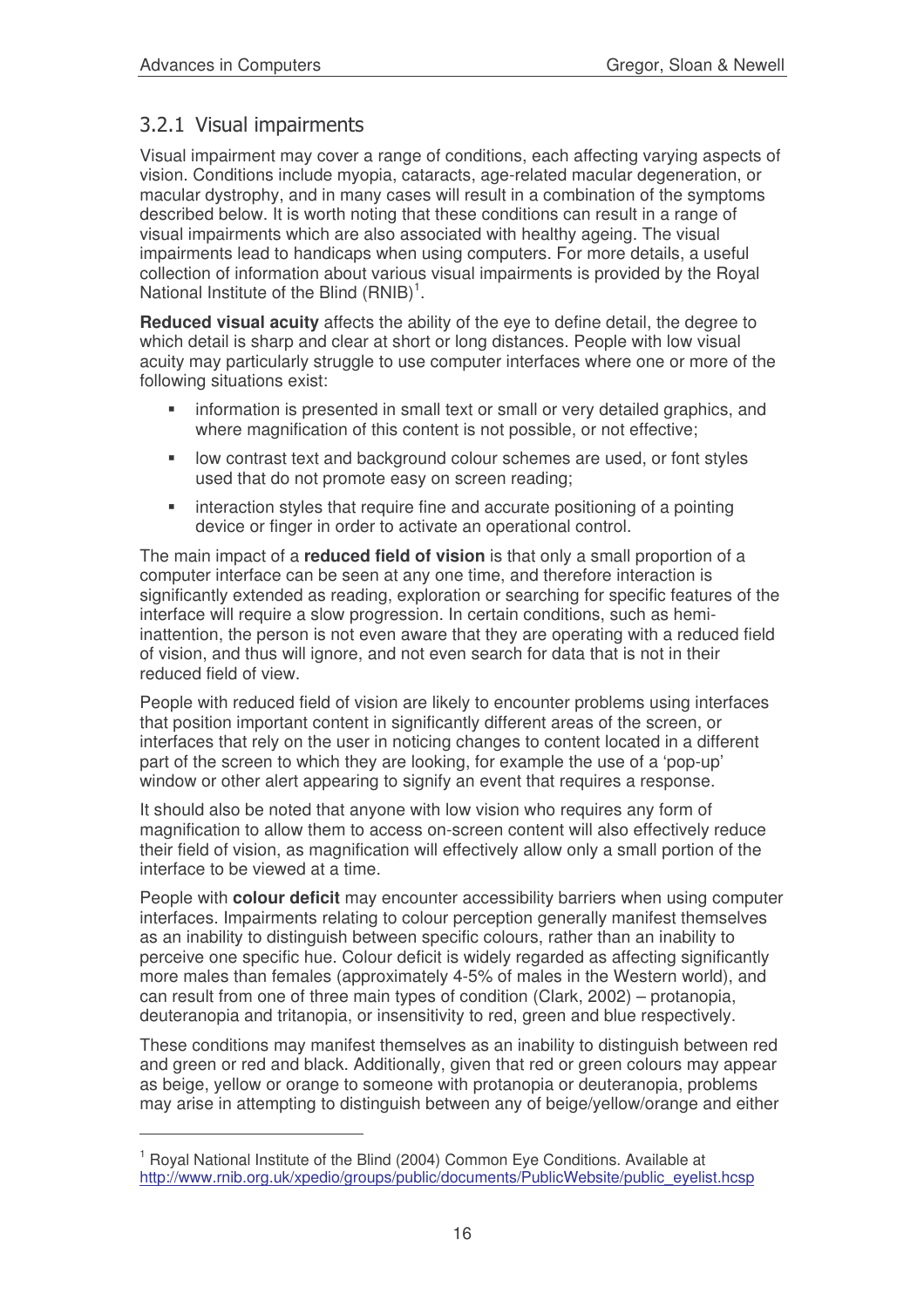of red or green. Accessibility barriers may therefore result if interfaces use these problem colour combinations as a text/background combination or use these combinations in displaying adjacent objects

Complete loss of colour perception amongst sighted people is extremely rare (though of course this situation will effectively exist for anyone who has no functional vision at all and is accessing text using Braille or a speech synthesiser). Age-related decline in visual processing may lead to a reduction in effective colour perception (Carmichael 1999), while the combination of blue and red can cause the temporary visual effect of chromostereopsis, a condition that can cause unpleasant effects for anyone who can perceive shades of blue and red.

Thus, any computer interface that relies on colour as the only way to present information may present accessibility barriers to people with colour deficit. Interfaces that use low-contrast colour combinations, or use those problematic colour combinations described above, may also cause accessibility barriers.

Additionally, conditions such as dyslexia or scotopic sensitivity, not traditionally classified as visual impairments, may manifest themselves in ways that effectively induce a visual impairment whereby specific text and background colour schemes, or text styles may render an interface unusable to someone with that condition.

Aspects such as glare, brightness and level of background lighting may, in combination with inappropriate use of colour in interface design, also exaggerate the effects of an existing visual impairment, or temporarily introduce a new visual impairment to a user.

People who are blind may be considered to have effectively no functional vision, and rely on alternative channels, normally auditory and/or tactile, to access computer based information. Statistically speaking, people with no vision at all are rare; it is far more likely that some degree of vision will exist, in terms of at least the ability to distinguish shades of light.

Blind people can use text-to-speech or tactile technology to accesses computer systems, but that information must be available in an appropriate text format. Computer interfaces where one or more of the following situations exists will be very difficult or impossible to use by people who are blind:

- Information presented in a way that does not allow text-to-speech or tactile devices to output the information in audio or tactile form. This includes graphically presented information without a text equivalent or information presented through the use of colour alone
- Information that is not available directly in audio or tactile format on public interfaces such as autotellers.
- Information that is available in textual format, but is not provided in a way that allows efficient delivery and comprehension of the information when it is output in audio or tactile form. For example, text alternatives provided for graphics may be excessively detailed, or may result in duplication of adjacent textual information, in either case significantly lengthening the time required for the screen to be output in audio format.
- Specific problems may occur due to the 'linearisation' of the content of a graphical user interface or web page, where the order of the page or screen content may become jumbled to such an extent that all logic and comprehension is lost. For example, instructions in using an interface may refer users to "the button on the right" – but relative descriptions such as 'right' and 'left' often lose meaning when heard in an audio-only interaction environment.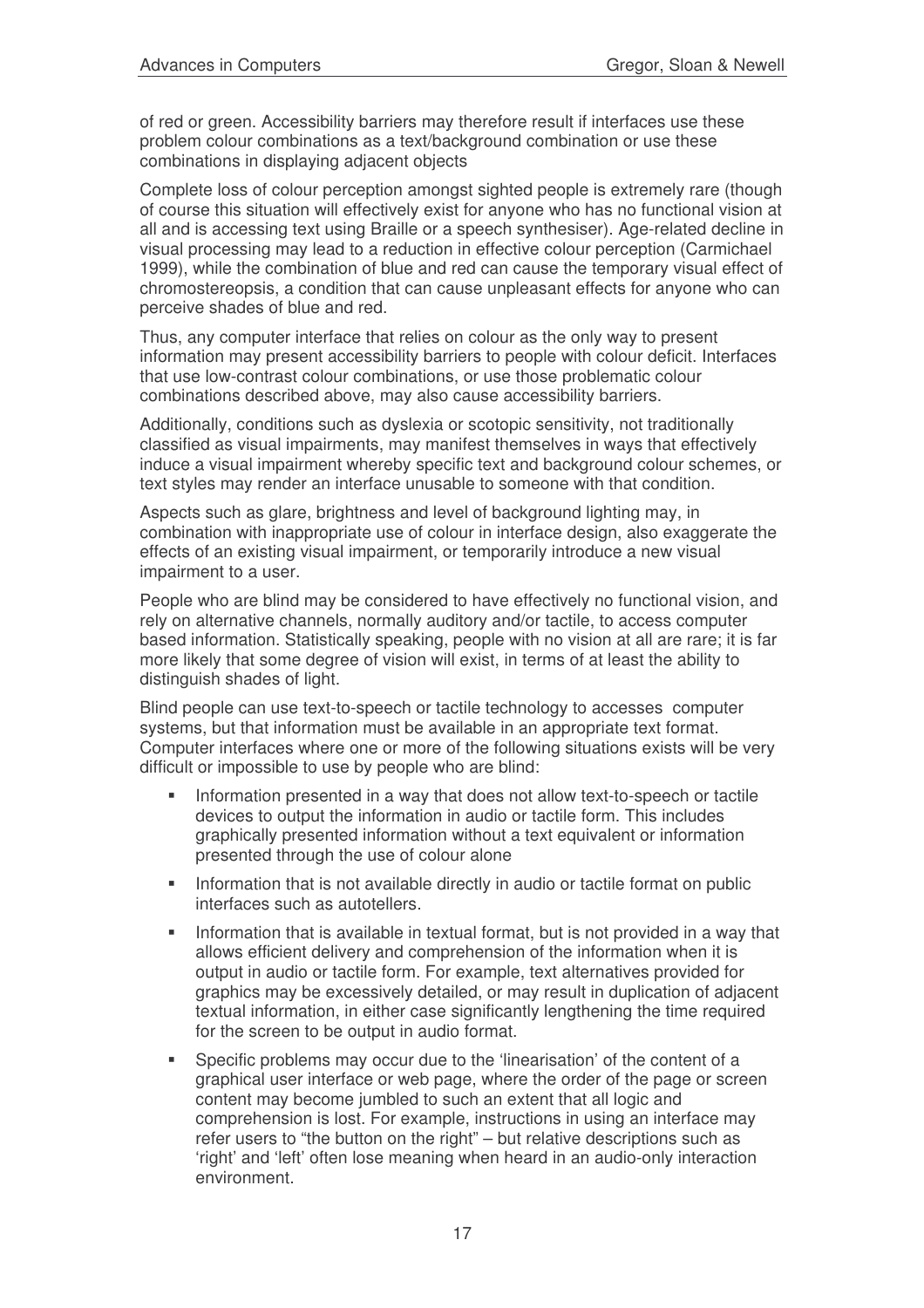Interfaces that require the use of a pointing device such as a mouse in order to allow user interaction or navigation.

A recent problem has been increasingly encountered by blind people when attempting to negotiate "Turing tests" – that is, a test to distinguish a human from a computer - as a means of a security check. A widely used solution<sup>2</sup> is to take a distorted graphic of a word or selection of alphanumeric characters, and request that users type in the word they see. In theory this should only be possible by a human, but, these security features result in an insurmountable barrier for people unable to see the graphic. This is potentially unlawfully and accessible alternatives are thus being explored (W3C 2003).

#### 3.2.2 Hearing Impairments

It may be argued that the auditory channel is underused in computer interface design (Macaulay & Crerar, 1998), but there are many examples of computer technology that use sound to present information. This provides a major accessibility barriers, when this is the sole way of presenting the information. Audio alerts may be used to warn or notify a user of an event; but, without a means to make this alert occur in another way, people with hearing impairments may miss this alert, with potentially significant consequences.

Interfaces that rely on voice-control may also result in difficulties. Pre-lingually and post lingually deaf people often have speech intonation patterns that result in difficulty operating speech-activated interfaces. Other barriers may be encountered if there is no opportunity for a deaf or hard of hearing person to specify a text-phone or facsimile number as an alternative to the telephone.

Often overlooked by interface designers is the fact that some deaf people, particularly those who were born deaf or lost their hearing at a very early age, use a sign language as their primary means of communication, and may have low reading skills. Such people can also have poor literacy skills, and may struggle to understand information presented on-screen in text format – even if this information is a text alternative to audio content, for example captions for a video including spoken content.

# 3.3 Motoric Impairments

The 'wheelchair' icon has become a widely recognised symbol for disability in the physical environment, undoubtedly due to the challenges the built and natural environments may present wheelchair users. A physical disability that requires someone to use a wheelchair is, however, less likely to present significant problems in using computer technology, so long as the technology is ergonomically designed to allow easy access and operation<sup>3</sup>.

In general, given that the vast majority of computer interfaces are operated using the hands, those motor-related impairments that most frequently impact on accessibility of computer technology relate to how the impairment affects a person's level of manual dexterity. The effect of this is exacerbated for people with severe mobility restrictions for whom the use of other limbs to control an interface may not be possible.

<sup>&</sup>lt;sup>2</sup> For example, the CAPTCHA project at Carnegie Mellon University; http://www.captcha.net/

<sup>&</sup>lt;sup>3</sup> Of course, designers of public access terminals such as automatic telling machines (ATMs) will need to consider the needs of wheelchair users, but desktop and mobile computing technology should not in itself present a wheelchair user any operational difficulties.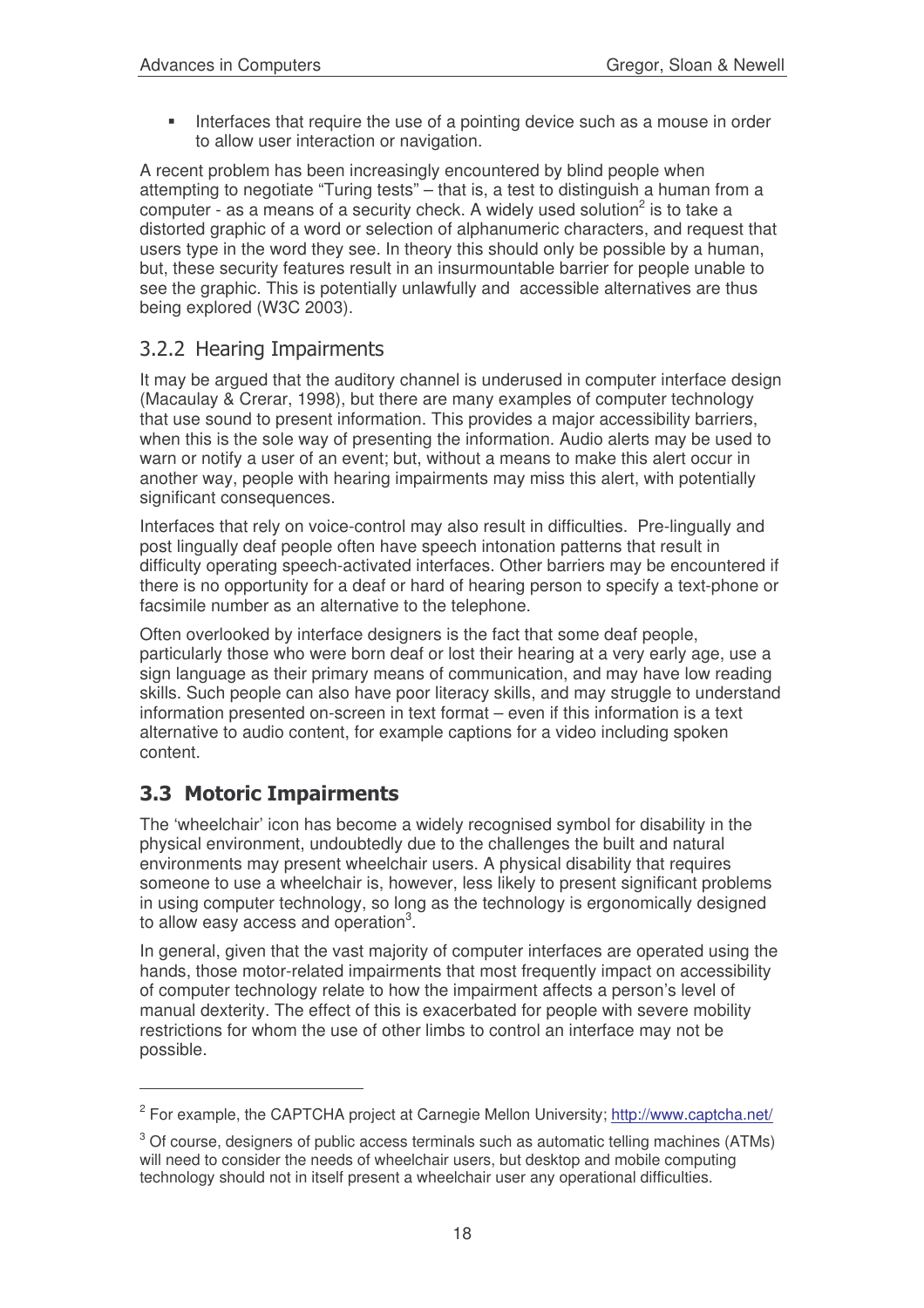Many people may experience temporary or long term restrictions on manual dexterity or the use of the hands, and this can co promise the ability to effectively control a computer system. Limited manual dexterity may be due to the effects of arthritis; the tremors caused by a condition such as Parkinson's disease may also seriously affect manual dexterity. Muscular related impairments such as carpal tunnel syndrome or repetitive strain injury (RSI) are increasingly common workplace-related injuries where use of a computer terminal is common.

An interface that is based on a menu or button and pointer style of interaction may present some challenges for people with limited manual dexterity, while people who cannot use their hands to operate a mouse will have to rely on a keyboard or some form of switching device, and as a result any interface that demands the use of a mouse for control will present significant challenges.

# 3.4 Cognitive Impairments

The umbrella term 'cognitive impairment' is a wide ranging yet hard to define term, but generally covering any impairment of the thought process. A cognitive impairment does not necessarily impact on innate intellectual ability, but may inhibit the ability to concentrate, to read, to process and organise information displayed on a computer screen Such impairments, which can be exaggerated by concomitant sensory impairments, can make it difficult to use interactive systems, although such difficulty can be attenuated to some extent by appropriate design (Carmichael 1999).

Dyslexia is a particularly common condition that is generally considered to be a cognitive impairment, with up to 10% of the population believed to be affected to some extent,. Effects include difficulty with sequencing, misreading of words and poor comprehension to varying extents, problems with number and letter recognition, letter reversals, spelling problems, fixation problems and in many cases, scotopic sensitivity. The effect of scotopic sensitivity is often described as resulting in individuals being unable to take data in because it is "jumping around" and seems to be exacerbated by a cluttered peripheral field of vision.

Other impairments that fall under this broad category include conditions that affect short term memory, attention deficit disorder and other conditions that affect the ability to concentrate. Limited reading skills may also affect a significant proportion of the intended audience, particularly when considering public access terminals or web sites that provide a public service. It has been estimated that approximately 40% of the unemployed population of the UK are functionally illiterate, although this is not always due to a cognitive impairment.

The nature of access barriers caused by cognitive impairments is wide ranging, and can include:

- Presentation of text in in such a way that on-screen reading and processing is very difficult – for example long unbroken paragraphs of justified text;
- Animated content that is not easy to turn off or freeze, causing potential distraction;
- **Inconsistent screen layout and design, or inconsistencies in interface** functionality and terminology, all of which can significantly increase cognitive load;
- **Inappropriate writing style for the intended audience;**
- Content that flickers or flashes at a frequency of between 2 and 59 Hz, potentially inducing seizures in people who have photosensitive epilepsy;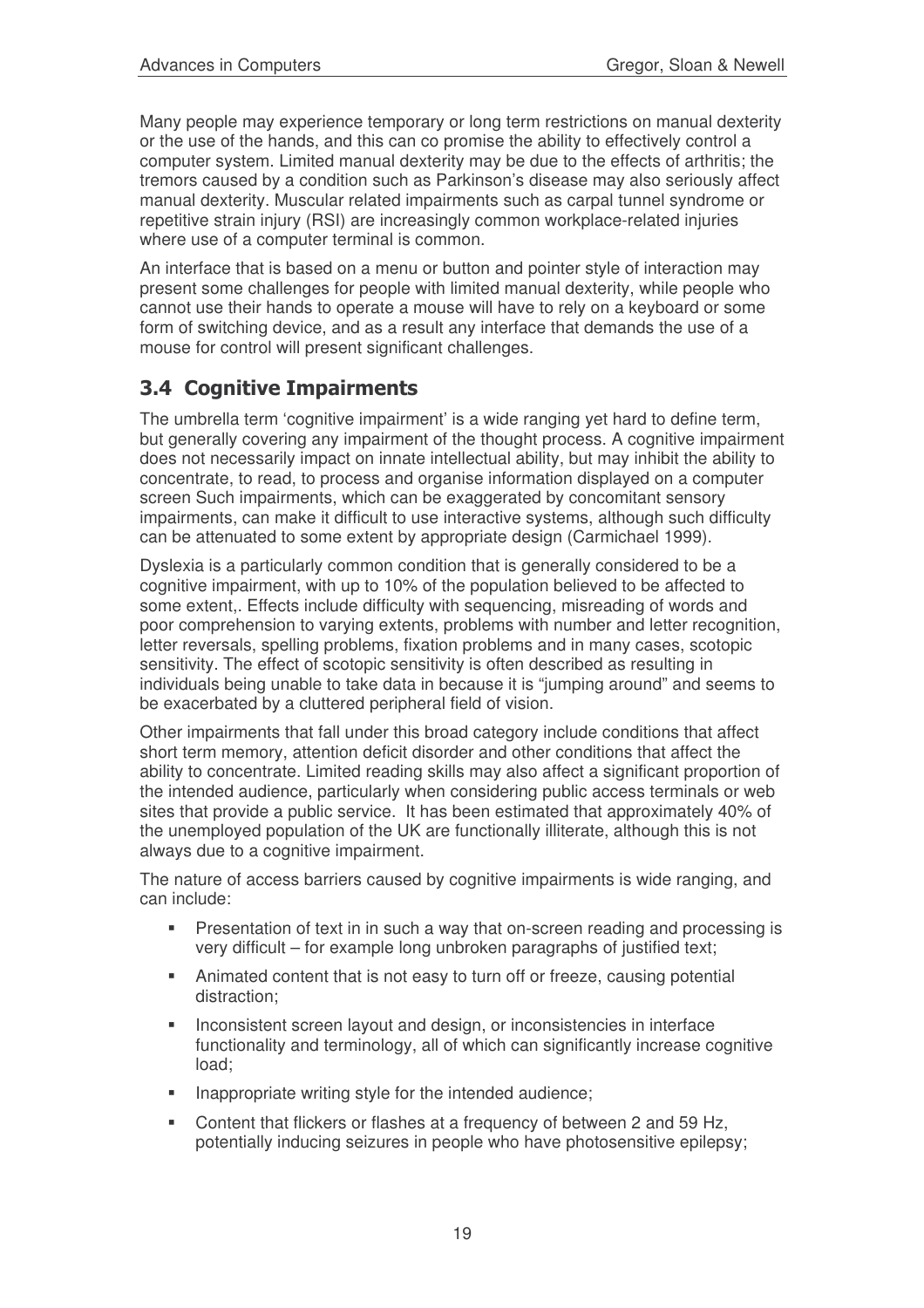General clutter on the screen caused by over-featured interfaces, misguided design or too many windows open at one time.

There is enormous potential for technology to significantly enhance the lives of people with severe learning disabilities, yet the specific challenges facing this group in using technology remain frustratingly under-researched and under-defined.

# **3.5 The Ageing process**

Much of the functionality of able-bodied human beings, such as sight, hearing, dexterity, and cognitive processing begins to decline soon after 30 years of age. This decline is not usually apparent for the first few years after this age, but, for example, most people needing brighter lights for reading and then reading glasses becomes a factor not long after 40 years of age. By the age of 50 there will inevitably be some decline in many aspects of functionality, but again this depends on individuals.

The decline of functionality is yet another example of the "average person" myth. It is often assumed that everyone's functionality declines at much the same rate, but this is not true. A few people will have very little decline, and a few will have substantial decline, but importantly the range of functionality shown by people increases with age and the rate of change of this also increases with age. It should be remembered that the functionality of "high functioning" older people is very similar to the functionality of "medium to low functioning" middle aged people. This underlines the suggestion made earlier in this chapter that designing for older people means that one designs for the whole population, whereas the range of functionality of older people is much greater than that of middle aged people.

In addition to this general decline, older people are much more likely than younger people to have a major disability, the probability of which increases with age. For example, over 50% of those over 65 in the USA are known to have a major impairment. The number of people who are elderly and/or disabled in Europe is estimated at between 60 and 80 million, and the changing age structure means that by the year 2020, one in four of the population will be aged over 60, and the largest increase is expected in the oldest (75+) age group where disability is most prevalent.

The overall functionality of an older disabled person is, however, significantly different even to that of the typical (young) disabled user of technology. Instead of having a single disability (sight/ hearing/ speech/ mobility, etc.), older people usually have a more general impairment of several of their functions, usually including minor impairments in sight, hearing, dexterity and memory.

Older people can, very crudely, be divided into three groups:

- Fit older people, who do not appear nor would consider themselves disabled, but whose functionality, needs and wants are different to those they had when they were younger
- Frail older people, who would be considered to have a "disability" often a severe one, will, in addition, have a general reduction in their other functionalities
- Disabled people who grow older, whose long-term disabilities have affected the ageing process, and whose ability to function can be critically dependent on their other faculties, which will also be declining.

This taxonomy is important, because it serves to illustrate the fact that capability and disability are not opposites. The implications of this are often not apparent to software developers who have a tendency to develop things "for disability" or for "normal people", failing to recognise the whole range of capability levels which, while declining, do not yet represent a disability as such. In addition a combination of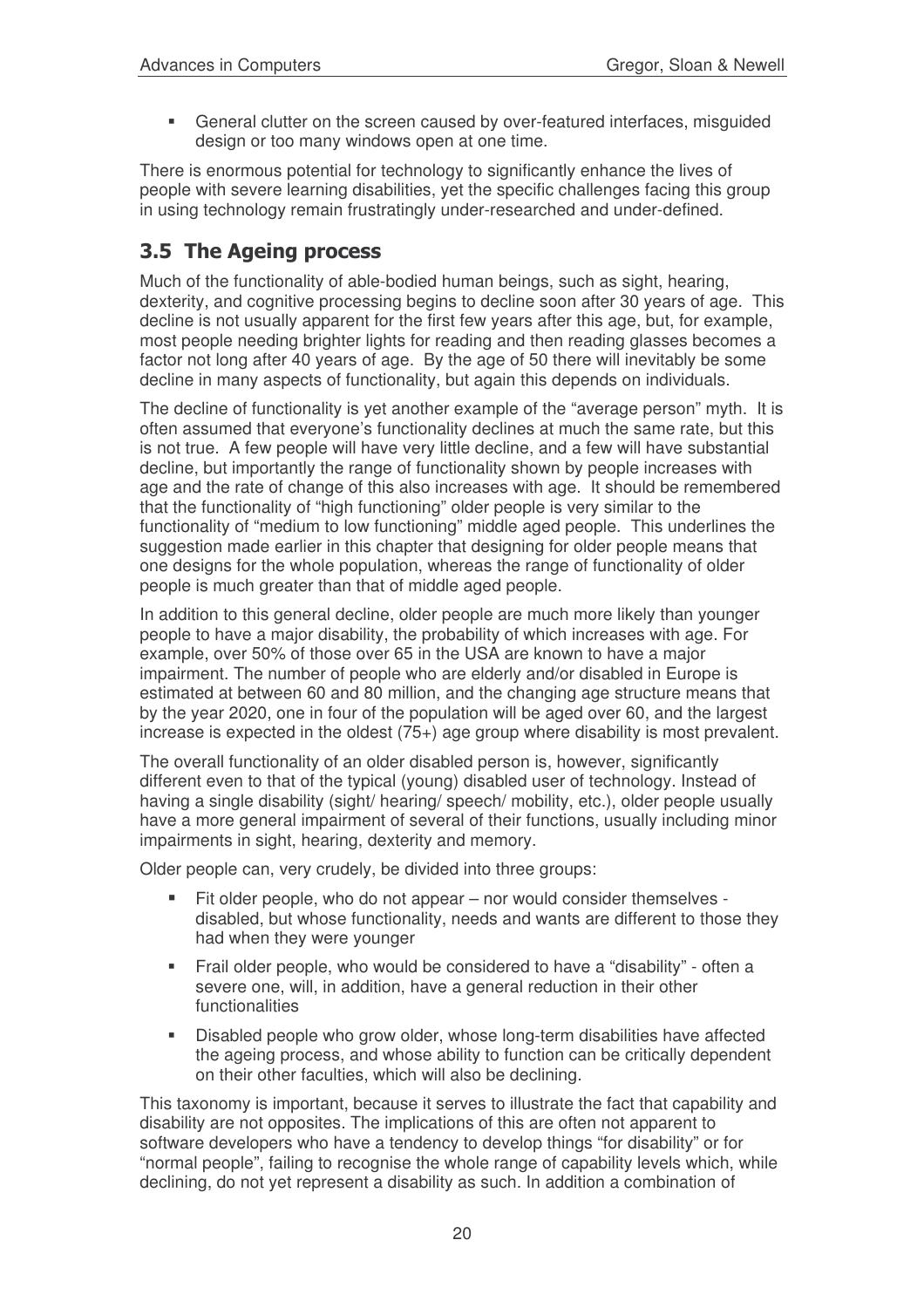reduced capabilities, which separately are not significant, can constitute a handicap when taken together and interacting with a computer.

The major characteristics of older people, when compared with their younger counterparts, include:

- The individual variability of physical, sensory, and cognitive functionality of people increases with increasing age
- The rate of decline in that functionality (that begins to occur at a surprising early age) can increase significantly as people move into the "older" category
- There are different, and more widely appearing problems with cognition, e.g. dementia, memory dysfunction, the ability to learn new techniques
- Many older users of computer systems can be affected by multiple disabilities, and such multiple minor (and sometimes major) impairments can interact, at a human computer interface level to produce a handicap that is greater than the effects of the individual impairments. Thus accessibility solutions focused on single impairments may not always be appropriate.
- Older people may have significantly different needs and wants due to the stage of their lives they have reached
- The environments in which older people live and work can significantly change their usable functionality  $-e.a$ , the need to use a walking frame, to avoid long periods of standing, or the need to wear warm gloves.

# 3.6 "Technophobes"

An important "impairment" is technophobia in all its manifestations. This is more common, but not exclusive to older people, although as we have said previously, to regard all or even most older people as technophobic is an inaccurate stereotype. It is not usually considered to be a "disability" but it is important for designers to consider accessibility for this group of people. There are significant numbers of people of all ages who essentially claim to be scared of computer technology. In practice, however, most are not scared of technology *per se*, but by the way it tends to be manifested. Thus a person may claim not to be able to "cope with computers" whilst owning a brand new car (which will contain a number of computers) and being a habitual user of autotellers. The authors once interviewed a retired lady who said that she had never ever used the internet, although it subsequently transpired that she was an avid user of an email system provided by her cable supplier.

Thus computer phobia can be based on a semantic misunderstanding, and this is exacerbated by the extensive use of jargon, and obscure metaphors within the industry. It is not impossible to design easy to use systems which do not rely on an understanding of particular jargon and metaphors, but it requires some thought and exposure to people who do not share a common educational and life experience with the designer. For example, in a recent experiment conducted in Dundee, novice older users were presented with an example of a popular instant messaging system and described it as variously as "… totally bemusing", "very complex and very difficult", "overpowering - too much information", "very, very confusing" and "irritating"

# 3.7 The Norm...

The foregoing discussion has essentially divided the population into

- young able bodied people,
- young disabled people,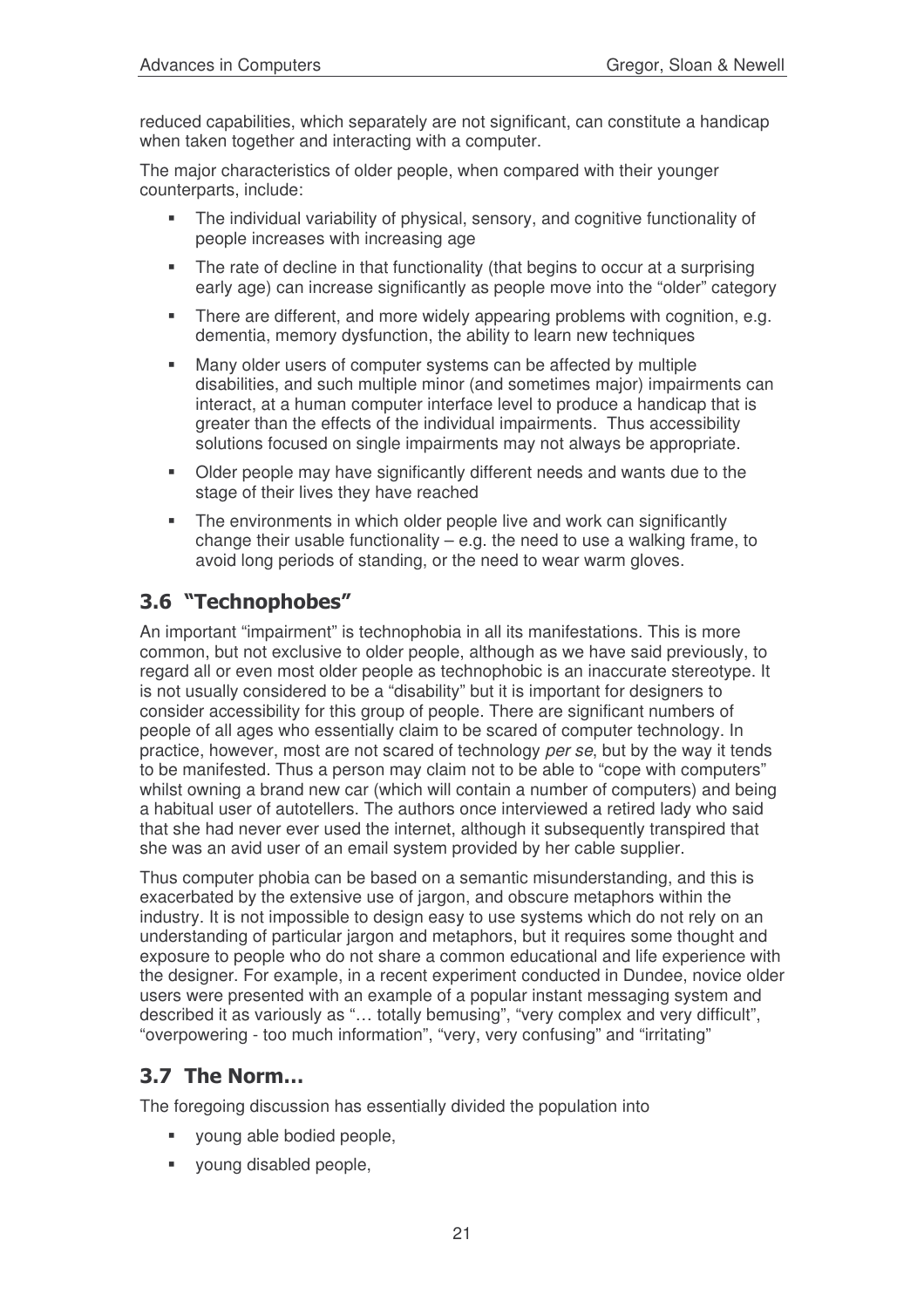- old people, and
- **PEOP** people who are old and disabled

These are, however, artificial divisions and have been made to illustrate various points in the discussion. In fact there are not separately defined groups, other than in legal and/or pure age categories. In terms which are most important to software developers the groups are overlapping and in a very real sense very dynamic. There is not a specific group who are completely "disabled" - there will be people with a wide range of sight impairments, a small percentage of whom will be "blind" and some of this group may have hearing impairments – there are some people who are deaf and blind, and will have a range of motoric and cognitive abilities. At the other end of the continuum, there will be very few people who exhibit the top ten percentile in all the functionality relevant to operating a complex computer system. Most will have some reduced functionality.

People start their lives as babies, become children, grow up, reach maturity, and then grow old. During their lives, their functionality will undergo massive changes due to maturing and growing old, but in some cases changes will occur within relatively short time scales. Accidents can produce step function changes with, in most cases, a long ramp back to normal functioning. In addition, the functional characteristics of people can change significantly over very short time scales. This is particularly noticeable in cognitive functioning. Short term changes in cognitive ability occur with all employees during their working day caused by fatigue, noise levels, blood sugar fluctuations, lapses in concentration, stress, or a combination of such factors. Alcohol and other drugs can also induce serious changes in cognitive and physical functioning.

People may also become suddenly temporarily or permanently disabled by accident, or by the use of equipment, within their employment, and permanent dysfunction caused by technology is leading to increasing litigation. A great deal has been known for some time, for example, about the effects of exposure to loud noise, and vibration white finger, but the use of keyboards and associated input devices is increasingly being blamed for long term or permanent dysfunctions such as Repetitive Strain Injury (RSI). Evidence is growing that the use of mice has a part to play in injuries of this kind and there is also the possibility that voice disorders can be caused by overuse of speech input devices.

Users are actually very unlikely to be static and "fully able-bodied" for the entire period they are using a particular piece of software. Thus all users are potential beneficiaries of more accessible systems.

### 3.8 The disabling environment

In addition to the user having characteristics which can be considered "disabled", it is also possible for employees to be disabled by the environments within which they have to operate. Newell & Cairns (1993) made the point that the human machine interaction problems of an able bodied (ordinary) person operating in an high work load, high stress or environmentally extreme (i.e. extra-ordinary) environment had very close parallels with a disabled ("extra-ordinary") person, operating in an "ordinary" situation such as an office.

For example, a noisy environment creates a similar situation to hearing or speech impairment, and communication systems which are designed for deaf or speech impaired people (Newell, 1995) may be appropriate for use in these environments. There are a very great range of jobs where the noise level is very high, and a greater understanding of the permanent effects of this on hearing has caused a wider use of hearing protectors. This protects the work force from long term damage, but also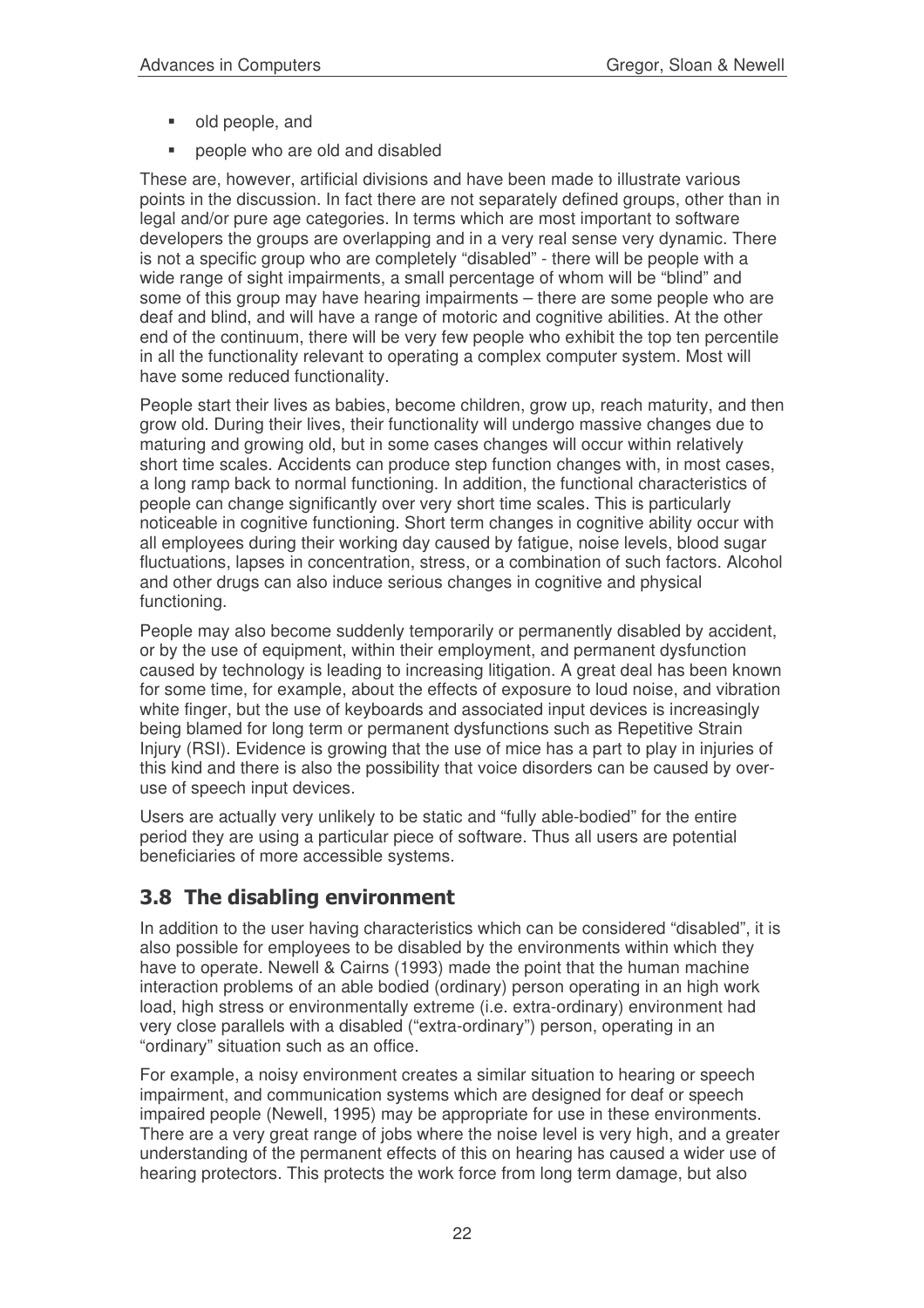makes them less sensitive to acoustic signals. Sometimes the workforce creates their own solutions. For example, in the jute mills of 19<sup>th</sup> century Dundee, an informal sign language evolved to cope with the high level of noise; however, it might have been more effective if employers in the jute industry had realised that they were effectively creating a deaf community, and therefore taught their workforce a sign language system.

The effects of darkness or smoke are similar to visual impairment, and the possibility of using technology designed to provide access for people with visual impairments should be considered in such situations. Such techniques could be a valuable addition to a work place where darkness and/or smoke were a permanent feature. System designers need also to consider the effects of emergencies. How do plant room operators or pilots cope when their workplace is full of smoke? Should they be provided with alternative non-visual ways of obtaining essential information from their instruments, and, if so, what is the most effective and efficient way of providing this?

Many industrial situations require the wearing of protective clothing which reduces sensory input as well as manual dexterity. This obviously applies to firefighters and other emergency services, as well as people who have to operate underwater or in space. A Norwegian telecommunications company developed a large key telephone keyboard specifically for people with poor manual dexterity, but found that it was very useful in cold outdoor locations where users tended to wear gloves.

An extreme example is when people have to operate in space. Engineers who try to repair space stations may apparently be healthy individuals at the peak of their physical and mental fitness, yet, due to the environment in which they are operating, become effectively extremely disabled. Not only are they visually and auditorily disabled due to the space suits they wear, but manual dexterity is extremely curtailed, and the stress and fatigue caused by working within such environments means that their performance is similar to that which could be achieved by a severely disabled person operating in a more normal environment. It is not always clear that the equipment they have to operate has been designed with this view of the user.

Situations where people are using standard equipment, but not in standard locations can effectively disable the user. If a lap-top or palm-top computer has to be operated whilst the user is standing and cannot lean the system on a ledge, then effectively the user is one handed. Special keyboards have been designed for one handed use by people with disabilities, and some access software has "sticky keys" so that two keys do not have to be pressed at the same time, but mainstream users are seldom aware of these "accessibility" solutions. Similarly word prediction software developed for people with poor manual dexterity can be useful for single fingered typing, or for situations where long complex words have to be entered into systems (Alm et al 1992). Such software has also been found particularly beneficial for people who have poor spelling and dyslexia of the type which is too extreme for standard spelling checkers to be effective but again are rarely found within mainstream software (Newell et al 1992).

One of the most popular examples of technology developed initially for disabled people is the "predictive systems" offered in mobile (cell) phones. These were originally developed in the 1980s for people who, because of physical disabilities, could only use a small number of large keys, and were called "disambiguation" systems. (Arnott & Javed, 1992)

A major effect of environment is on the cognitive functioning of human beings. High work loads, and the stress levels to which this can lead, often reduce the cognitive performance of the human operator. A fairly extreme case is the dealing room of financial houses where the stress level is very high and is often accompanied by high noise levels. A significant advance could be made, if the software which was to be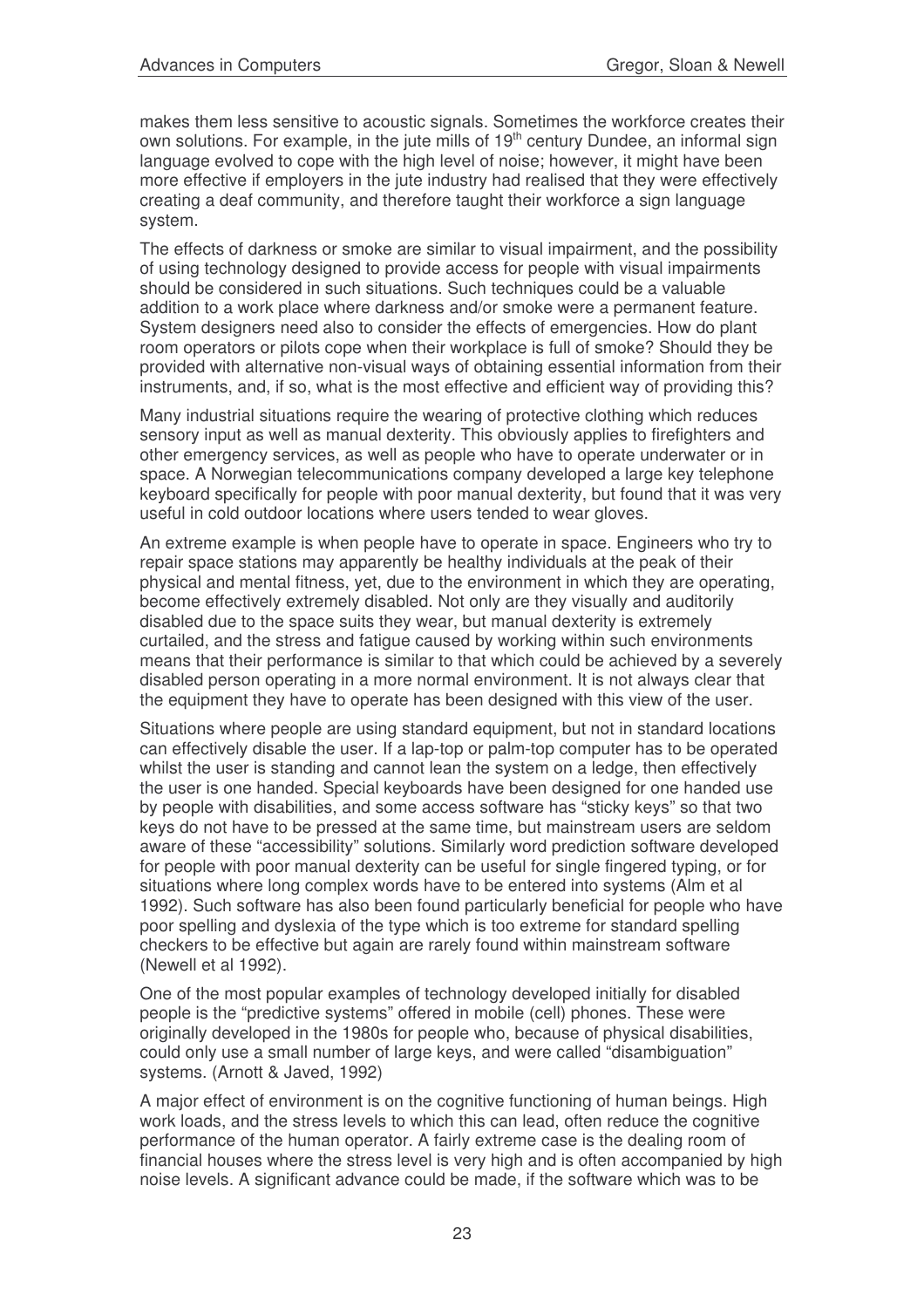used in these houses was to be designed on the assumption that the users would be hearing impaired and have a relatively low cognitive performance. It is interesting to speculate as to whether such systems would produce higher productivity, better decision making and less stress on the operators.

# 4 The Technical Benefits of Inclusive Design

An inclusive design approach, if correctly applied, can have significant technical benefits. These benefits are not always obvious but can be substantial.

A key objective of accessible computer interface design is to promote interoperability and device independence in access and use. This is particularly so with web design, where inclusive design principles acknowledge the wide-varying nature of the devices and circumstances through which access is gained to on-line information and services.

Accessible web design thus requires developers to be aware of limited-functionality browsing technologies, such as text-only or legacy browsers, or limited-channel browsing environments, such as audio- or Braille-rendering of sites. At the same time it encourages the use of emerging web standards as appropriate to take advantage of the enhanced functionality of newer browsers – or to prepare for functionality that is not yet available in mainstream browsers.

The ideal objective of 'graceful degradation' – that is, ensuring that information and functionality, if not the desired presentational attributes, is available to less capable browsing technologies – has met with some objection by those designers and developers who interpret this as an exercise in coding to the lowest common denominator. Accessibility advocates argue that on the contrary, designs should, where possible, take advantage of enhanced functionality offered by newer, more standards-compliant browsers – so long as unjustifiable barriers to content and functionality do not remain when resources are accessed using less capable browsers.

A further benefit of accessible web design is that there is a significant overlap between accessible design techniques and web design techniques which promote a web page or site's visibility to the indexing or spidering agents used by many search engines.

Search-engine optimisation involves techniques to present content in a way that maximises the ability of search engine indexing agents to gather text that is representative of a web page's content. The objective of this is to maximise the chances of the page appearing prominently in the results produced by a search engine in response to a relevant search query. The techniques required to make sure that information on the page is presented in meaningful and structurally sound text format are very similar to the techniques required to optimise the accessibility of a web page for blind web users. The Google search engine indexing software has been referred to by some as the "richest visually impaired web user in the world"<sup>4</sup>.

Following principles of inclusive design can also lead to a more thoughtful, considerate and efficient design of technology, with superfluous detail being rejected, which will lead to a reduction in storage and processor power required. Also a web site or software application that follows accessible design principles may well be easier to navigate and easier to use by a majority, and this can also have beneficial effect on the load of the host machine or server.

<sup>&</sup>lt;sup>4</sup> It should, however, be noted that certain less ethical tricks for boosting search engine ratings can have catastrophic effects on usability and accessibility, particularly for blind and visually impaired people.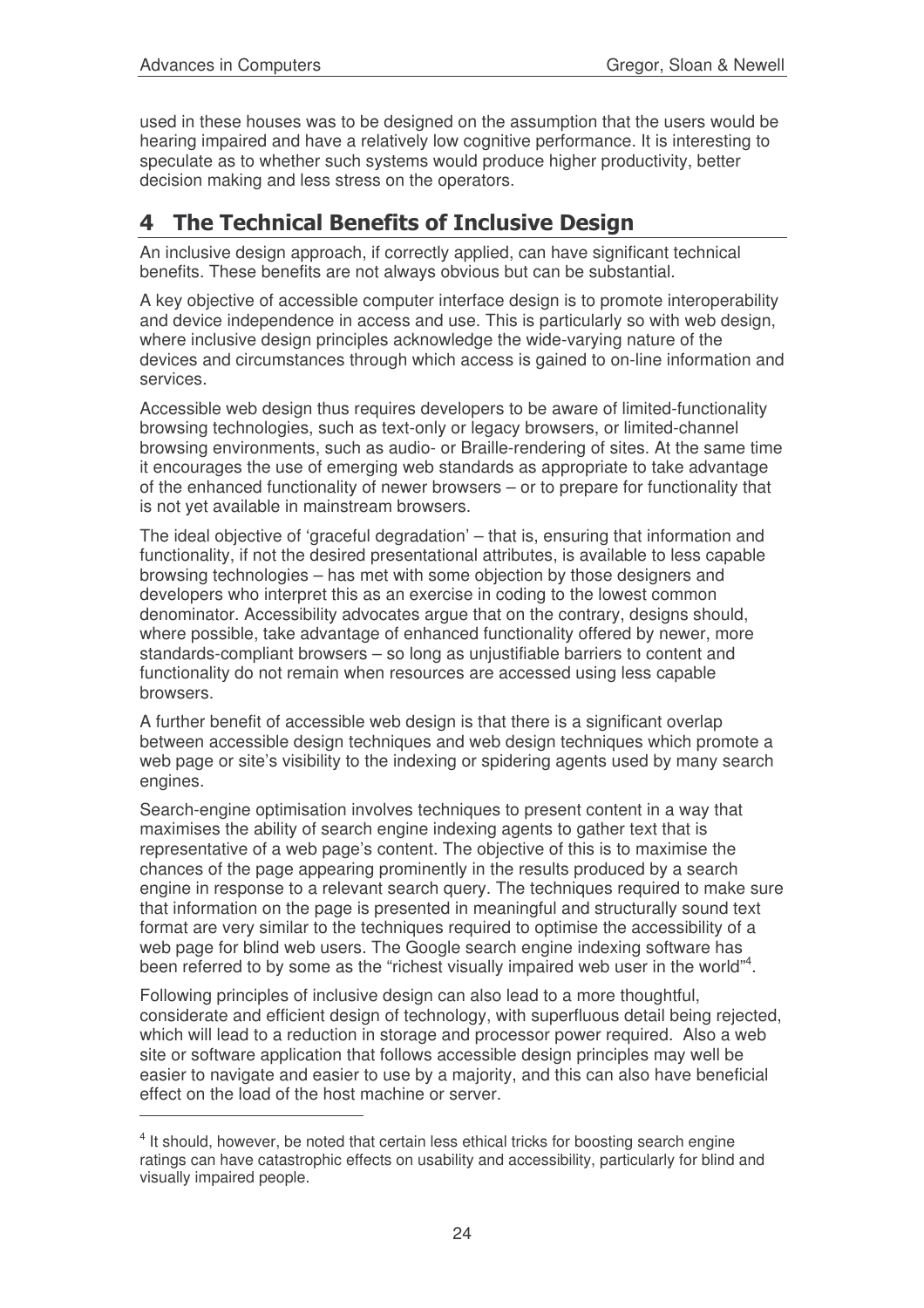It is accepted that some aspects of accessible design, particularly where multi-modal access is concerned, will require additional effort in terms of time, expertise and resources. For example, enhancing the accessibility of the content of a video clip, through text captions and the addition of audio descriptions<sup>5</sup>, will require extra effort. The payoff, however, is not only for archetypical "older and disabled people," but frequently a resource is produced that is more accessible to more people in many more circumstances than might have originally been presumed .

<sup>&</sup>lt;sup>5</sup> Audio descriptions enhance the accessibility of video content for blind and visually impaired people through additional spoken audio, providing necessary extra information to describe any non-spoken events important to the video clip.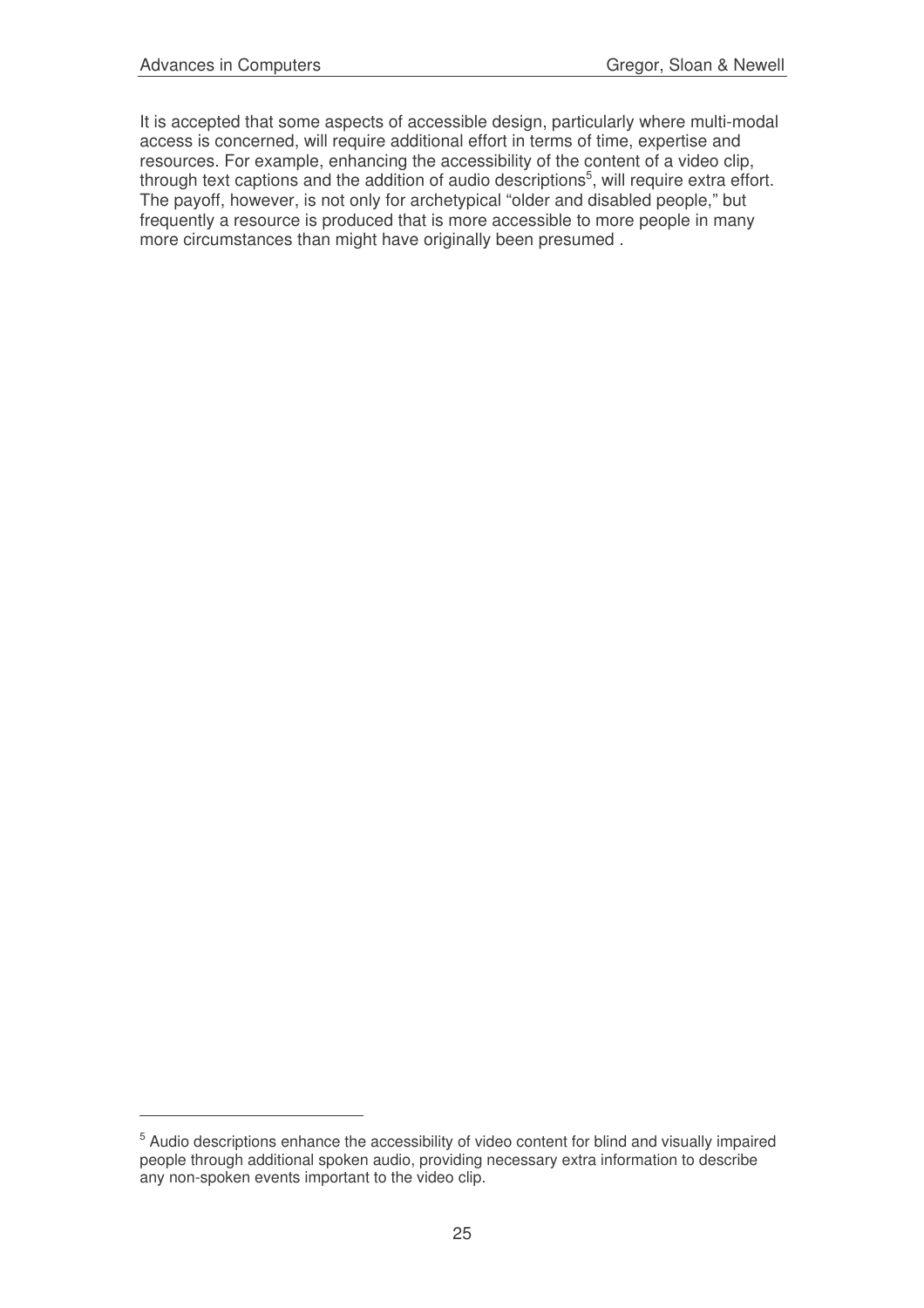# 5 Legislative Responsibilities

There are many benefits of accessible design for everyone, including older and disabled people, but there are also legislative responsibilities. The antidiscriminatory legislation promoting the rights of disabled citizens which have been introduced in many countries are widely regarded as applying to technology and accessibility as well as access to more traditional physical environments and services. Legislation, which makes unjustified discrimination against a person on account of their disability unlawful is increasingly considered to apply to 'digital discrimination', and several countries now have laws that attempt to directly define the legal responsibilities of technology providers with respect to accessibility and disabled people.

A landmark ruling took place in 2000 in Australia, where, for the first time, a disabled person was ruled to have encountered unjustified discrimination when he was unable to access web based information due to accessibility barriers present on the site. Bruce Maguire, a blind web user, filed a complaint against the Sydney Olympics Organising Committee (SOCOG), that, under the Disability Discrimination Act of 1992, he encountered unjustified discrimination when he was unable to access online the results of certain events of the Sydney Olympic Games, through the official Games web site. Supported by evidence from representatives from the World Wide Web Consortium (W3C), and despite arguments that to amend the site to remove the accessibility barriers would take an unreasonable amount of time and developer resources, Australia's Human Rights and Equal Opportunities Commission (HREOC) found in Maguire's favour<sup>6</sup>. This was the first case where a court ruled that a web site with accessibility barriers was unlawful. It is unlikely to be the last.

In the United States the rights of disabled people are protected under several acts (Department of Justice, 2002). These Acts include the Americans with Disabilities Act (ADA), setting out the rights of disabled American citizens not to encounter unjustified discrimination, and the Telecommunications Act, which requires manufacturers of telecommunications equipment and telecommunications service providers to make sure that equipment and services can be accessed and used by disabled people.

Cases relating accessibility of web sites have come to court under the ADA. In 1999, the National Federation for the Blind took America On Line (AOL) to court, claiming that the proprietary software AOL provided its customers to access the Web was inaccessible to blind users. An out-of-court settlement was reached, and no court ruling was made. In the case of Vincent Martin et al v MARTA (Metropolitan Atlanta Rapid Transit Authority), it was ruled that Title II of the ADA - relating to State, local government bodies and commuter authorities - did apply to web sites.

However, the situation regarding application of the ADA to the Web became less clear when Southwest Airlines successfully defended a claim by a blind man that discrimination had occurred as a result of his failure to be able to use Southwest's web site in order to obtain discounted air tickets. In his case, however, the ruling centred on the judge's decision that the ADA, which does not specifically refer to electronic data, applied only to 'physical accommodations'. The Judge held that Physical accommodations do not include cyberspace, and so the ADA cannot apply to the Web. This ruling has been widely criticised and contradicts the previously

<sup>&</sup>lt;sup>6</sup> HREOC's ruling in the case of Bruce Lindsay Maguire v Sydney Organising Committee for the Olympic Games is available on-line at:

http://www.hreoc.gov.au/disability\_rights/decisions/comdec/2000/DD000120.htm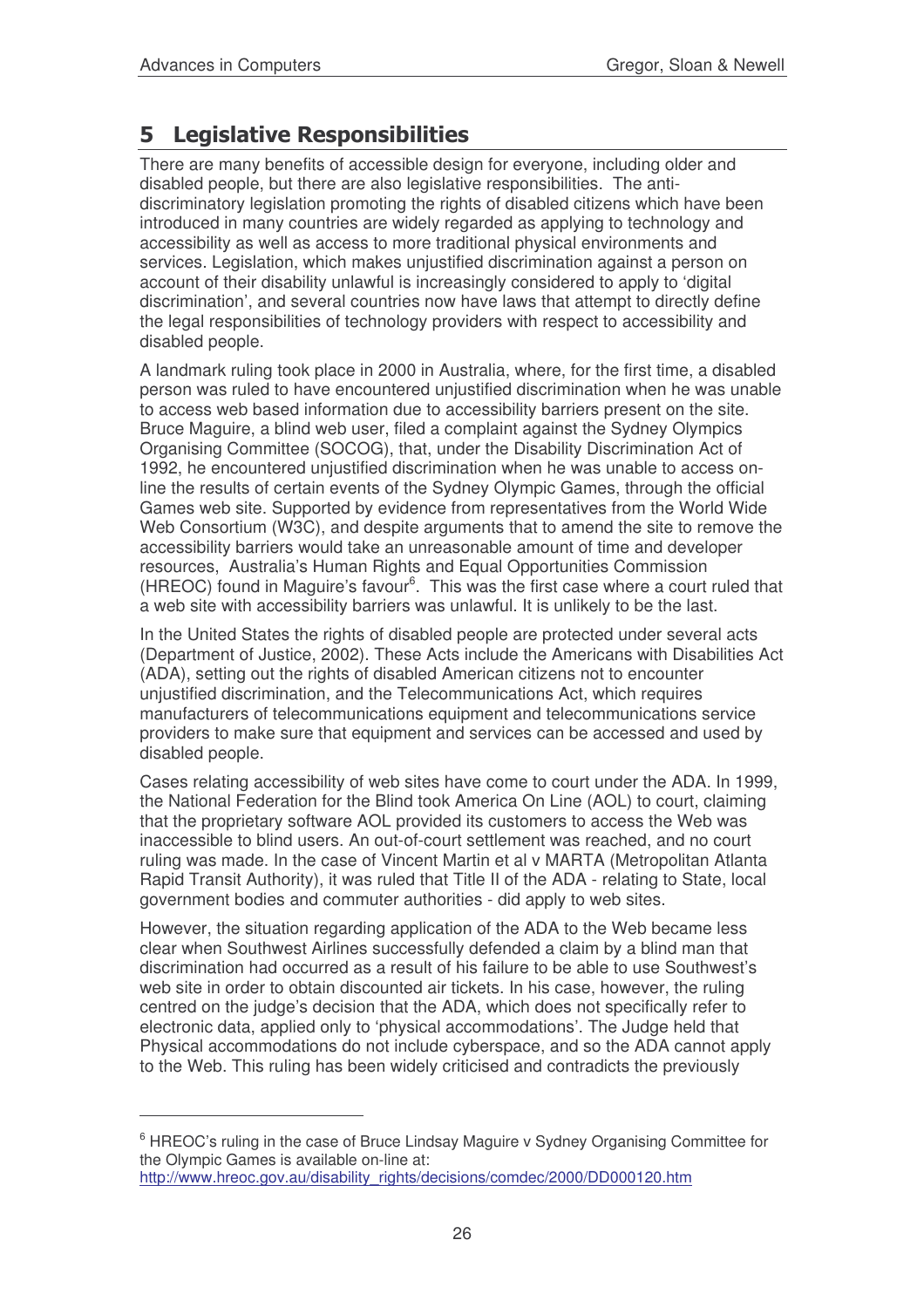noted interpretations of the ADA by courts in several other States.<sup>7</sup> (particularly since the ADA was introduced in US in 1990, around the same time as Tim Berners-Lee was taking the first steps towards developing his idea that became known as the World Wide Web.)

Perhaps the most widely known and most significant US legislation relating to technology and disability is known as "Section 508". In 1998, Section 508 of the Rehabilitation Act was amended to set in law the requirements of federal departments and agencies to ensure that the technology they procure and provide, for the use of employees and for provision of information and services to members of the public, is accessible to disabled people<sup>8</sup>.

The Section 508 1998 amendment also provided for the establishment and development of the Section 508 Electronic and Information Technology Standards, defining technical requirements relating to the accessibility of technology to be incorporated by each federal agency. The legislation requires conformance with a standard that is not itself part of legislation, and this separation of technical criteria from legislation allows the standards to be updated to reflect technological advances and innovation without requiring legislation to be rewritten.

While Section 508 refers only to the legal obligations of federal departments and agencies, the effect of the legislation has been far-reaching, with two particular notable phenomena:

- Economic pressures have encouraged steps to be taken by *providers* of software and technologies used by federal agencies to address inherent accessibility issues, in order to ensure that federal agencies can still use their software. Recent years have also seen a marked increase in the accessibility of web authoring tools and the ability of such tools to facilitate accessible web content creation, and improvements in the accessibility of multimedia technologies such as Macromedia Flash and document formats such as Adobe Portable Document Format (PDF).
- Section 508 has also been a catalyst for an increase in the amount of resources and assessment and validation tools supporting accessible design, as well as being the driver behind software and web development agencies increasing advertising new services relating to "508-compliant" design.

Section 504 of the US Rehabilitation Act, sets out the rights of disabled people not to encounter discrimination when accessing any "program or activity receiving Federal financial assistance". "Program or activity" is defined as including departments and agencies of a State or local government, college, university or other postsecondary education institution, and any corporation or organisation "principally engaged in providing education, healthcare, housing, social services or parks and recreation"<sup>9</sup>.

In the UK, the Disability Discrimination Act 1995 (DDA) has defined the legal responsibilities of employers and providers of goods facilities and services to avoid unjustified discrimination against a person on account of their disability. This was extended to providers of post-16 education in the 2001 amendment to the Act. The legislation does not make mention of any technology, or any technological criteria to

 $<sup>7</sup>$  Although the decision in the Southwest Airlines case is under appeal at the time of writing, it</sup> is unlikely to be overturned due to other, technical, problems with the action.

 $^8$  The 1998 amendment to Section 508 of the Rehabilitation Act is available on-line at http://www.section508.gov/index.cfm?FuseAction=Content&ID=14

 $9$  Section 504 of the Rehabilitation Act – available on-line at http://www.section508.gov/index.cfm?FuseAction=Content&ID=15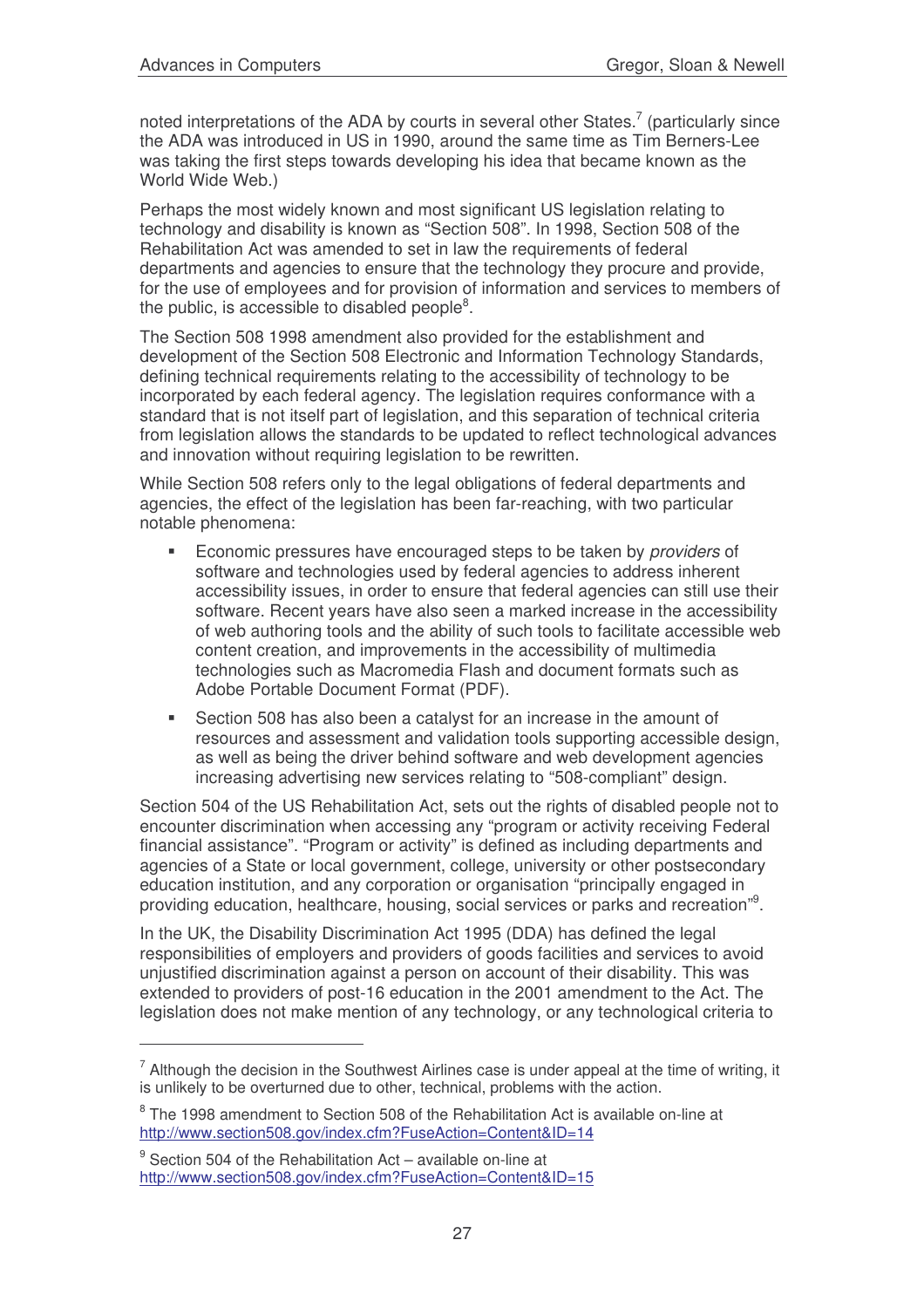be met. The Codes of Practice that accompany the DDA, however, describe examples of where provision of technology would be covered by the DDA.

Thus, in the UK, there are legal imperatives for employers who require their employees to use technology, for goods, facilities and service providers who offer their services via a web site, and for education providers who use technology in teaching and learning, to ensure that the technology they use does not contain unjustified accessibility barriers. By the summer of 2004, no case law existed relating to the application of the DDA to software or web site accessibility, but the authors understand that there have been out-of-court settlements, the details of which have not been made public.

With regard to broadcast media and, in particular, interactive digital television, the UK's Communications Act 2003 gives power to OFCOM, the regulator for the UK communications industries, to take appropriate steps to encourage providers of domestic equipment capable of receiving broadcast media to ensure this equipment, including electronic programme guides for interactive digital television, is accessible to and usable by disabled people. The Act also sets quotas to ensure that an increasing proportion of broadcast output is provided with accessibility features such as captioning and audio description.

Other examples of anti-discriminatory legislation that directly addresses technology include:

- In Portugal, the 1999 Resolution of the Council of Ministers Concerning the Accessibility of Public Administration Web Sites for Citizens with Special Needs<sup>10</sup> sets out a legislative requirement for web sites to meet a defined accessibility standard.
- In Italy, in January 2004, legislation came into place "Provisions to Support" the Access to Information Technologies for the Disabled<sup>11</sup>" – that set out in Italian law requirements for accessibility of computer systems, with specific provision for web sites.

In a 2002 Resolution on Accessibility of Public Web Sites and their Content<sup>12</sup>, the European Commission called for:

"…all public websites of the EU institutions and the Member States to be fully accessible to disabled persons by 2003, which is the European Year of Disabled people; furthermore, calls on the EU institutions and the Member States to comply with the (World Wide Web Consortium's) authoring tools accessibility guidelines (ATAG) 1.0 by 2003 as well, in order to ensure that disabled people can read webpages and also to enable them to manage the content of the webpages (content management)"

As yet, EU policy on web site accessibility has taken the form of the above Resolution and a preceding Communication, limited to cover public web sites of member states, rather than commercial sites, and not legally binding. While it is anticipated that legislation will be produced relating to accessibility requirements, this process may take some time.

<sup>11</sup> An unofficial English translation is available at http://www.pubbliaccesso.it/normative/law\_20040109\_n4.htm

<sup>&</sup>lt;sup>10</sup> An English translation is available at http://www.acessibilidade.net/petition/government\_resolution.html

<sup>&</sup>lt;sup>12</sup> Available online at:

http://europa.eu.int/information\_society/topics/citizens/accessibility/web/wai\_2002/cec\_com\_ web\_wai\_2001/index\_en.htm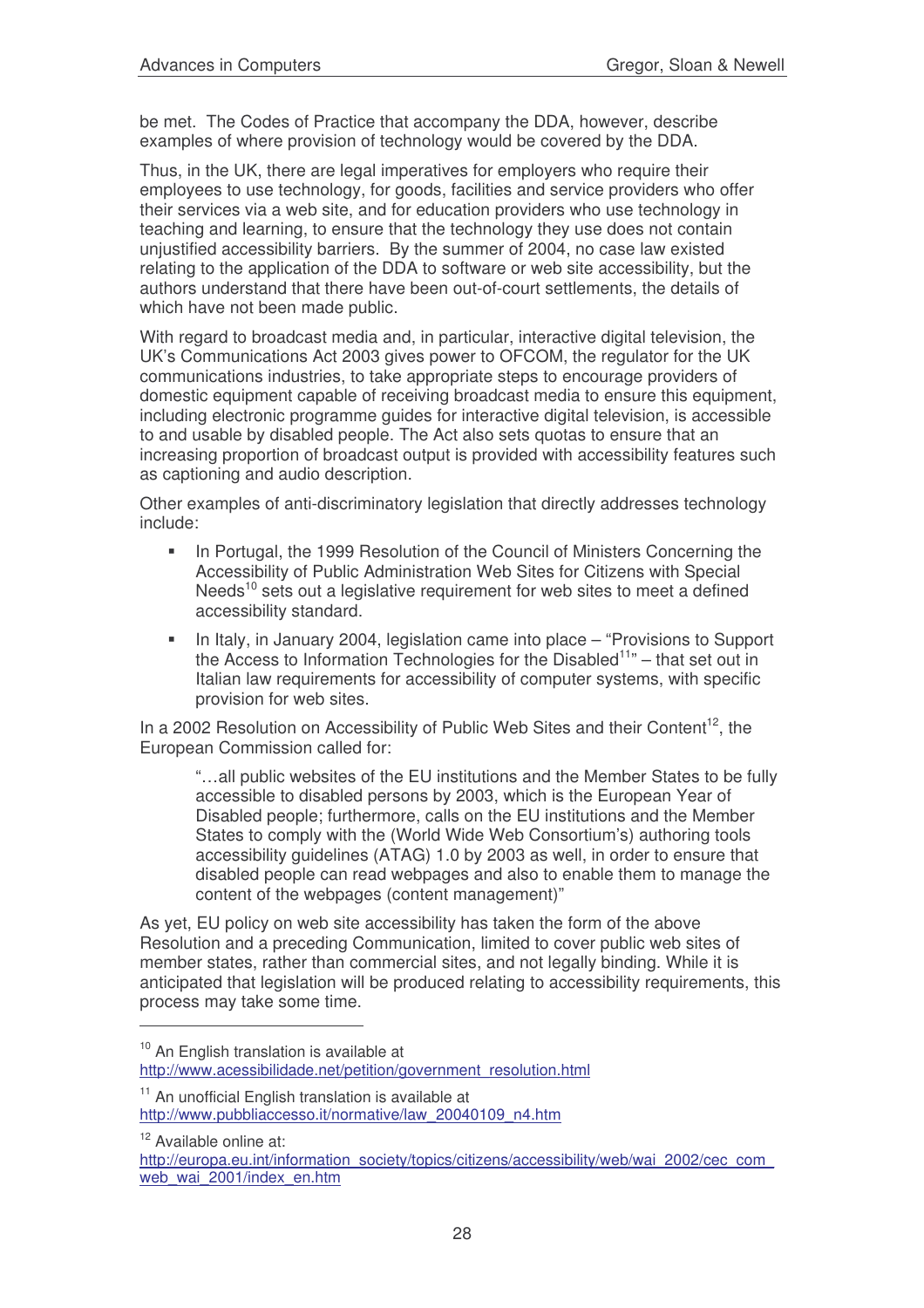# 6 Accessible and Inclusive Design Practice

## 6.1 Introduction

Specialist designers and rehabilitation engineers have been developing software and hardware systems specifically for older and disable people for many years. As the use of computer systems became more and more ubiquitous in the late 1980s, however, a number of approaches were suggested for design processes which would ensure that older and disabled people could use and would benefit from standard software packages. These could be divided into:

a) Considerations of how standard software could be modified so that older and disabled people could "access" it, and

b) How to design systems which were designed *ab initio* to be accessible to a wide range of users including older and disabled people

This led to the overlapping themes of "accessibility" and "inclusive design" respectively.

### **6.2 Accessibility**

As has been described above, improving the accessibility of software is usually implemented by providing specialised software options which can be used to personalise the software for particular individuals. There are two other ways in which the accessibility of a software application can be improved. These are:

- 1. Minor modifications to general design principles to take into account the needs of a wider group of people,
- 2. Providing communication links to externally provided software and hardware for people with severe disabilities.

#### 6.2.1 Improving access by minor modifications to standard software.

Minor modifications to standard software can significantly increase the range of people who may need to use the without any reduction in usability of the software. In many cases such modifications can actually improve the usability of the software for all users.

For example many current software and web sites would benefit from:

- A small increase in font size and the size of buttons and other widgets such as menus and scroll bars.
- Greater contrast between background and text:
- **Less cluttered screens** 
	- $\circ$  The above two requirements interact in that larger widgets would mean that fewer options could be simultaneously available on the screen which would reduce screen clutter. The designer thus needs to design a system with fewer controls which can still be operated efficiently and effectively. This exercise, however, will often result in a more usable interface overall
- Significantly reduced functionality
	- o Reduced functionality will assist in providing less cluttered screens, but there is a great tendency for designers to increase functionality because it can be done - and the market may encourage this, as customers directly relate the amount of functionality to quality. Both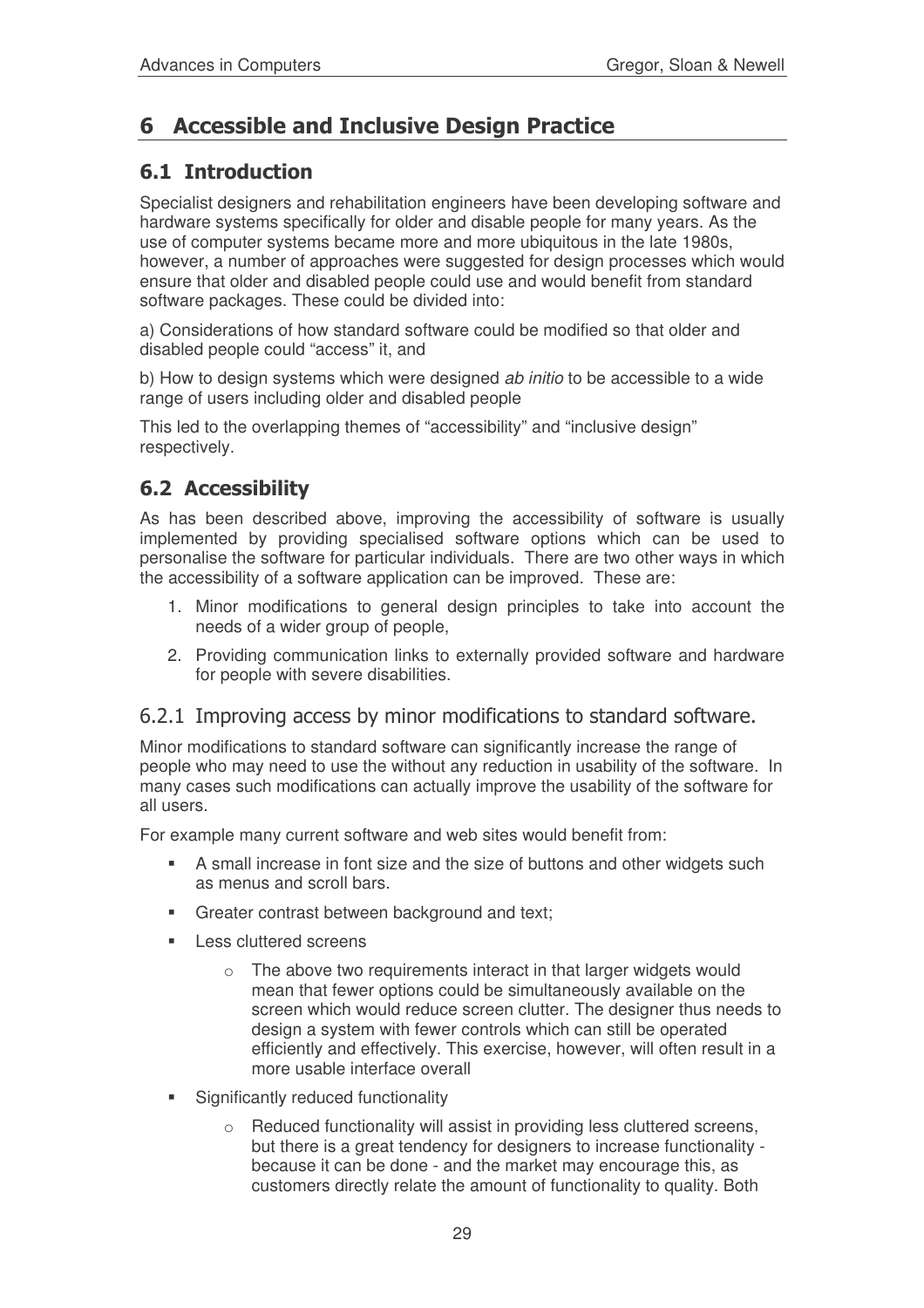these trends are counterproductive in terms of providing accessible and usable software and the authors speculate that a time will come when most customers ask for a small amount of accessible and usable functionality rather than extensive functionality which very few users ever need.

 Reduction in the need to remember complex operations which are articulated in such a way as to require knowledge of computers rather than the application domain.

The authors believe that substantial improvements could be made in much current software by minor changes which respond to a more realistic view of the sensory, motoric and cognitive capabilities of users, and to their knowledge of computer jargon and metaphors.

### 6.2.2 Assistive technologies and software to overcome specific barriers

The software options described above may not be appropriate for some of the most severely disabled people such as blind people, and those with severe motor dysfunction. Their needs can be met by specific equipment provided by specialist vendors. Examples of such equipment includes screen readers, screen magnification software, dynamic Braille displays, specialised keyboards, and alternative input devices, such as gesture and gaze recognition systems.

It is rarely appropriate for mainstream system manufactures to include such equipment as part of their range, but it is important for software and web designers to ensure that there are appropriate "hooks" within their software to which these specialist systems can be connected. Technologies such as Microsoft's Active Accessibility (discussed more in Section 1.7.3) can enhance accessibility, but must be supported and used by both the software in question and the assistive technology used by the disabled user.

At a more basic level, information needs to be provided in a format – normally text that can be accessed and output by an assistive technology, and interfaces need to be designed to allow interaction through alternative input devices, rather than assuming that everyone will be using a mouse.

## 6.3 Inclusive Design

A number of initiatives have been launched to promote a consideration of people with disabilities within the user group in product development teams. These initiatives have had a number of titles including: "Ordinary and Extra Ordinary HCI", "Universal Design", "Design for All", "Accessible Design", and "Inclusive Design". Examples of "universal design" initiatives are the i-design project in the UK involving Cambridge University and the Royal College of Art, the INCLUDE project within the European Union (http://www.stakes.fi/include), and in the USA, the Centre for Universal Design at North Carolina State University (http://www.design.ncsu.edu/cud/ud/ud.html), and work at the Trace Centre in Wisconsin-Madison (http://www.trace.wisc.edu), and the extensive accessibility programme within the World Wide Web Consortium

Keates and Clarkson (2004) give an excellent introduction to inclusive design and Clarkson et al, (2003) provide a extensive and detailed review of inclusive design mainly from a product design perspective. They suggest that a user's sensory, motion and cognitive capabilities can be represented on an "inclusive design cube". For any particular product, a cube representing the whole population can be subdivided into those who can use the product and those who cannot – in other words, where the demands of the product exceed the capabilities of the user. This cube can be further sub-divided into: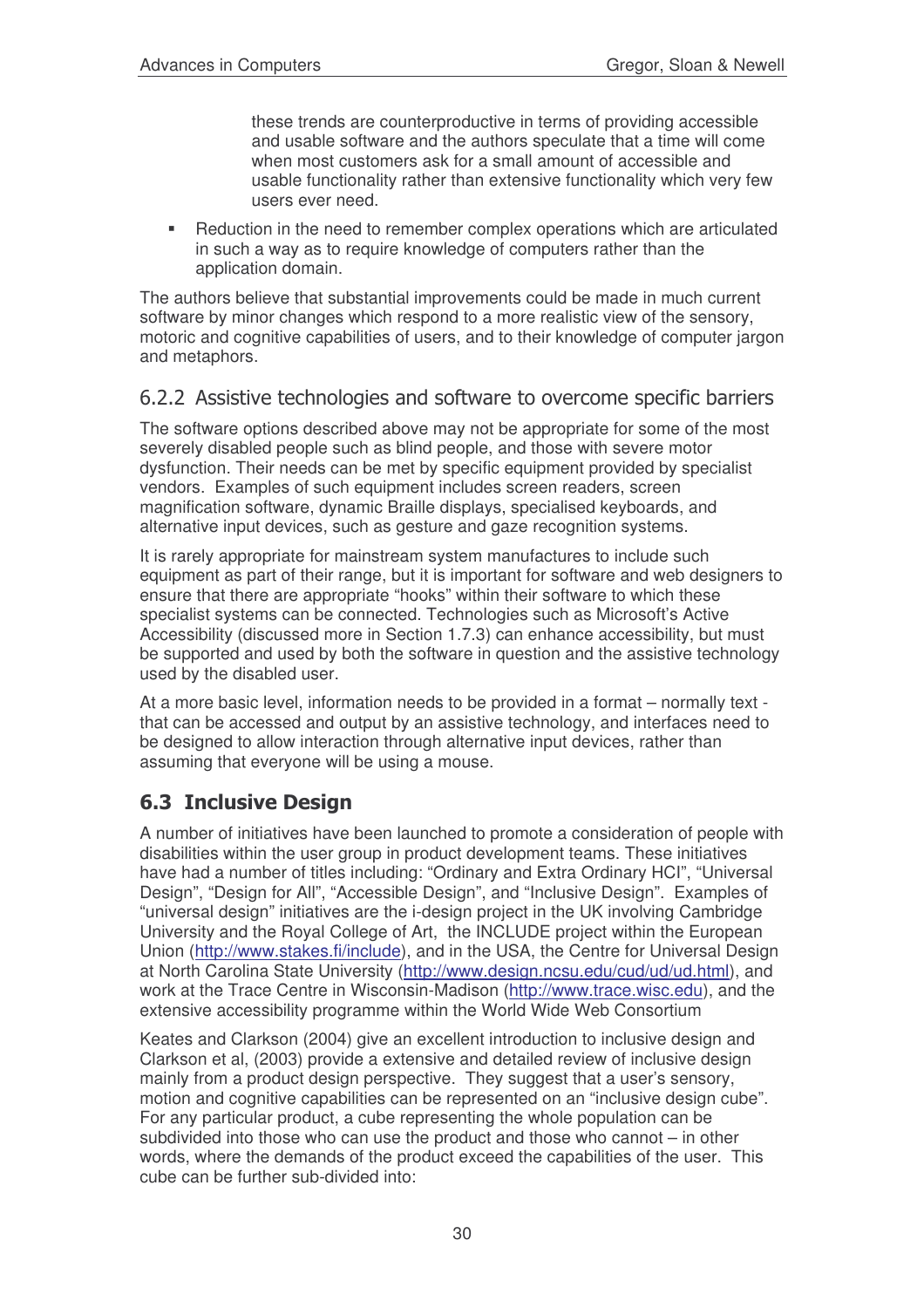- the "ideal population" the maximum number of people who could possibly use an idealised product;
- the "negotiable maximum" the people who are included by the product requirement specification, and
- the "included population" those who can actually user the finished product.

Keates and Clarkson suggest that the ratio between the various segments of this cube provide measures of the "merit" of design exclusion for that product. They have applied this approach to a number of domestic products, and suggest, for example, that toasters and hair dryers exclude 1% of the population digital cameras and mobile phones exclude 6%.

Newell (1995, referred to above) proposed the concept of "Ordinary and Extraordinary human-machine interaction". This drew the parallel between "ordinary" people operating in an "extraordinary" environment (e.g. high work load, adverse noise or lighting conditions), and an "extra-ordinary" (disabled) person operating in a ordinary environment. He suggested that researchers should focus on the relationship between the functionality of users and the environment in which they may operate. He introduced the concept of considering a "user" as being defined by a point in the multi-dimensional space which specified their functionality, and the relationship of that functionality to the environment in which the user operated. He underlined the fact that both the position in the functionality space, and the characteristics of the environment, change substantially throughout a user's life from minute to minute as well as from day to day, together with very long term changes due to ageing and physical changes in the physical environment and social situation (Newell & Gregor, 1997). As people age, the range of each ability within each individual tends to increase, while the differences between the abilities of different people tend to diverge. Designing to try to accommodate such ranges of, and changes in abilities has been referred to as Design for Dynamic Diversity (Gregor et al., 2001, 2002).

If extreme portability as well as high functionality is required, such as in the mobile telephone with an alphanumeric input requirement, then all human beings are effectively handicapped. This is one example of the bandwidth of the information channels between the machine and the user (i.e. the connection between the user and the equipment) being the dominating factor in constraining the performance of the human machine system. The technology which is providing internet access using a mobile phone provides a much narrower human interface bandwidth for the user to access information than access via a PC and this will also have the effect of greatly handicapping the user of such systems.

The INCLUDE project produced a methodology for "Inclusive Design" for telecommunication terminals (Hypponen, 1999), which was based on standard textbooks for user centred design and usability engineering (such as Nielsen, 1993), Ulrich & Eppinger's (1995) methodology, and on an extension of the International Standard for human centred design (ISO 13407, 1999). They suggested that one approach was "to compromise slightly on the product design so that, while the design retains the functionality required by people with disabilities, it still appeals to a wider audience." They also commented that "there were many different methods of choosing how to collect user needs and integrate them into product development, and that the suitability of this approach to accommodating a range of disabilities into the design process (in an effective and efficient manner) is unclear". They recommend "guidelines as a good cheap basis for integrating needs of people with varying abilities into design at an early phase". Examples of such guidelines can be found at their web site and within Hyponnen (1999), together with other literature on "Design for all".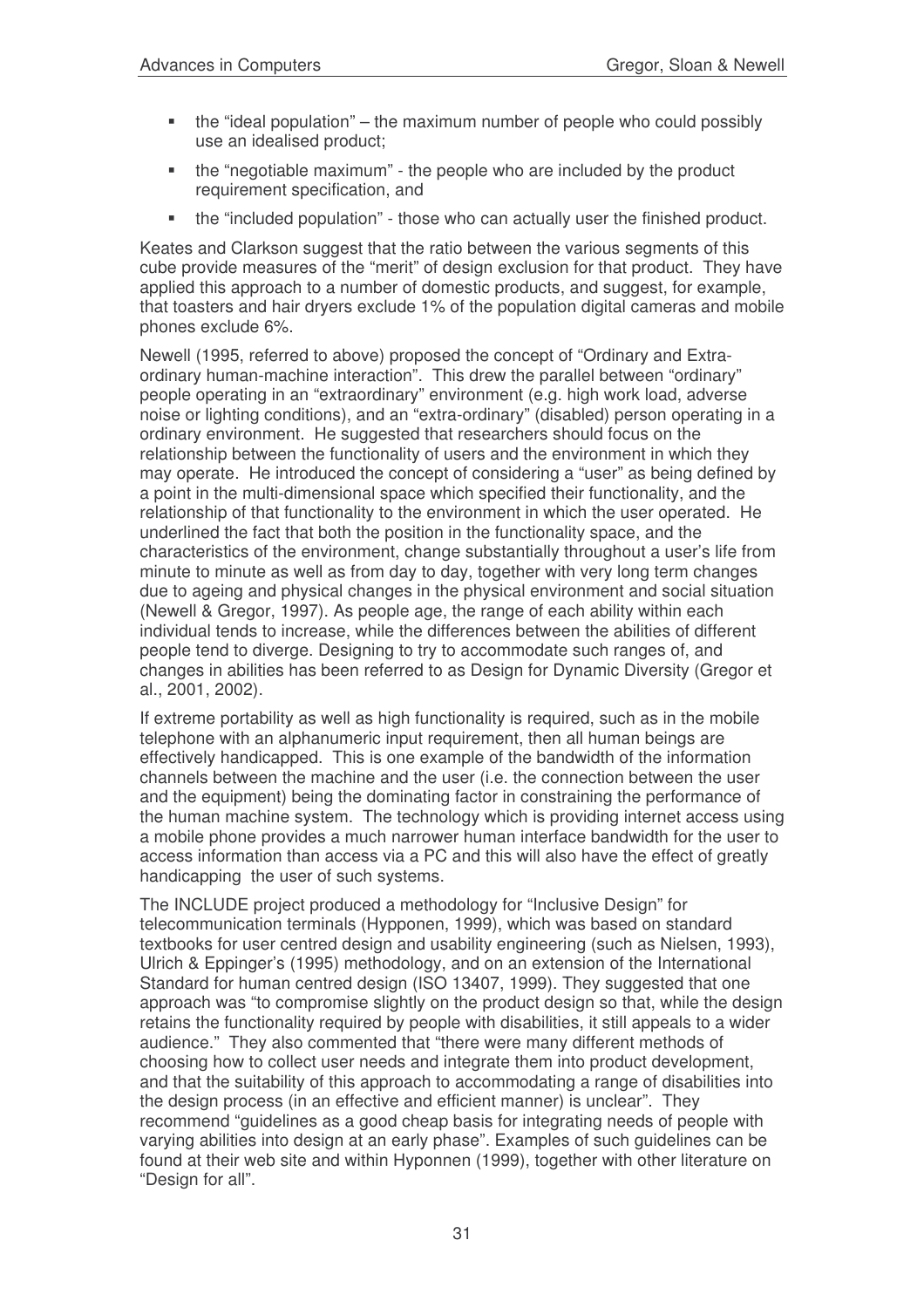The Centre for Universal Design at North Carolina State University has also produced guidelines for Universal design which can be found at http://www.design.ncsu.edu/cud/ud/ud.html. Like the Hypponen (1999) guidelines, these are very similar to general user centred design principles, including: flexibility in use, simple and intuitive use, perceptible information, tolerance for error, low physical effort, and size and space provision. They also remind the reader to be aware of the needs of people with disabilities when following these guidelines. Their philosophy, is based on the underlying premise of "Equitable Use", that is: "the design should be useful and marketable to *any* group of users" (our emphasis). If taken literally, however, this imposes very substantial requirements on the designer, which may not always be appropriate.

Designers should be explicitly aware of these concepts and understand how they can be used to the greatest benefit of everyone, including people who are either temporarily or permanently disabled, and that designing inclusively has more advantages than simply increasing market share (Newell, 1998).

The "Design for All" / "Universal Design" movement has been very valuable in raising the profile of disabled users of products, and has laid down some important principles and guidelines. In addition the World Wide Web Consortium (W3C) has produced a number of sets of guidelines, together aimed at raising the accessibility to disabled people of web content. These are discussed in more detail in Section 7.2.2

## 6.4 Know your potential users

Essentially the message of all these approaches is the need to know the user and to have users more closely involved in the design process. The more different the users are from the designers - in age, experience, or functionality, the more important this becomes. Otherwise there is a tendency to follow the guidelines without any real empathy with the user group – which is likely to lead to applications which closely adhere to a subset of the accessibility guidelines, but have very poor usability for those groups for whom these guidelines were designed.

This message is, of course, identical to the underlying principles of User Centre Design. Unfortunately the needs of older and disabled people do not have a high a profile within the User Centred Design community which tend to focus mainly on able-bodied user. In the vast majority of papers in the proceedings of human computer interface journals and conferences, what the authors means by "people" or "users" is not clearly defined, the very large actual diversity of the human race being more or less ignored. If there is any description of what the authors mean by "people" it is usually given in terms of occupation, users being described in terms such as "school teacher", "doctor" and "nurse". Very few studies describe or appear to take into account the physical and cognitive functionality of the user.

As has been pointed out above, this focus on so-called able bodied people essentially excludes a substantial and growing population of older and disabled people, and the occasions or situations in which otherwise able-bodied people exhibit functional characteristics which are significantly outside the normal range.

Thus questions which designers need to consider include:

- Does the equipment which I provide comply with legislation concerning disabled people?
- To what extent does my design take into account the needs of users who are not considered "disabled", but have significant temporary or permanent dysfunction?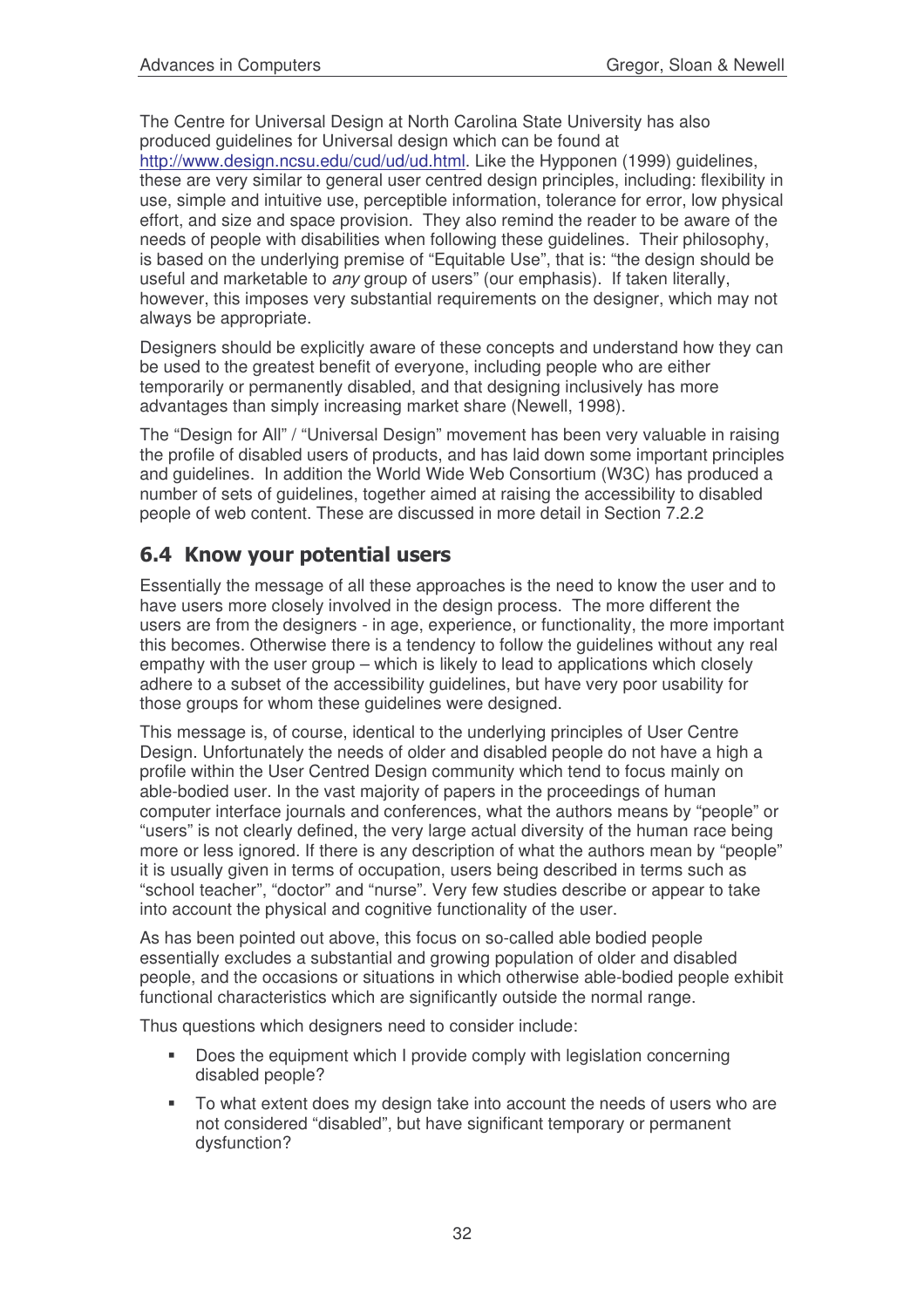- Does my design make specific accommodation for the known reductions in abilities which occur as people get older (e.g. larger or clearer displays, louder sound output, pointing devices which cope with slight tremor, less requirement for short term memory, and a reduction in the need to learn new operating procedures)?
- Will my equipment be used always by someone in full possession of their faculties and if not, how should this be taken into account in the design (e.g. should it be possible to vary the level of awareness of speed of response required to cope with periods of fatigue)?

It would also be unusual for anyone to go through their working life without at some stage, or many stages, being significantly disabled. If equipment designers took this into account, it is probable that the effectiveness and efficiency of the work force could be maintained at a higher level than would be the case if the design of the equipment was based on an idealistic model of the characteristics of the user.

Designers should also consider:

- Should features be available in equipment design to allow employees to return to work as soon as possible after an accident (e.g. design for effective and efficient one handed operation of equipment would enable a hand or arminjured employee to return to effective working more quickly than if they had to use standard equipment)?
- What are the specific obligations designers and employers have to provide systems which can be operated by employees who have been disabled by the technology they have had to use (e.g. the effects of RSI)?

### 6.5 The boundaries for inclusive design

In its full sense, except for a very limited range of products, "design for all" is a very difficult, if not often impossible task, and the use of term has some inherent dangers. Providing access to people with certain types of disability can make the product significantly more difficult to use by people without disabilities, and often impossible to use by people with a different type of disability. It is also clear that the need for accessibility for certain groups of disabled people might not be required by the very nature of a product. We need to be careful not to set seemingly impossible goals as this has the danger of inhibiting people from attacking the problem at all. Sir Robert Watson-Watt, the inventor of radar, once said that "the excellent is an enemy of the good". In our context "accessibility by all" may provide a barrier to greatly improved "accessibility by most".

When considering increasing the accessibility of software products the following considerations need to be taken into account.

- A much greater variety of user characteristics and functionality;
- The need to specify exactly the characteristics and functionality of the user group;
- Difficulties in finding and recruiting "representative users";
- Possible conflicts of interest between accessibility for people with different types of disability, e.g. floor texture can assist blind people but may cause problems for wheel chair users;
- Conflicts between accessibility and ease of use for less disabled people;
- Situations where "design for all" is certainly not appropriate (e.g. blind drivers of motor cars, or e-learning applications the pedagogic aim of which is inextricably linked with a specific ability).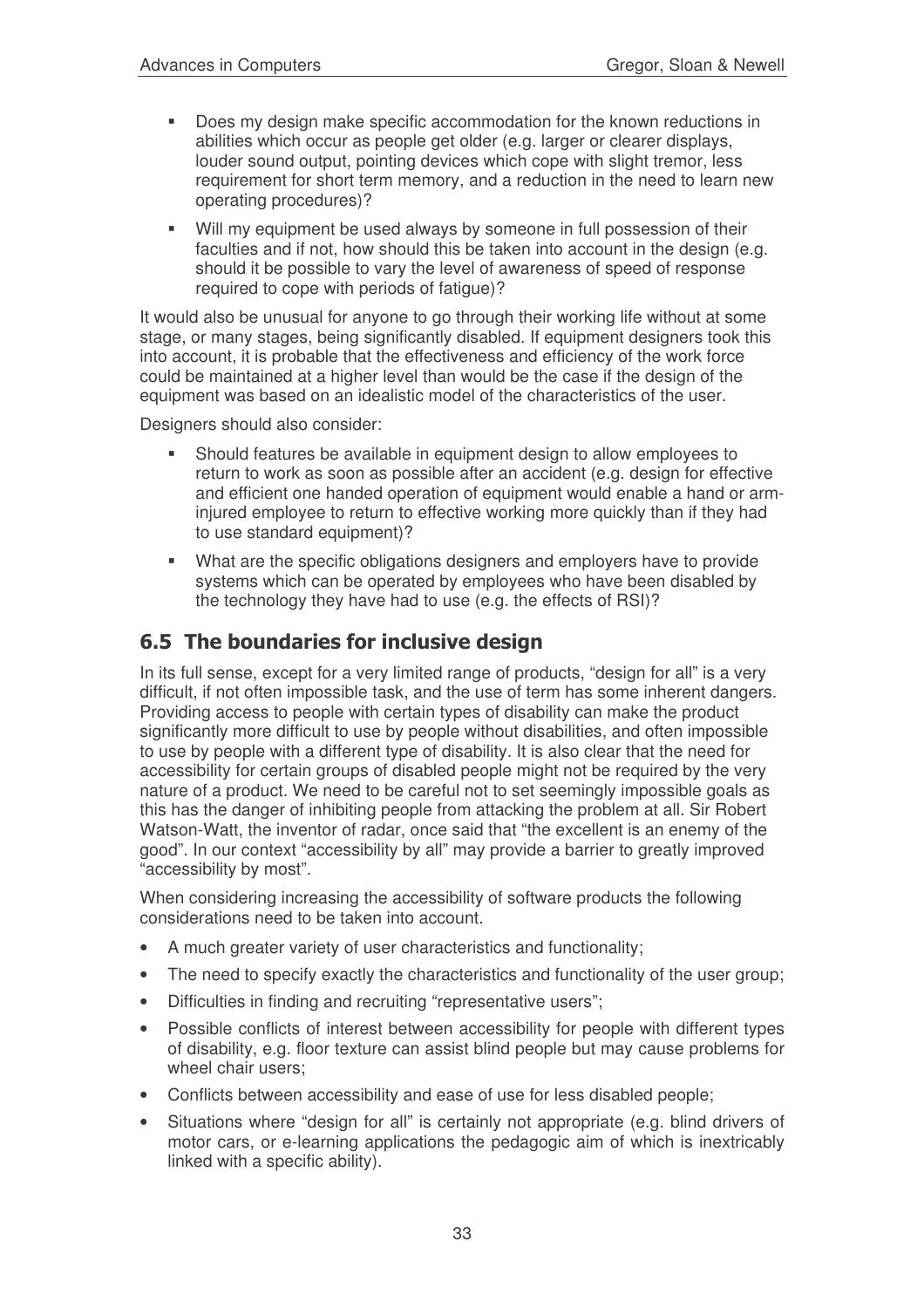Newell & Gregor (2000) thus suggested the term "User Sensitive Inclusive Design" . The use of the term "inclusive" rather than "universal" reflects the view that "inclusivity" is a more achievable, and in many situations, appropriate goal than "universal design" or "design for all". "Sensitive" replaces "centred" to underline the extra levels of difficulty involved when the range of functionality and characteristics of the user groups can be so great that it is impossible in any meaningful way to produce a small representative sample of the user group, nor often to design a product which truly is accessible by all potential users.

### 6.6 Technology as a means of supporting disabled people

In addition to providing access to standard software for disabled people, specialised computer technology can substantially enhance the lives of disabled people. In some cases, technology can provide a far greater impact on the lives of older and disable people, than on those who are young fit and mobile. For example, smart house technology can be used to provide a safe environment for motorically disabled people – enabling them to control domestic equipment, and monitoring them in case of accidental falls or other emergencies. Remote communication can provide the main source of social interaction for house bound people.

It is thus particularly ironic that there are many examples of how the introduction of new technology has increased the barriers for disabled people, the most well known example being the introduction of GUI environments. With the help of speech synthesis technology and/or Braille displays, many blind people had been able to use command line interfaces very effectively, and were using these systems both personally and in industrial environments. The early manifestations of GUI systems, however, had not taken any cognisance of the needs of blind people. They were completely inaccessible to these groups and there were instances of blind people loosing their jobs when a new computer system was installed. It was many years before GUI systems which could be used by blind people were made available.

A particularly exciting area of research is supporting people with cognitive dysfunction by technology, or so-called "cognitive prostheses". Mobile phone technology, particularly when including personal organisers and location sensitive technology, such as GPS, has great potential in providing memory aids for people with a wide range of memory impairment (Inglis et al., 2004), and at the extreme end, research is showing that computer technology has a place in providing support and entertainment for people with dementia (Alm et al., 2004).

# **7 Support for Inclusive Design**

# 7.1 Inclusive design principles

A number of standards and guidelines exist to support designers of technology and digital media in ensuring that their information, products and services are accessible to the widest range of people. While specific, and more detailed, requirements vary from platform to platform, and are dependent on the environment in which end users access the technology in question, there is general consensus on the key principles for optimal accessible interface design.

The important principles of inclusive design of computer interfaces can be summarised as:

 Interface functionality should support keyboard operation, and should not rely solely on the use of a pointing device such as a mouse;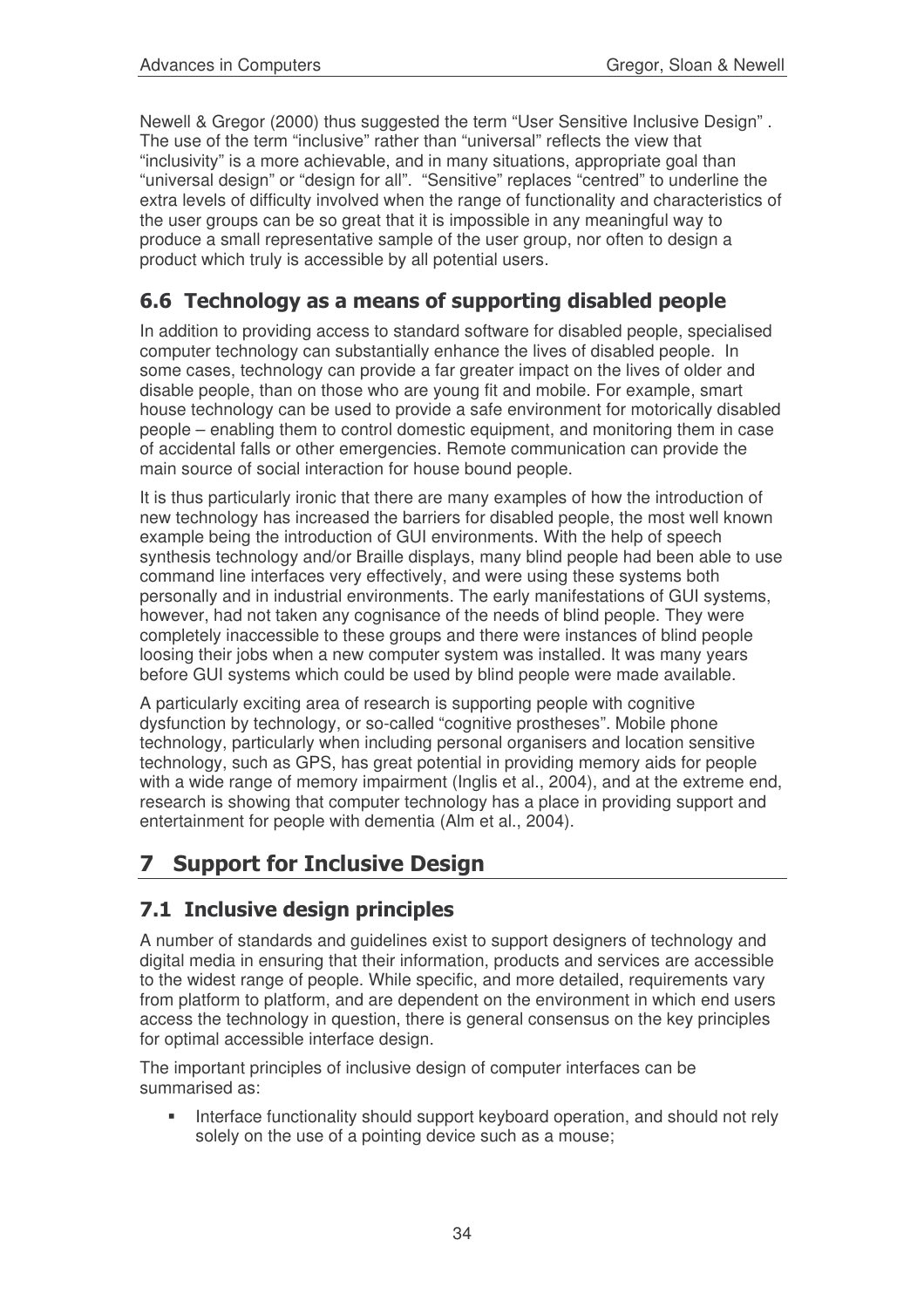- Interface functionality should not interfere with or override any accessibility features provided by the host system, nor prevent assistive technology from effectively rendering the interface;
- Display customisation should be possible in particular it should be possible to adjust text size, text and background colours, and font style;
- **Information available in graphical format should also be provided in an** equivalent textual format; visual equivalents should be provided for audio alerts;
- **Text should be written with a clarity appropriate for the target audience, and** the unnecessary use of jargon or technical terminology should be avoided;
- Features such as titles and headings should be used appropriately to identify information; user interface controls should have appropriate labels;
- Graphics, audio, video and animated content should be used where appropriate to illustrate or enhance textual content, particularly complex data or concepts;
- It should be possible for users to stop or otherwise control animated content; information should also be made available about the presence of automatically refreshing content or any timed response required by the user
- Information should be distinguishable without requiring colour perception;
- Information should be made available about accessibility features of the interface, plus advice on alternative methods for overcoming existing barriers.

It must be stressed that inclusive design should not be an exercise in ticking boxes – in addressing accessibility issues, it is crucial to bear in mind the intended target audience, the environment in which the interface will be used and the function the interface in question is intended to offer.

Designers are thus at liberty to ignore a specific quideline if meeting it would compromise other objectives. Any such decision, however, must be taken with a knowledge of the relevant legislative or economic implications arising from any exclusion that results from this decision.

# 7.2 Standards, Guidelines and Initiatives

The acknowledgment of the importance of accessibility in the development of technology and electronic information and service provision has been marked by the development of standards, guidelines and other initiatives supporting inclusive design. Initiatives have emerged from a number of sectors, including government, academic, commercial software as well as the open-source community.

#### 7.2.1 Industry Guidelines and Resources

Most of the major developers of operating systems and software applications provide accessibility-related resources and information for developers and users of their products, primarily through web resources.

IBM<sup>13</sup> provides perhaps the most comprehensive set of accessibility guidelines in the form of checklists for developers, covering accessibility of:

**Software** 

<sup>&</sup>lt;sup>13</sup> IBM accessibility guidelines – index of online guidelines available at http://www-306.ibm.com/able/guidelines/index.html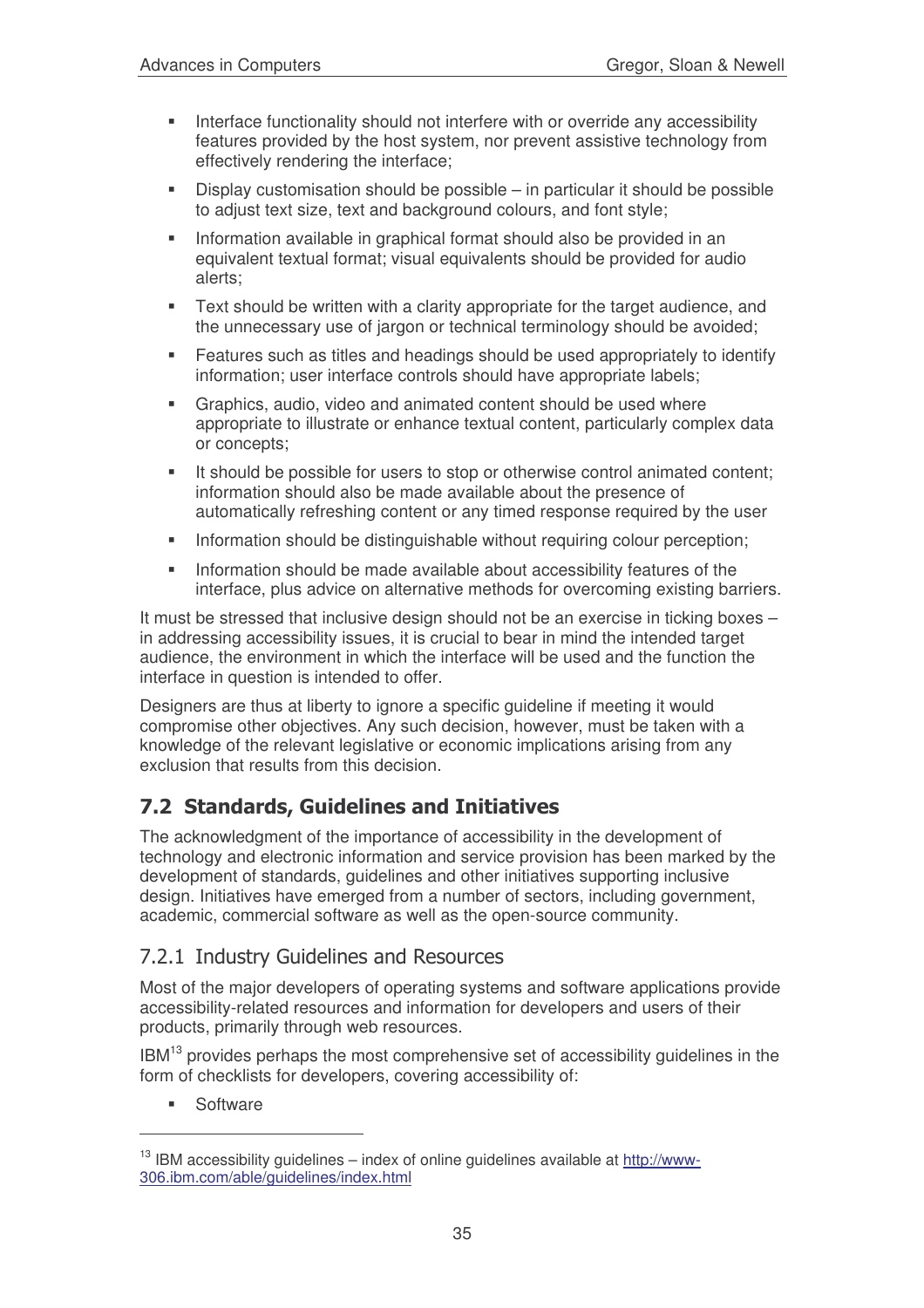- Web Content
- **Java applications**
- Lotus Notes applications
- Hardware and hardware peripherals

Sun Microsystems and Microsoft both provide extensive online information relating to accessibility and software development; Microsoft additionally publishes information relating to the accessibility of Windows products. However, at the time of writing, Microsoft's widely quoted "Windows Guidelines for Accessible Software Design" appear no longer to be available on-line.

Open source software (OSS) accessibility initiatives include the KDE Accessibility Project (http://accessibility.kde.org/) and the GNOME Accessibility Project (http://developer.gnome.org/projects/gap/), while the Free Standards Group (http://accessibility.freestandards.org/) was established in 2004 with the aim of developing and promoting accessibility standards for Linux and Linux-based applications.

### 7.2.2 Web Accessibility

The World Wide Web Consortium (W3C) has been at the forefront of promoting the need to consider accessibility of web resources: Tim Berners-Lee, founder of the Web and the W3C, famously said:

"The power of the Web is in its universality, Access by everyone regardless of disability is an essential aspect,"

To advance the issue of web accessibility, the W3C established the Web Accessibility Initiative (WAI), charged with the task of promoting web accessibility through technological development, provision of guidelines, education and research.

Crucially, the WAI has addressed the need for guidance on a variety of levels, developing guidelines and supporting information for web site developers, authoring too developers and developers of "user agents" - browsers and assistive technologies that support web browsing.

For web content providers, the Web Content Accessibility Guidelines (WCAG). Version 1.0 was released in 1999<sup>14</sup>; version 2 is due for release in late 2004. Version 1.0 of the WCAG is presented as a set of 14 guidelines, each consisting of a number of prioritised checkpoints. There are three priority levels:

- 1. Priority One a failure to follow a Priority One checkpoint means that some groups may be unable to access the content
- 2. Priority Two a failure to follow a Priority Two checkpoint means that some groups may have significant difficulty in accessing the content
- 3. Priority Three a failure to follow a Priority Three checkpoint means that some groups may have some difficulty in accessing the content

Web sites can be evaluated to one of three WCAG conformance levels, based on these priority levels:

1. Single A conformance is the basic level, meaning that at least all Priority One checkpoints have been met;

<sup>&</sup>lt;sup>14</sup> W3C Web Content Accessibility Guidelines (WCAG) 1.0. Available at http://www.w3.org/TR/WCAG10/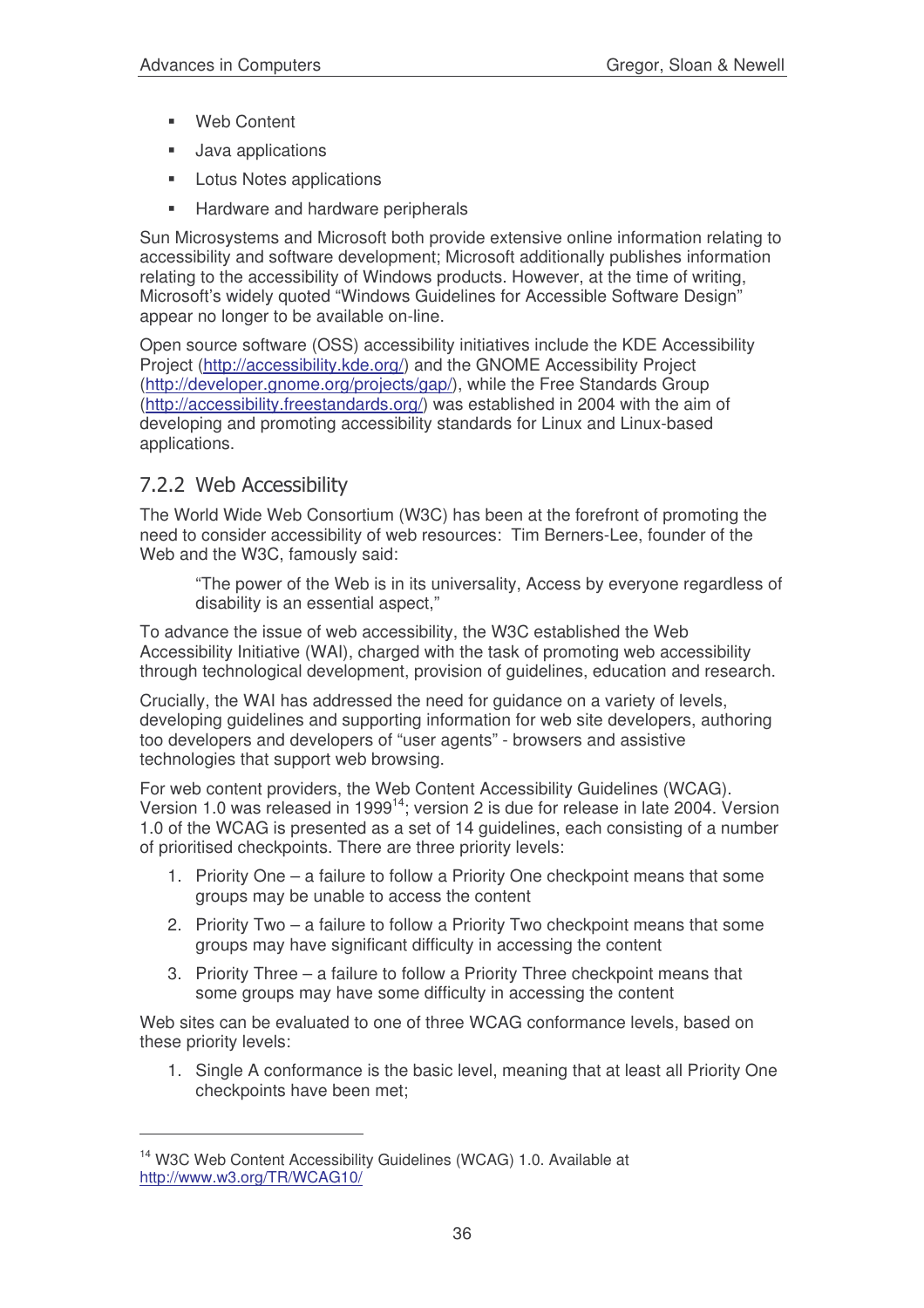- 2. Double A (AA) conformance is the intermediate level, meaning that at least all Priority One and Priority Two checkpoints have been met;
- 3. Triple A (AAA) conformance is the optimum level, meaning that all Priority One, Two and Three checkpoints have been met.

For web authoring tool developers and users, the Authoring Tool Accessibility Guidelines (ATAG)<sup>15</sup> support the creation and usage of web content authoring tools that promote accessible web content creation.

For developers of web browsing technology, the User Agent Accessibility Guidelines (UAAG) 16 have been produced to acknowledge the need for web browsing software to support and enhance accessibility of the web content they give access to.

With the advent of XML as a key technology in the future of the Web, the XML Accessibility Guidelines (XAG) are in development<sup>17</sup>, while the WAI also influence the development and specification of other W3C-approved web technologies. Successive HTML and XHTML standards have been enhanced with new elements and attributes that specifically support accessibility, and accessibility considerations have also been taken into account in specifications of technologies such as Cascading Style Sheets (CSS), Synchronised Multimedia Integration Language (SMIL) and Scalable Vector Graphics (SVG).

#### 7.2.3 Other Standards and Guidelines

Various sets of standards and guidelines exist, relating directly or indirectly to accessibility of technology, covering software, hardware and access to electronic information and services. These have been produced by nationally and internationally recognised standards organisations, by research centres and by, or on behalf of, public and governmental agencies.

Some standards concentrate on design methodologies for user-centred or inclusive design, while others specify technical requirements; yet others concentrate on supporting developers of standards in ensuring accessibility is considered as part of the standard. **Table 2** shows a selection of relevant standards and guidelines, all of which are published unless otherwise stated.

In many cases, the various accessibility-focused standards and guidelines show significant overlap in terms of content, and many refer to other sets of guidelines, most notably the W3C Web Content Accessibility Guidelines (WCAG), rather than set out specific technical requirements.

<sup>&</sup>lt;sup>15</sup> W3C Authoring Tool Accessibility Guidelines (ATAG) 1.0 Available at http://www.w3.org/TR/ATAG10/

<sup>&</sup>lt;sup>16</sup> User Agent Accessibility Guidelines (UAAG) 1.0 Available at http://www.w3.org/TR/UAAG10/

<sup>&</sup>lt;sup>17</sup> W3C XML Accessibility Guidelines. Draft available at http://www.w3.org/TR/xag.html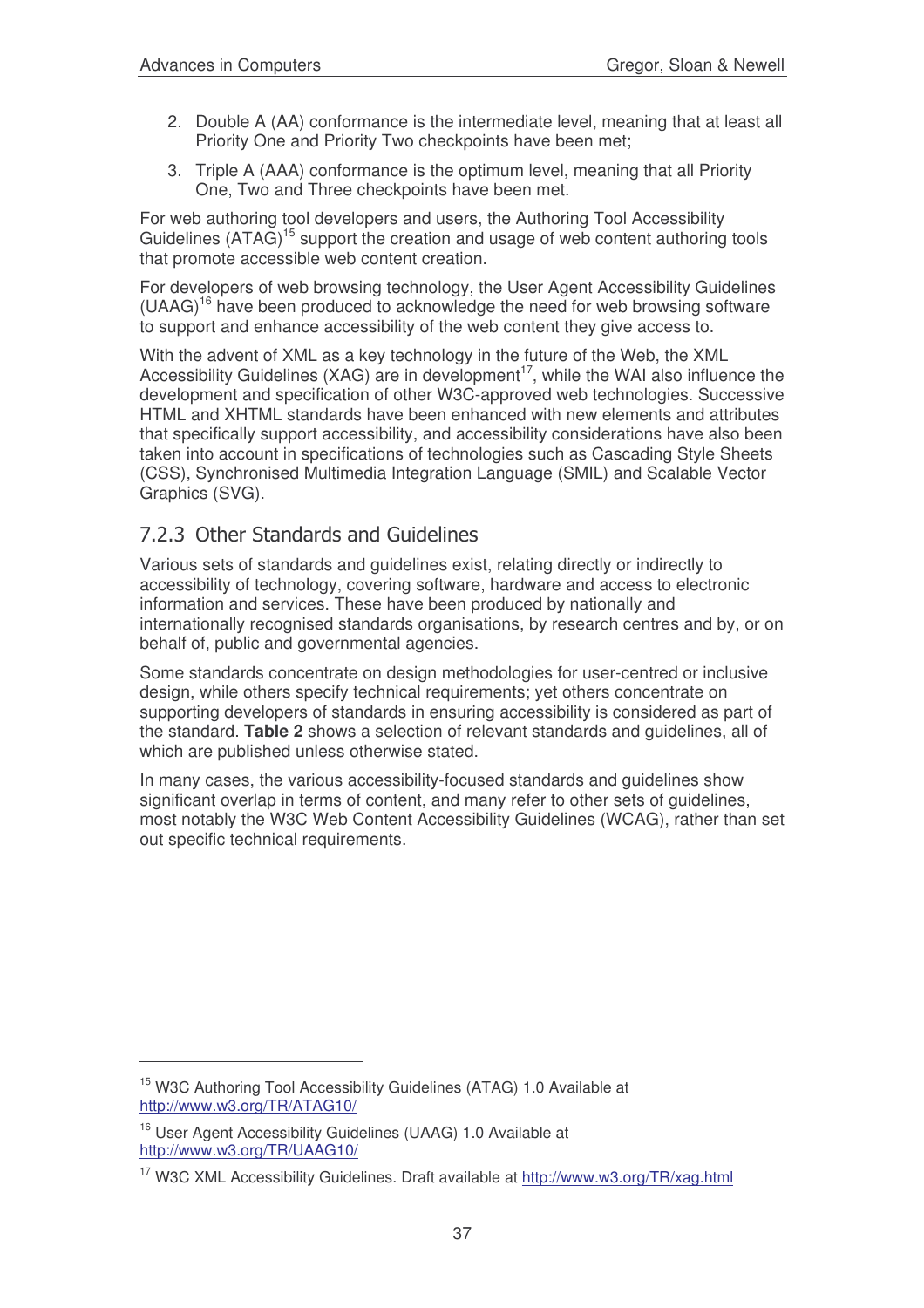| <b>Publishing Organisation</b>                                                                                           | <b>Reference</b>              | <b>Name</b>                                                                                                                |
|--------------------------------------------------------------------------------------------------------------------------|-------------------------------|----------------------------------------------------------------------------------------------------------------------------|
| European Telecommunications<br>Standards Institute (ETSI)                                                                | <b>ETSI EG 201 472</b>        | Human Factors: Usability<br>evaluation for the design of<br>telecommunication systems,<br>services and terminals;          |
| International Standards<br>Organisation (ISO)                                                                            | <b>ISO 13407</b>              | Human-Centred Design<br>Processes for Interactive<br><b>Systems</b>                                                        |
| <b>International Standards</b><br>Organisation (ISO)                                                                     | ISO/AWI 16071                 | Ergonomics of human-system<br>interaction -- Guidance on<br>software accessibility (target date<br>for publication - 2006) |
| Standards Australia                                                                                                      | AS 3769-1990                  | Automatic teller machines - User<br>Access                                                                                 |
| Trace Center (University of<br>Wisconsin, Madison, Wisconsin,<br>USA)                                                    |                               | Information/Transaction Machine<br>Accessibility Guidelines <sup>18</sup> :                                                |
| European Committee for<br>Standardisation (CEN)/ European<br>Committee for Electrotechnical<br>Standardisation (CENELEC) | <b>CEN/CENELEC</b><br>Guide 6 | Guidelines for standards<br>developers to address the needs<br>of older persons and persons<br>with disabilities           |

#### **Table 2: Standards and Guidelines supporting Inclusive Design**

The amended Section 508 of the USA's Rehabilitation Act requires conformance with the Section 508 Standards. Section 508 standards provide technical criteria for the accessibility of:

- software applications and operating systems
- web based intranets and information
- **telecommunications products**
- video and multimedia content
- self-contained and closed products
- **desktop and portable computing technology**

The Section 508 standards exist as an independent set of requirements, and though there is a close relationship between most of the criteria to be met by web based intranets and information and the WCAG, the two remain independent of each other. Section 508 Standards also set out criteria relating to the functional performance of technology, and in terms of the supply of supporting documentation to end users.

The Treasury Board for Canada produced the Common Look and Feel for the Internet standard<sup>19</sup>, a standard required to be followed by the web sites of all Canadian federal government departments and agencies. It covers requirements for accessibility of web sites, and refers directly to the W3C Web Content Accessibility Guidelines.

<sup>&</sup>lt;sup>18</sup> Trace Center Information/Transaction Machine Accessibility Guidelines: Available online at http://trace.wisc.edu/world/kiosks/itms/itmguide.htm

<sup>&</sup>lt;sup>19</sup> Treasury Board for Canada Common Look and Feel for the Internet standard. Available at http://www.cio-dpi.gc.ca/clf-nsi/index\_e.asp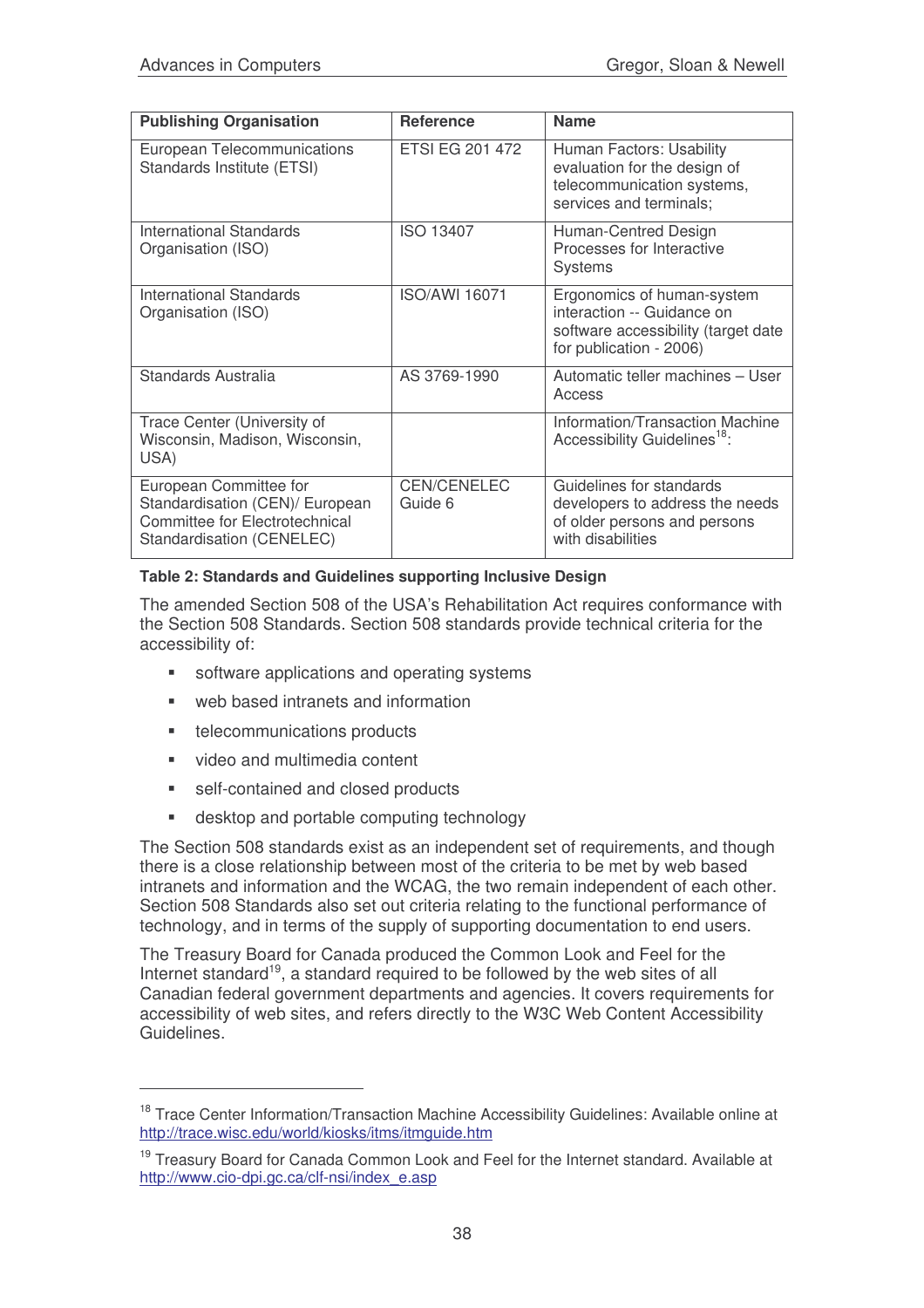As part of the UK's Implementing Electronic Government/Joined-Up Government initiative, guidance on effective design of e-government sites in England and Wales<sup>20</sup> requires conformance to a specified level of the Web Content Accessibility Guidelines. In the Republic of Ireland, the Irish National Disability Authority IT Accessibility Guidelines<sup>21</sup> cover specific guidelines for developers of web content, public access terminals, telecommunications and application software. As with the Canadian Common Look and Feel standard, these guidelines refer heavily to the WCAG Web Content Accessibility Guidelines.

In the e-learning field, the Boston, MA- based National Centre for Accessible Media (NCAM) has published extensive and detailed guidelines on Making Educational Software and Web Sites Accessible<sup>22</sup>. Additionally, a significant amount of work has taken place in order to support accessibility of reusable e-learning objects (Brewer and Treviranus 2003). The IMS Global Learning Consortium have developed guidelines for the creation of accessible e-learning resources (IMS 2002) while proposed extensions to the IEEE Standard for Learning Object Metadata (LOM) and IMS Learner Information Package specification are respectively exploring the use of metadata to describe the accessibility of a resource and the accessibility requirements of a specific learner.

# 7.3 Development Tools and Environments

In supporting accessible software development, a number of tools and technologies exist to help developers enhance the accessibility of their applications.

Microsoft Active Accessibility (MSAA) is a technology that supports development of accessible Windows applications by giving supporting assistive technologies access to information about user interface elements, relationships, status and events. This information is particularly important to ensure that existing screen reading technology can output software interfaces in a comprehensible audio format.

One example of the usage of MSAA to enhance accessibility has been through advances in the accessibility of Macromedia Flash, which utilises MSAA to pass additional information to screen reading technologies. (Macromedia, 2004)

For Java applications, the Java Accessibility API and Java Accessibility Utilities are available to developers to enhance the accessibility of the user interface. Additionally, the Java Accessibility Bridge provides a means by which assistive technologies provided by a host operating system can interface with a Java application. 23

For web content authors, as previously mentioned, an increasing number of elements and attributes specifically aimed at enhancing accessibility have been added to successive specifications of HTML. In addition to these, there has been a marked improvement in the ability of the latest versions of popular web authoring tools and content management systems to facilitate the creation of accessible web resources. As outlined by the W3C Authoring Tool Accessibility Guidelines (ATAG), accessible

<sup>&</sup>lt;sup>20</sup> http://www.local-egov.gov.uk/Nimoi/sites/ODMP/resources/IEG3%20final%20guidance.pdf

<sup>&</sup>lt;sup>21</sup> Irish National Disability Authority IT Accessibility Guidelines. Available at http://accessit.nda.ie/

<sup>&</sup>lt;sup>22</sup> NCAM: Guidelines for Making Educational Software and Web Sites Accessible: Available at http://ncam.wgbh.org/cdrom/guideline/

 $23$  More on Java and accessibility is available at http://java.sun.com/products/ifc/jaccess-1.2/doc/guide.html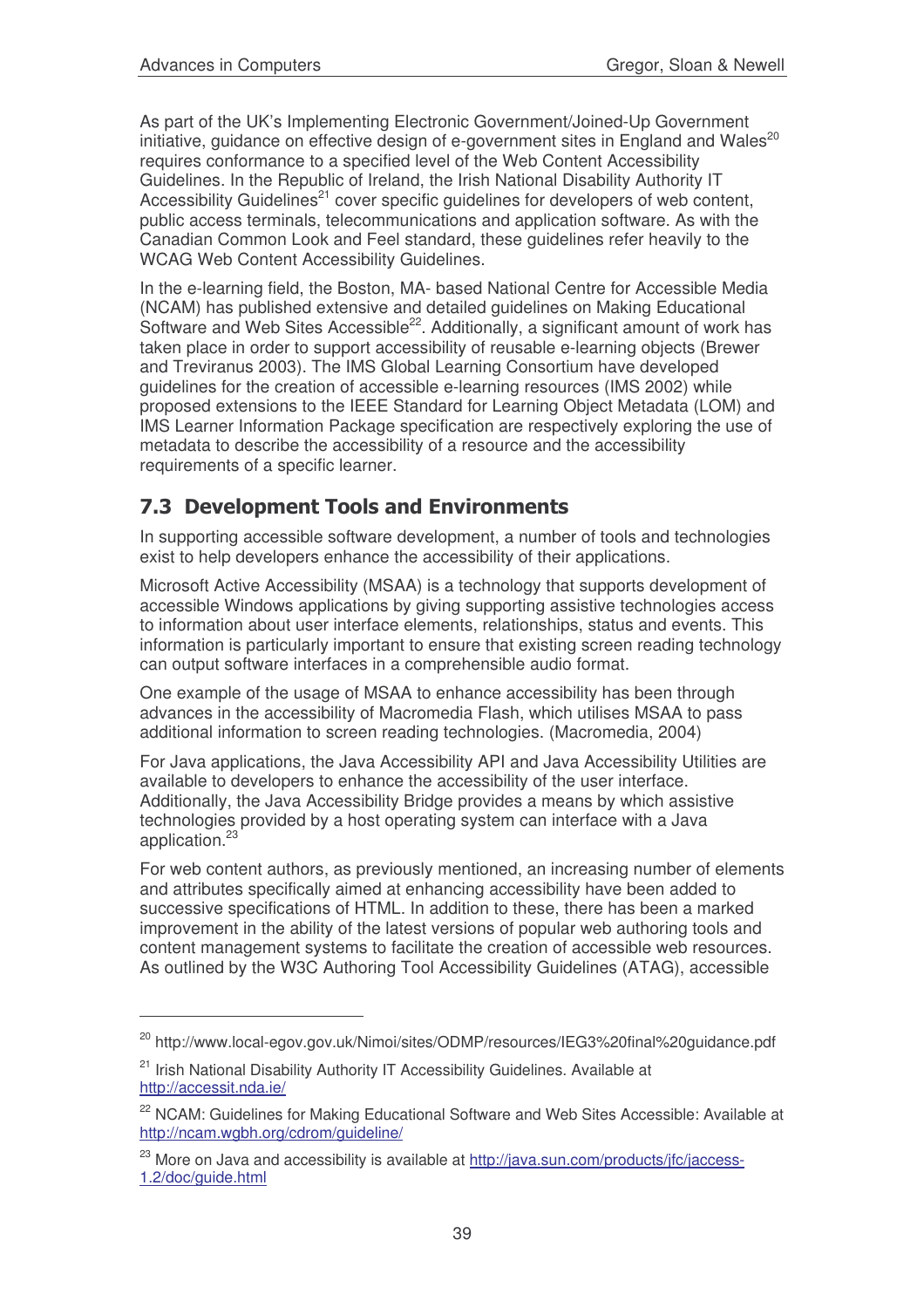content creation can be made easier particularly for non-technical experts, through a number of techniques, including:

- Automatic generation of code that conforms to accessibility guidelines and HTML standards;
- **Prompting for the manual addition of information to enhance accessibility, for** example alternative text for images;
- Checking mechanisms alerting authors to potential accessibility barriers and support on how to remove these;

While these improvements have been made to varying extents in widely used authoring tools, as yet though, it is not clear whether any commercially significant authoring tool has full support for the ATAG.

Steps have also been taken to enhance the accessibility of rich media. For example, Macromedia has taken significant steps to reduce potential accessibility barriers inherent in their Flash technology, while the organisations behind popular rich media players have also addressed, to varying extents, accessibility issues relating to the accessibility of media players and the rich media content itself.

A key feature of the W3C technology Synchronised Multimedia Integration Language (SMIL) is to support the addition of synchronised captions and audio descriptions to time-based presentations, while NCAM have developed the Media Access Generator (MAGpie) software to support authoring of caption and audio description files for combining with rich media content.

# 8 Testing and Evaluation of Inclusive Design

As the importance of accessibility has increased, methodologies for evaluation of software and web interfaces for accessibility have evolved. The most efficient way of developing an optimally accessible interface is, of course, to consider accessibility throughout the design lifecycle and perform evaluation and testing, preferably with users, at various stages in the iterative design cycle. Through regular userinvolvement with disabled people, potential accessibility barriers can be identified and addressed as quickly as possible, before they become embedded in the system, architecture and functionality to such an extent that their elimination at a later date may be difficult or impossible.

In reality, though, many developers and technology providers are faced with the pressing need to evaluate an existing resource or application for potential accessibility barriers. Thus accessibility evaluation methodologies tend to concentrate on identification and prioritisation of existing problems, in order that a staged redevelopment can take place.

Sloan et al (2000) developed an early methodology for evaluating web sites for accessibility, and this methodology is largely that recommended by the W3C's Web Accessibility Initiative (WCAG 2002). The methodology, which may be applied with slight modification to software and other interfaces, covers the following key activities:

 Evaluation with automated checking tools. Many automated checking tools for assessing web site accessibility now exist, including Watchfire's Bobby, the WAVE from WebAim, A-Prompt from the University of Toronto, Lift from UsableNet, TAW (Test de Accessibilidad Web) and Torquemada from WebxTutti, the last two being developed in Spanish and Italian respectively. These automated tools have some very useful features to support developers, but they can check for only a subset of accessibility barriers, and, when used, must be supplemented by manual checks.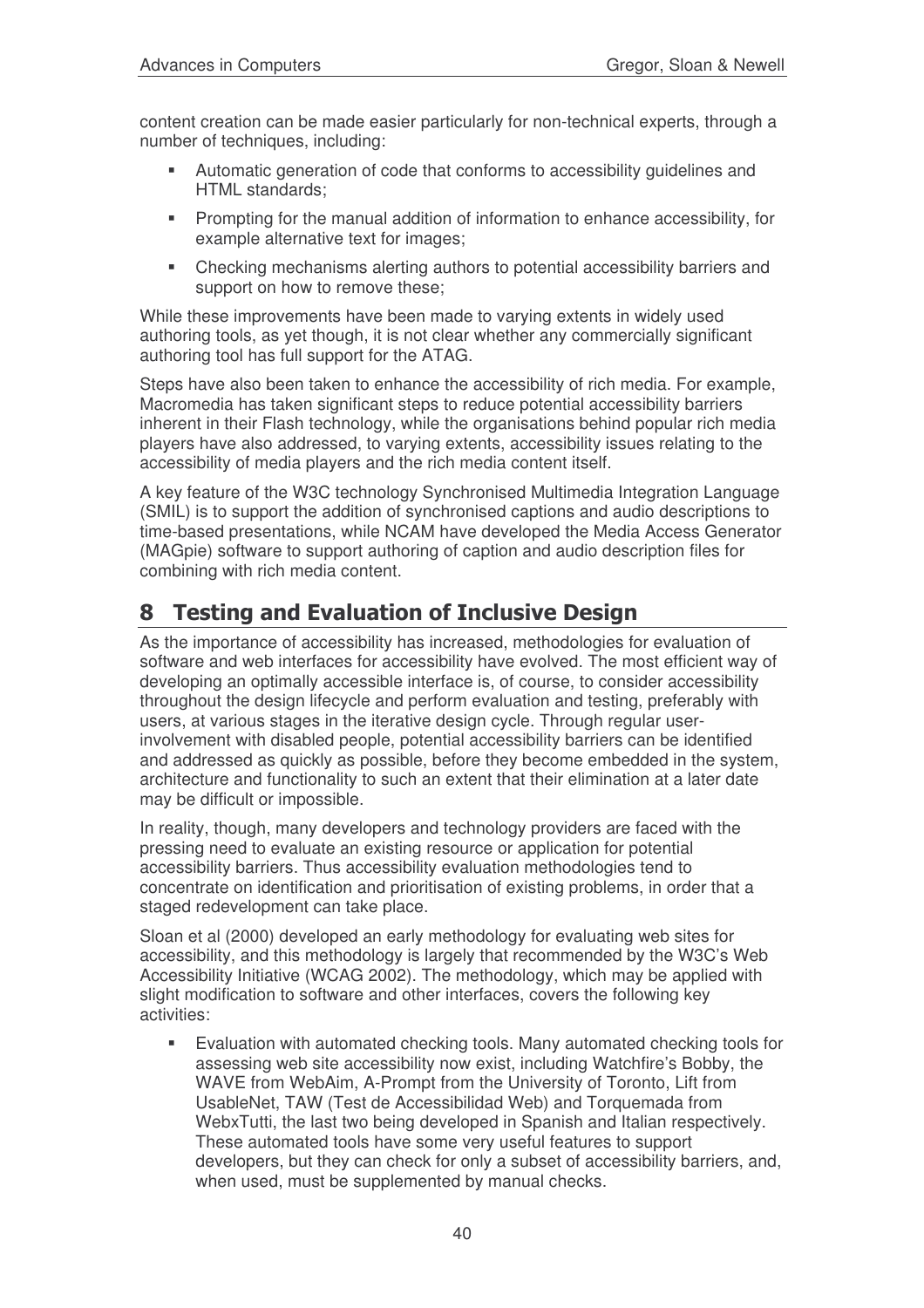- Manual assessment of the accessibility of interface when used with a variety of assistive technologies, ideally including screen magnification software, screen readers, Braille displays, and alternative input devices.
- Manual assessment of the interface or at least a subset of screens or pages – using a checklist of recognised accessibility checkpoints, such as the W3C WCAG.
- Manual assessment under different access conditions, including:
	- $\circ$  in monochrome black and white printed screenshots can be useful here;
	- $\circ$  with graphics turned off:
	- o with speakers unplugged or sound turned down to a minimum;
	- o with the mouse unplugged;
	- o for web pages, with style sheets, scripting and frames disabled
- Web-based simulations can also help identify potential problems for example a colour blindness simulator is available at http://vischeck.com . Bookmarklets, or favelets are small scripts that, when run by a web browser, temporarily change screen display or disable a specific feature. These are widely available as additional browser tools for testing a web page for a specific accessibility issues.
- Even when the above checks have been carried out, some accessibility issues may still go uncovered. Carrying out usability evaluations with disabled users can be a very effective way of identifying barriers that may not have been otherwise apparent, or cause a significantly greater problem than might have been expected. While making contact with people with a variety of impairments may seem like a daunting challenge to some, the authors suggest that this is becoming less of a challenge, as more people with specific disabilities become active online, and more information becomes available regarding local disability groups, as accessibility evaluation becomes more commonplace and high profile.

In some cases, where time or expertise may be limited, it may be prudent to commission an accessibility audit, and this is being offered by an increasing number of academic, public sector and commercial organisations, such as the Digital Media Access Group (www.dmag.org.uk).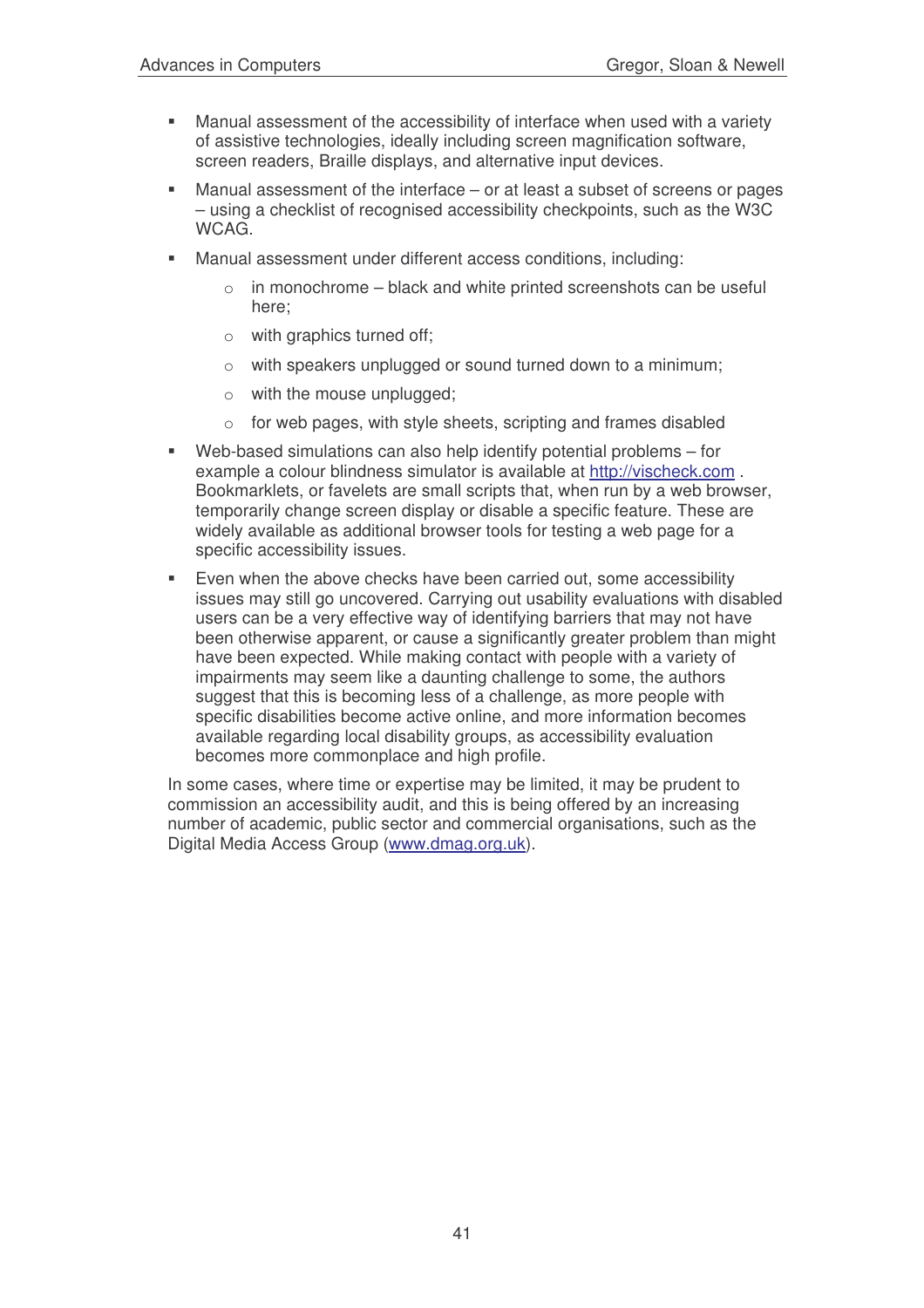# 9 Developments and Challenges

### 9.1 Developments

Recent years have seen a number of positive developments in progress towards computer applications, services and digital media that are accessible to the widest possible range of users, regardless of disability.

#### 9.1.1 The embracing of standards and accessibility– by developers, by authors and by consumers

Given the work carried out by the W3C and others in ensuring accessibility is a key consideration in the development of specifications and standards for the web and other technologies, it follows that standards-compliant technology design is highly compatible with inclusive technology design.

In terms of software accessibility, major development companies like Microsoft, Sun and IBM for many years have invested in research and development into how the accessibility of their products to disabled people can be enhanced. Increasing numbers of accessibility features have been incorporated into successive versions of the Windows operating system, to such an extent that it effectively became the only viable platform for assistive technology developers to create their products.

Apple initially led the way in accessibility innovation and solutions in early versions of the Macintosh operating system, but perhaps mirroring the decline and re-emergence of the company in the late 1980s and early 1990s, investment in accessibility aspects dropped, severely affecting the accessibility of later versions of Mac OS, and only recently has there been evidence that accessibility is once again an important consideration (Clark 2001a; 2001b)

In the web design and development field in recent years, there has been a remarkable increase in evidence of developer enthusiasm for the adoption of web standards as a basis for web design. With that has come an increased interest in, and support of, the need to develop resources in line with accessibility guidelines. Where it might have been argued, in the past, that accessibility was not a high priority consideration, and not compatible with cutting-edge graphic design or complex functionality, standards-adherence and accessibility are now increasingly being seen by many web professionals as baseline professional requirements that are non-negotiable prerequisites to the work they do.

Through largely grassroots organisations of web developers, advocacy groups such as the Web Standards Projects (WASP, http://www.webstandards.org) and MACCAWS (Making a Commercial Case for Adopting Web Standards, http://www.maccaws.com/) have been influential in providing coherent and cogent arguments supporting the uptake of standards in the development and procurement of web applications, browsers and authoring tools.

The EuroAccessibility (http://www.euroaccessibility.org) movement is a consortium of academic, public and commercial organisations, with the aim of promoting use of use of the W3C Web Content Accessibility Guidelines as a way of standardising web accessibility evaluation and certification across Europe.

Another European initiative is the European Design for All e-Accessibility Network (eDEAN, http://www.e-accessibility.org/). This European Union initiative was founded in 2002, with the aim of promoting awareness of uptake in inclusive design methodologies in the public and private sectors, through establishing, in EU member states, national centres of excellence in inclusive design.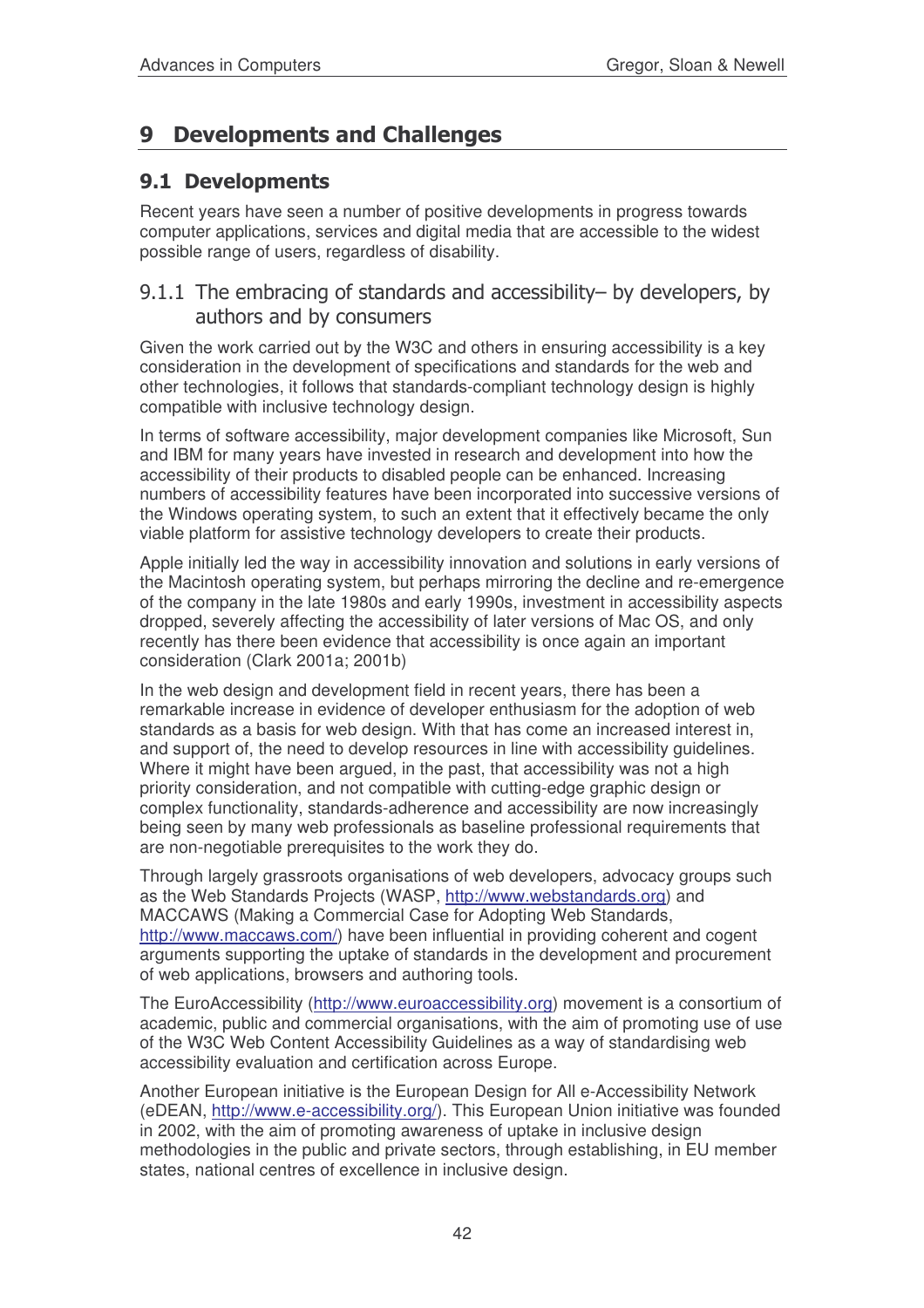## 9.1.2 Accessibility-focused resources

In the past, it has been argued that advice and support on accessible design topics has been scarce, hindering awareness-raising and education in accessible design, but this picture is changing rapidly. In terms of published literature, the fields of human-computer interaction (HCI/CHI) and more specifically software and web usability have, to some extent, acknowledged the importance of the need for technology design to take into account variations in cognitive and physical abilities of end users. Accessibility, however, was by and large seen as a specialist issue rather than a core aspect of effective user-centred design.

Several books on web accessibility now exist, notably Paciello (2000), Clark (2002), Thatcher et al (2002) and Slatin and Rush (2002), and, a further milestone was reached with the publication of Designing with Web Standards by Jeffrey Zeldman (2003).

Zeldman's work extended topics of standards compliance and accessibility to the field of creative web design, and attempts to show that goals of creativity, aesthetics and accessibility need not be mutually exclusive. This has been an important step in engaging a community previously seen at least as having different beliefs and objectives to accessibility and usability advocates - if not hostile to accessibility and usability – a cultural difference summed up as "Usability experts are from Mars, graphic designers are from Venus" (Cloninger, 2000)

On-line publications such as A List Apart (http://www.alistapart.com/), Digital Web Magazine (http://digital-web.com/) and Boxes and Arrows (http://www.boxesandarrows.com/) have also helped to promote standards compliance and accessible web design through discussion of new design techniques and methodologies using standards yet that also push boundaries of creativity and functionality in web design.

At the same time, the quantity of online accessibility-focused web resources is also increasing, and again, concentration is largely on web content development. Sites from organisations such as Utah State University's Web Accessibility in Mind (WebAIM, http://www.webaim.org) and the National Centre for Accessible Media (NCAM, http://ncam.wgbh.org/) are valuable resources to developers. The Techdis service (http://www.techdis.ac.uk) offers an advisory service on issues relating to technology, disability and learning to the tertiary education sector in the UK.

Two UK-based initiatives of particular mention have resulted in a strong on-line presence, and show evidence of a global social movement in the area of web accessibility:

- Accessify.com (http://www.accessify.com) is a web site providing resources on accessible web design. Perhaps the most successful of these resources has been the Accessify Forum, an on-line community visited by people across the globe, and used to share accessibility-oriented news, knowledge and design techniques.
- The Guild of Accessible Web Designers (GAWDS, http://www.gawds.org) was set up in 2003, in light of increasing awareness of accessibility by commissioners of web sites, to acknowledge the need for some form of professional accreditation of skill and commitment to accessible design.

#### 9.1.3 The effect of legislation on ICT developers and commissioners of  $TCT$

The increasing interest amongst the web development community is, of course, not solely altruistic, but market-driven, as increasingly well-informed organisations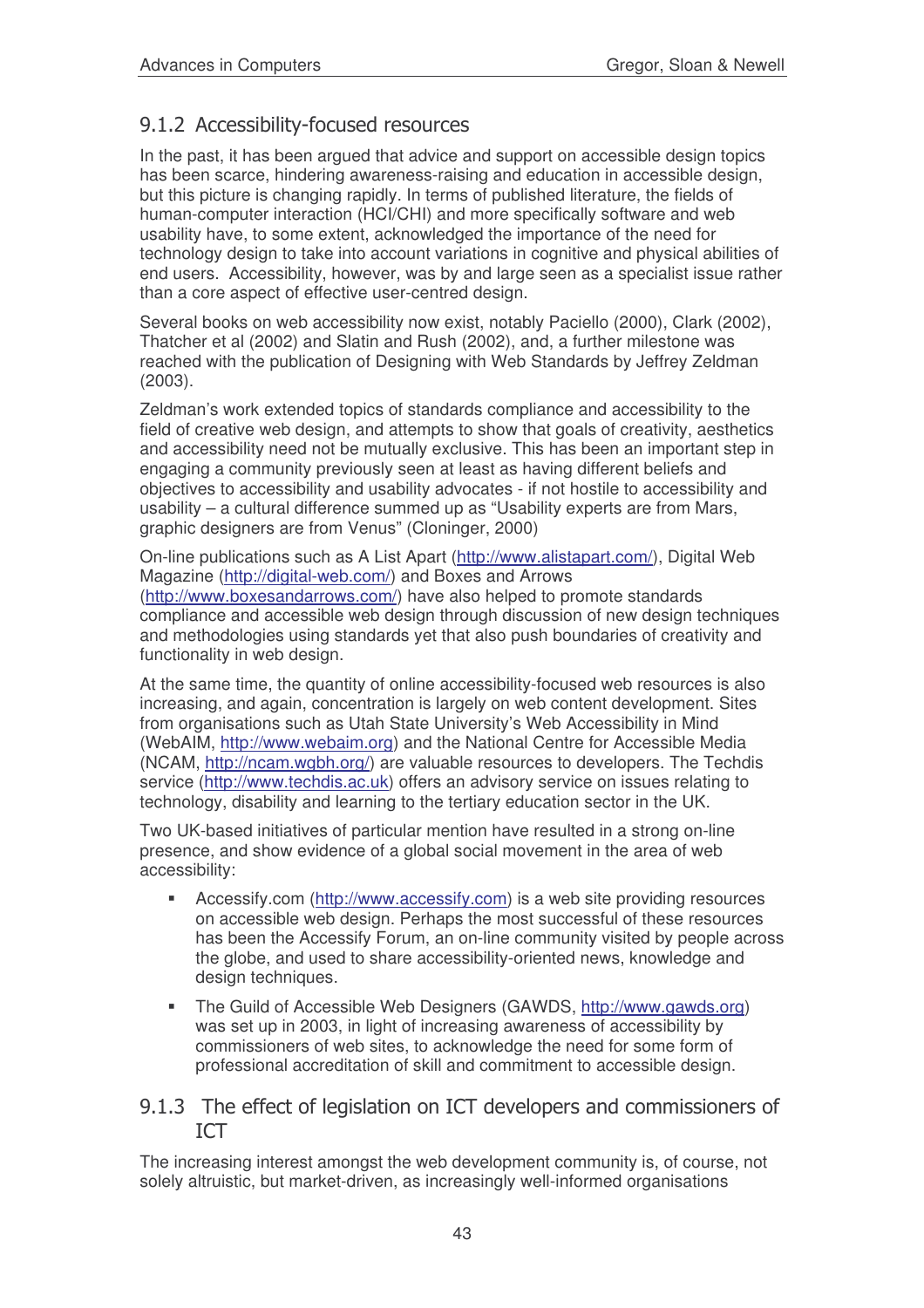acknowledge legal responsibilities and business arguments for accessible technology when contracting or purchasing technology solutions such as software and web sites.

Anecdotal evidence suggests that contracts and invitations to tender are increasingly specifying accessibility as an essential requirement of the product to be developed, and as a result, interested technology developers may increasingly be required to demonstrate evidence of skills and awareness in accessible design. Increased awareness of legislative and other requirements may also pass added responsibility onto developers to commit to fulfilling contractual accessibility objectives in the work they carry out.

#### 9.1.4 Research and Development

As awareness in technology accessibility grows, and commercial demand for product that are optimally accessible, so too does commercial and academic research and development into ways of:

- using technology to enhance accessibility of information, communication and services to disabled people, and
- ensuring that technology and digital media is optimally accessible to a specific user group

As mentioned, there are widely accepted accessibility guidelines for developing software and web content, but research is investigating ways in which accessibility barriers can be overcome.

A small selection of the many innovative research projects in the area includes:

- IBM have been exploring ways in which server-side transformations of web content can help to enhance the accessibility of web sites independent of existing access barriers being addressed by the site authors. The Web Accessibility Technology (WAT) provides enhanced functionality to web browsers by allowing easy adjustment of appearance characteristics such as text size and hyperlink appearance (Richards et al., 2003)
- In an effort to support people who are deaf and who consequently have reading difficulties, investigations have taken place into automating the translation of digital textual content – such as captions accompanying video into sign language represented by an avatar. The ViSiCAST<sup>24</sup> and  $e$ Sign<sup>25</sup> projects are examples of recent work on 'virtual signing'.
- Specific difficulties exist for people with communication difficulties in accessing and reading textual web content. These groups may use symbolbased augmentative and alternative communication (AAC) systems, yet translation of content in plain text into a specific AAC system, or translation of content from one system into another can be very difficult. The Concept Coding Framework project<sup>26</sup> is investigating how RDF (Resource Description Framework) can be used to provide a common framework to allow the easy translation of content such as messages between AAC systems.

<sup>&</sup>lt;sup>24</sup> More details on the ViSiCAST project are available online at http://www.rnid.org.uk/html/information/technology/visicast.htm

<sup>&</sup>lt;sup>25</sup> More details on the eSIGN project are available online at http://www.sign-lang.unihamburg.de/esign/

<sup>&</sup>lt;sup>26</sup> More details on the Concept Coding Framework project are available at http://dewey.computing.dundee.ac.uk/ccf/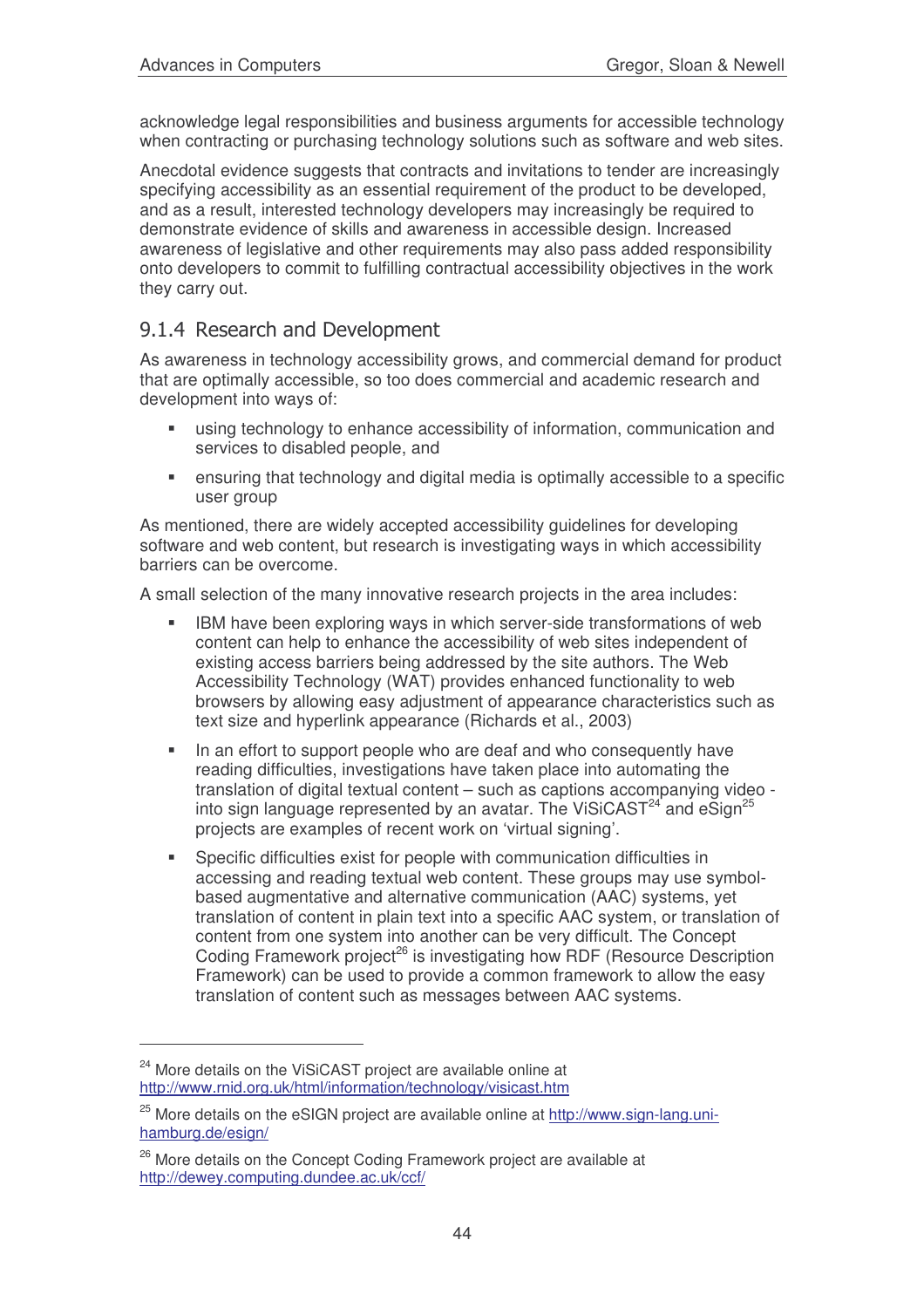# 9.2 Challenges

#### 9.2.1 Continuing lack of awareness and knowledge

Despite the positive picture painted in the previous section on developments, there remains clear evidence of a lack of awareness of the need to develop accessible technology, and levels of knowledge in effective inclusive design techniques are disappointingly low.

This was emphasised in 2004 in research into the accessibility of UK web sites by the Disability Rights Commission (DRC), which found that:

"81% of web sites evaluated failed to satisfy even the most basic Web Accessibility Initiative Category": (DRC 2004, p37)

The responsibilities of commissioners and purchasers of information and communication technology are clear. Given that where legal responsibility exists with respect to disability discrimination, it is most likely to lie with the provider of the technology - the employer or the service provider, rather than the manufacturer or developer. Therefore there is a continuing need to raise awareness amongst large and small organisations alike, of commercial, public, educational and not-for-profit organisations of their responsibilities to ensure that they use technology to reduce, rather than increase accessibility barriers to disabled employers and customers.

It is expected that as awareness grows, both from a client perspective and a developer perspective, and pressure grows from heightened user expectations in terms of accessibility, this issue will become more specifically one of knowledge and skill in accessible design.

Aside from a general lack of awareness, one specific stumbling block to increased knowledge in accessible design in the software and web development community appears to have been a difficulty in translating information on accessible design into effective practice. The DRC research found that, amongst web site commissioners interviewed in the study, over two-thirds of large (over 250 employees) companies had taken accessibility into account during web design. Yet the evidence of the web site evaluation did not back this up:

"if 68% of web site commissioners from large organisations do indeed take accessibility into account, their concern to meet the needs of disabled people is, sadly, not being turned into good enough practice on the ground." (DRC 2004, p37)

Some have expressed the view that web accessibility guidelines provided by the W3C, in particular the WCAG, have been less than optimal in the presentation of information, and there have been suggestions that both the content and presentation of the guidelines inhibit end users from fully engaging with and understanding them (Colwell and Petrie, 1999). It has also been suggested that the WCAG is an uncomfortable mixture of prescriptive and vague requirements, and as a result can be difficult to effectively apply to a specific circumstance, regardless of the experience of the web designer (Clark, 2002).

The W3C's Web Accessibility Initiative (WAI) has acknowledged these difficulties, and in developing version 2.0 of the WCAG, is working towards representing the guidelines in a new navigational model, with the aim of making it easier for user groups to extract and understand the information they need. Presentation issues are also being addressed, in an effort to engage designers who may have difficulty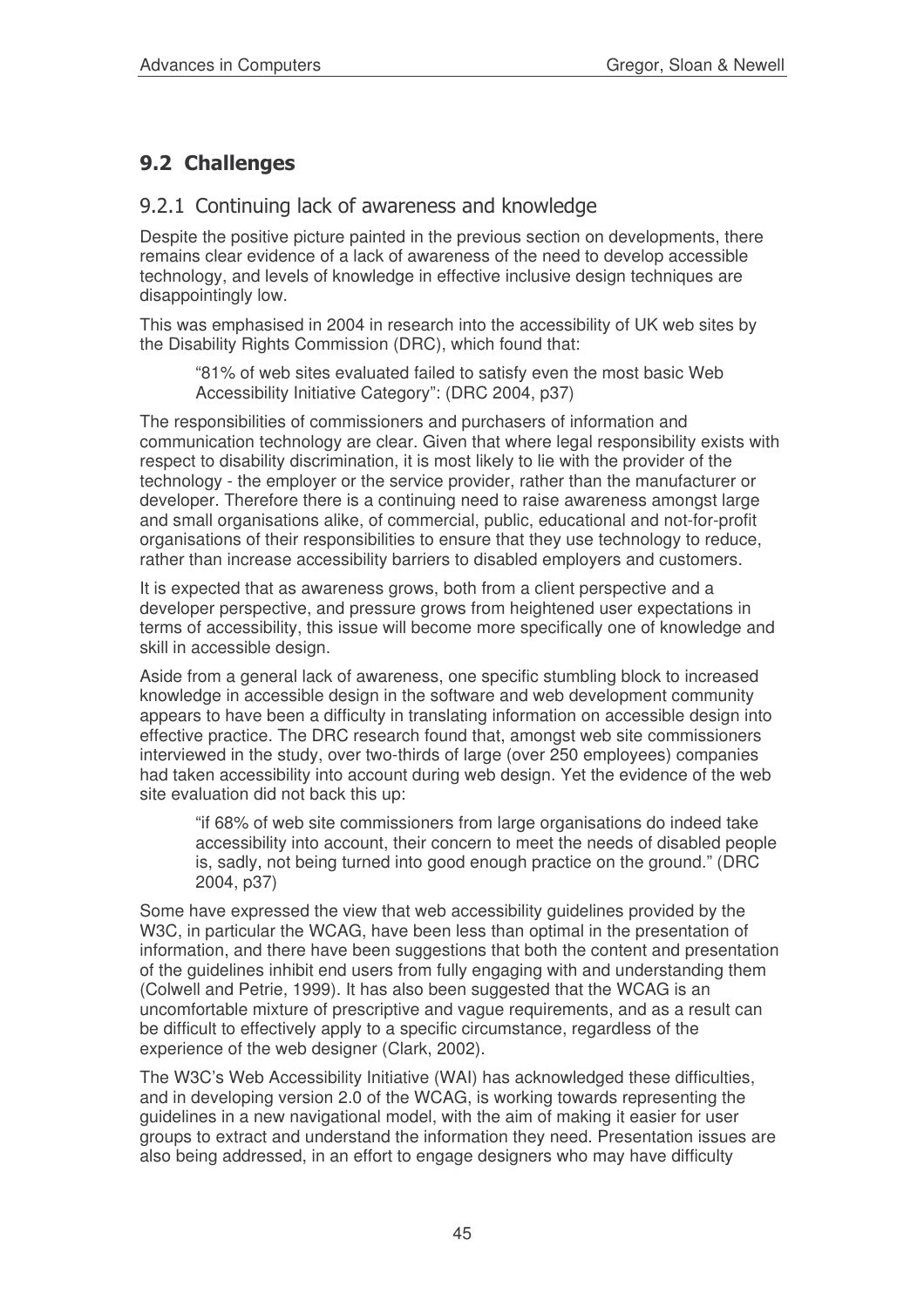engaging with text-based guidelines the presentation of which do not appear to empathise with goals of creative visual design.

At the same time, though, accessible design cannot be boiled down to a single prescriptive set of guidelines, and therefore there is a pressing need for every organisation that uses technology to provide effective training in accessible technology provision, software and web design. Training is necessary not just in accessible design techniques, but in awareness of the diversity of end users and their goals, their access technology and their specific needs, and how that might impact on the solutions adopted.

There is a particular need for increased awareness of accessibility issues amongst small organisations – the Disability Rights Commission's study into web accessibility found that only 29% of small organisations (i.e. with less than 250 employees) took accessibility into account when developing a web site, and indeed only 69% appeared to be aware of accessibility as an issue. (DRC 2004, p36)

Crucially, accessibility awareness must become integral to good design practice – and it must form a core part of any training programme, as opposed to an add-on.

#### 9.2.2 More "accessible" accessibility features

There is an unarguable need for technology providers to take steps to make that technology as accessible and usable as possible to as many people. But at the same time, there is a need for increased awareness of such technology by those people who could benefit from accessible technology.

Many disabled technology users are extremely skilled, and the problems they encounter are likely to be exclusively due to shortcomings in the design of the resource, application or access technology they are using. However, the DRC report also, importantly, identified the need for improved education amongst disabled users of technology. The report found that many disabled people were unaware of accessibility features provided by operating systems and software such as browsers.

Several initiatives exist to raise awareness of technology amongst disabled people. For example, the UK charity AbilityNet supports disabled technology users by providing technology assessments for disabled people, assessing their access needs and matching those needs through showing how operating system or software accessibility options can be adjusted, or prescribing an appropriate assistive technology.

At the same time, there is a pressing need for interface designers to provide accessibility options in a way that makes them more conspicuous to the full range of users who may benefit from them. Recalling that many people who may benefit from accessibility options would not necessarily identify themselves as being disabled, these people may not think to use accessibility options that are labelled as being provided for 'disabled users', or identified by icons relating to disability. Instead, more success may be had by presenting accessibility options as ways of making the interface easier or more comfortable to use, rather than explicitly labelling them as 'features for disabled people'.

#### 9.2.3 The need for a coherent and collaborative accessibility strategy

Closely related to effective training is the need for software and web development organisations, and indeed any organisation implementing in-house or third-party technological solutions, or having a web presence, to develop and maintain an effective accessibility strategy. Anecdotal evidence abounds of instances where accessibility, disability and technology have been addressed by an organisation through awareness raising and training programmes, or the appointment of a single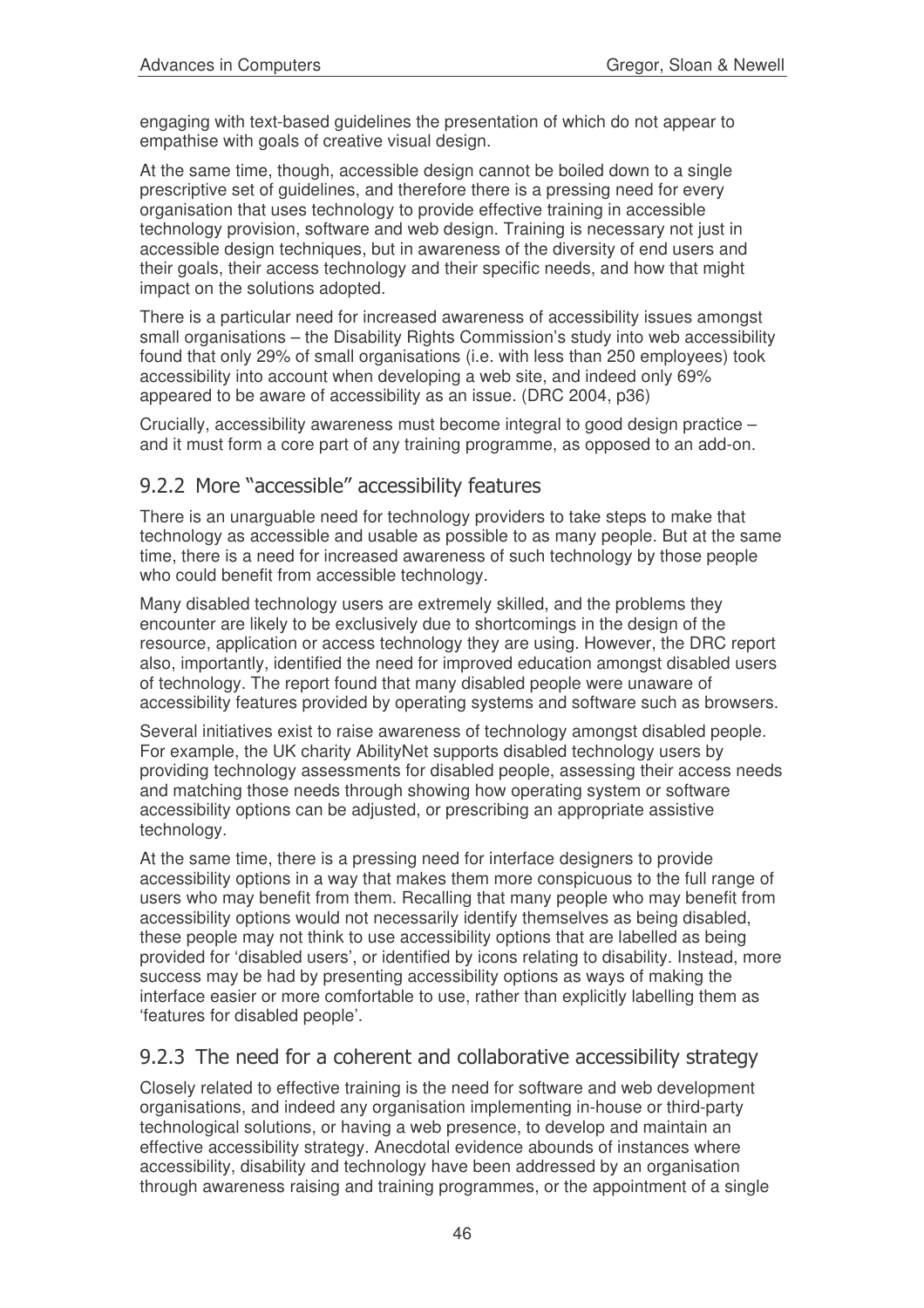employee to oversee alone all matters accessibility-related. Yet, once this initial burst of activity has passed, and the in-house accessibility expert has moved jobs, the system in place has no structure to replace the expert, momentum is lost, resources developed no longer maintain standards of accessibility, and the issue may shrink into the background in terms of priority.

The importance of an accessibility strategy is discussed in some detail by Urban (2002), who, in setting out an ideal organisational policy, stresses the need for a structured rather than *ad hoc* approach to accessibility.

Dependent on the function of the organisation in question, key stakeholders in formulating and overseeing the implementation of an institutional accessibility policy may include the following:

- Representative(s) from senior management;
- **Legal representative;**
- A dedicated 'accessibility champion';
- Representatives from sales and marketing, and corporate image or external relations;
- Representatives from IT provision or development teams if a software or web development organisation.
- External representative from one or more disability groups.

In discussing an effective accessibility strategy, Bohman (2003) defines the following as essential elements:

- Definition of who is responsible for creating accessible content;
- How those responsible will receive training and support in achieving their objectives;
- What is meant by "accessible", and how to tell when content is "acceptably accessible" – this may involve defining a conformance level with an in-house or external set of guidelines;
- When, or how soon, content must be made accessible;
- Who verifies content reaches the specified standard;
- How, and by whom the standard will be enforced;
- What consequences will befall those who violate the standard, and the substandard content in question.

Implementing and maintaining an effective accessibility strategy is therefore a longterm task, requiring leadership and influence, plus support from and for all levels of the organisation, rather than vague and empty expressions of ideals.

#### 9.2.4 Accessibility through segregation

The most accessible interface for someone with a specific set of access requirements is one that is uniquely tailored to their needs, and while this situation may be impractical, good accessible design should at least as far as possible allow customisation of display and interaction methods to suit a user's preferences. Provision of alternative versions of content – for example textual equivalents of graphical information - may be necessary to ensure accessibility for some users, while in certain situations, redundancy in features such as navigation mechanisms can also enhance accessibility.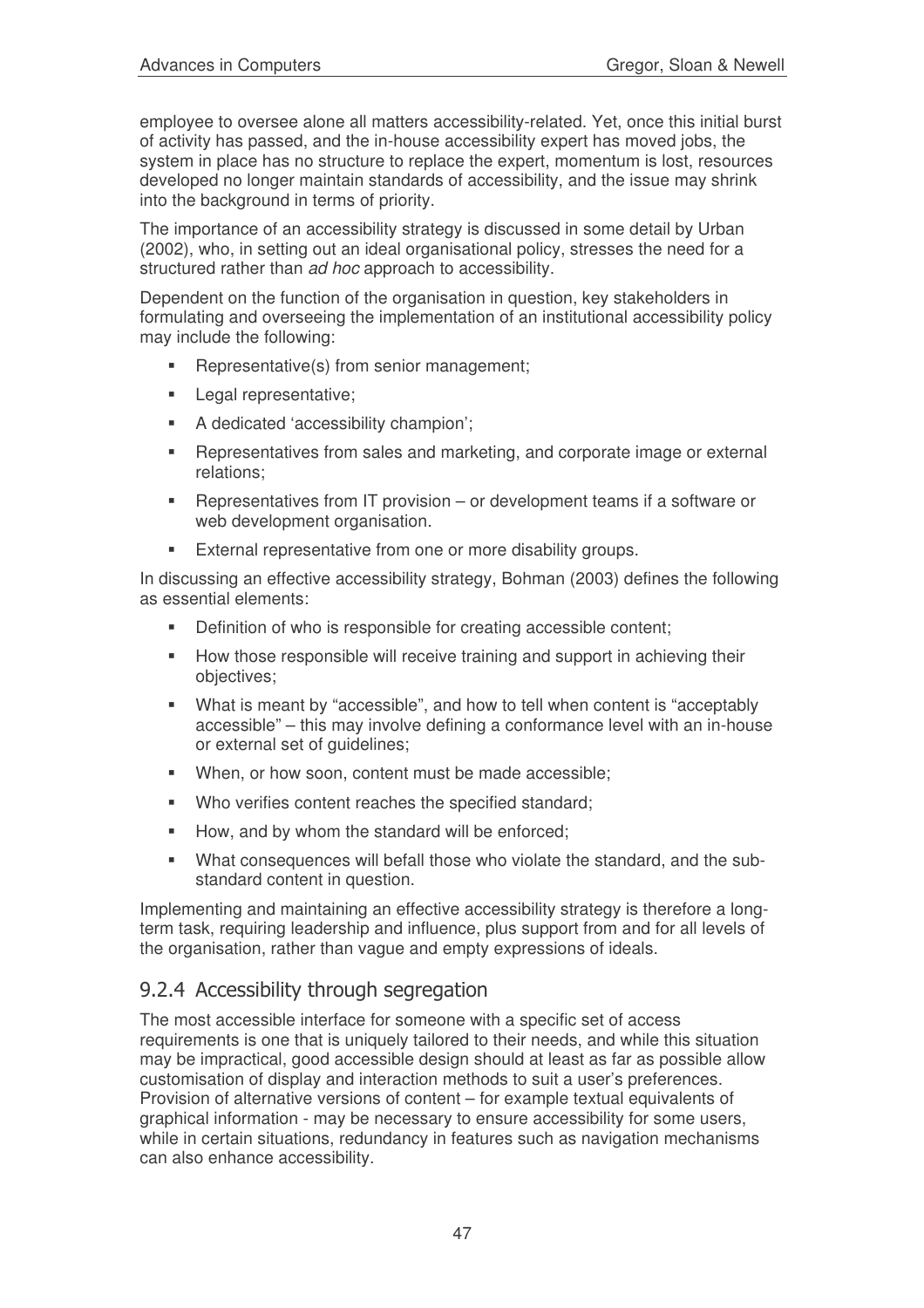A worrying trend in accessible design has, however, seen the emergence of completely separate versions of interfaces and web sites, intended as 'accessible versions' for disabled people. Segregation in this way does nothing to address the social exclusion faced by many disabled people, but, perhaps more significantly, a version marked as being 'for disabled people' will be ignored by the many people who do not identify themselves as being disabled, but might benefit from the accessibility features provided. At the same time, many text-only versions have suffered from neglect by developers, and text-only web sites have been found to be poorly updated, or missing much of the content or functionality of the 'graphical' version of the site. As a result, many disabled people treat text-only alternatives with distrust, even though with database-driven web sites, where all content is output from a central database, there is no longer a need for physically updating two separate versions of a site.

The irony of text-only versions of web sites is that, for a majority of users, there is minimal difference in accessibility of a **well-designed** web site with judicious use of graphics, colour and even multimedia, and a text-only version of the same site. Conversely, an automatically generated version of a text-only version of a poorly designed site will maintain most of the inherent accessibility and usability problems.

Yet, text-only web site generation is still encouraged and pursued by many, and software is available to facilitate automatic generation of such alternatives. There is a real worry that without a true understanding of accessibility needs, many organisations will choose to invest in significant amounts of money in this approach, leading to continued segregation and at the same time paying less attention to the need for developers and content providers in inclusive design.

Instead, as mentioned previously, developers should focus as far as possible on creating user-tailorable interfaces that support diverse accessibility needs, while being aware that there are occasional situations where a one-size-fits-all approach may not be the most effective. For web developers, technologies such as cascading style sheets have significant potential in allowing users to select or define alternative presentations of the same web page, based on their own access requirements; thus avoiding the need to provide and maintain parallel version of the site.

### 9.2.5 Unproven or undefined legislative responsibilities

As discussed in Section 5, legislation exists in several countries outlawing discrimination against citizens on account of their disability, and there seems to be little doubt that this legislation can be applied to case of discrimination resulting form software and web content containing accessibility barriers. Where there is often doubt is in a clear and unambiguous technical definition of accessibility, and whether it can be proved in a court that a resource has failed to meet this standard. Legislation such as Section 508 of the Rehabilitation Act does directly refer to the requirement of conformance with a technical standard; and the ruling of the Maguire v SOCOG case indicated that had the most basic conformance level of the Web Content Accessibility Guidelines been followed, there would have been no case to answer under the Australian DDA. Even so, there is an uncomfortable lack of clarity in the situation of what is legally acceptable and what is not.

In many countries, no law outlining discrimination against disabled people exists. Where such legislation does exist, it may not include a definitive requirement in terms of technical standards to be met to ensure lawful compliance, or it may be restricted to cover a specific sector, as, for example Section 508 does. There is also an issue of unclear consequences for unlawful activity - since most anti-discriminatory laws are civil rather than criminal law, courts have the power to award damages to the plaintiff and/or make orders requiring the defendant to take steps to amend their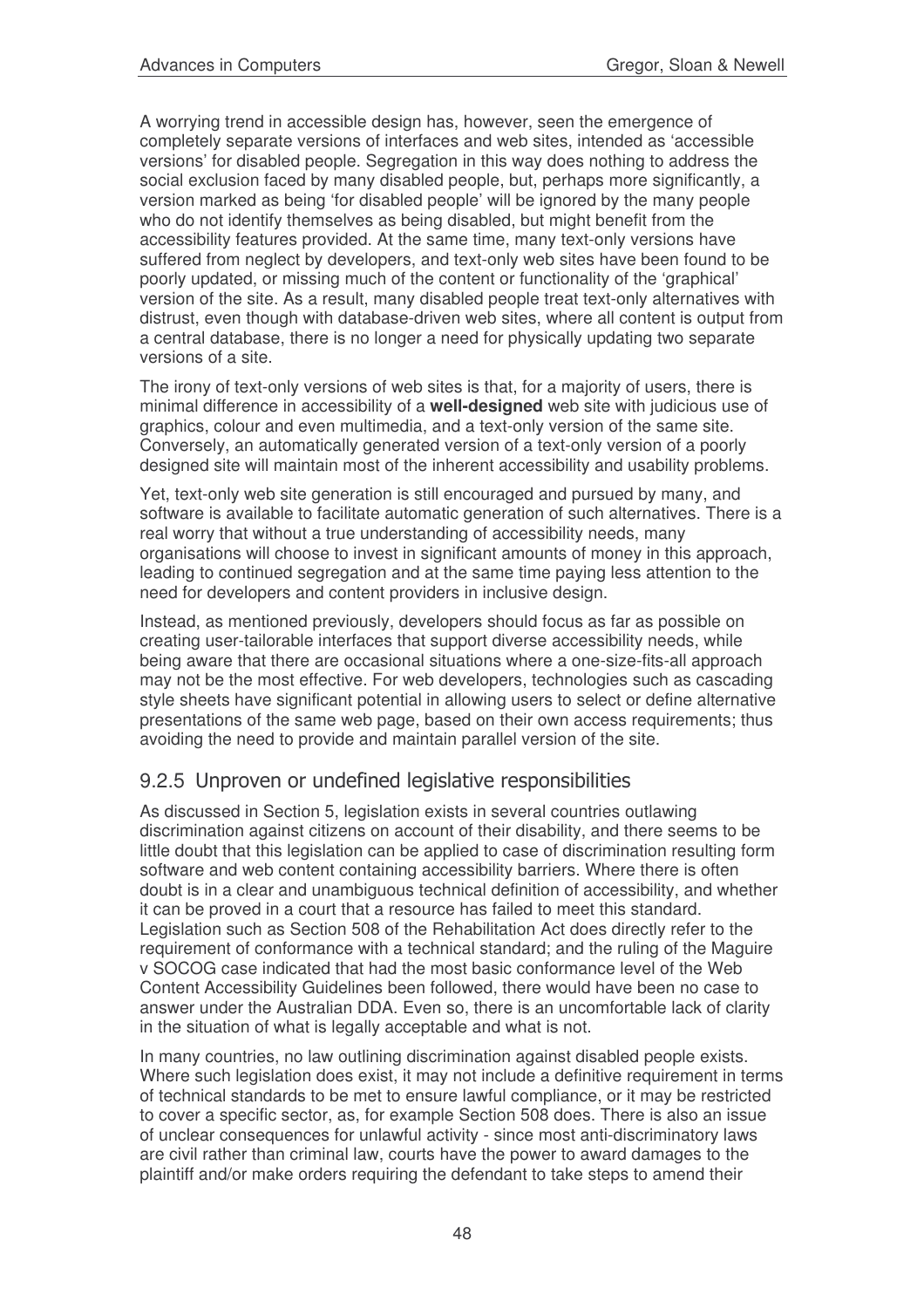discriminatory practice, but any such order is assessed on the specific circumstances of an individual case.

In the absence of any case law defining exact responsibilities, there will be uncertainty over responsibilities. Where there is uncertainty, there may be opportunity for organisations to argue that they have no legal responsibility to design accessible technology, or downplay their responsibilities, or to work to a level of accessibility that is far below an acceptable experience for many groups of disabled people. Organisations may also justify continued discriminatory practice, if they consider the risk of financial penalties resulting from a court ruling against them acceptable.

Another stumbling block is the subjective nature of many of the existing guidelines on accessible design, and different interpretations of guidelines. Any debate over whether supposedly universally recognised accessibility guidelines have or have not been satisfied will weaken the authority of such guidelines in a court of law, and will undermine the argument that a resource failing to conform to the guideline is unlawfully discriminatory.

These challenges to effective application of disability discrimination law to any instance of digital discrimination underline the need to maintain campaigns for clarity in terms of technical requirements to meet existing legislation, and, where there is none, to press for introduction of disability discrimination legislation that clearly sets out accessibility responsibilities of developers and providers of technology.

There is also the continuing need for more empirical data supporting the business case for accessible technology. The ultimate objective is a culture that finds technology with unjustifiable accessibility barriers unacceptable, in the same way as fire-escapes are now seen as a core requirement in the built environment.

#### 9.2.6 Bridging the gap between accessibility and usability

The success in the adoption of accessibility as a fundamental professional and technical skill in the independent web design community has been remarked upon earlier. Nevertheless, a guideline-focused, technical approach to accessibility can result in a design which presents a disabled person significant usability problems.

Thatcher (2003) describes an example of a US federal agency's web site that apparently met a specific set of accessibility standards but failed spectacularly to provide an acceptable browsing experience for a visually impaired user. Alternative text was provided for all images on the page, but the text provided was so unnecessary detailed and in many cases irrelevant that the site became virtually unusable.

The findings of the UK Disability Rights Commission Formal Investigation also stated that:

"Compliance with the Guidelines published by the (W3C) Web Accessibility Initiative is a necessary but not sufficient condition for ensuring that sites are practically accessible and usable by disabled people. As many as 45% of the problems experienced by the user group (in the Formal Investigation) were not a violation of any checkpoint, and would not have been detected without user testing." (DRC, 2004a)

It is unfortunate that the two communities who are interested in usability and accessibility respectively are relatively separate. The usability community is primarily interested in how "typical" users operate systems and designing systems which can be operated with the minimum of difficulty. The accessibility community is seen to be primarily concerned with ensuring that people with varying disabilities can access the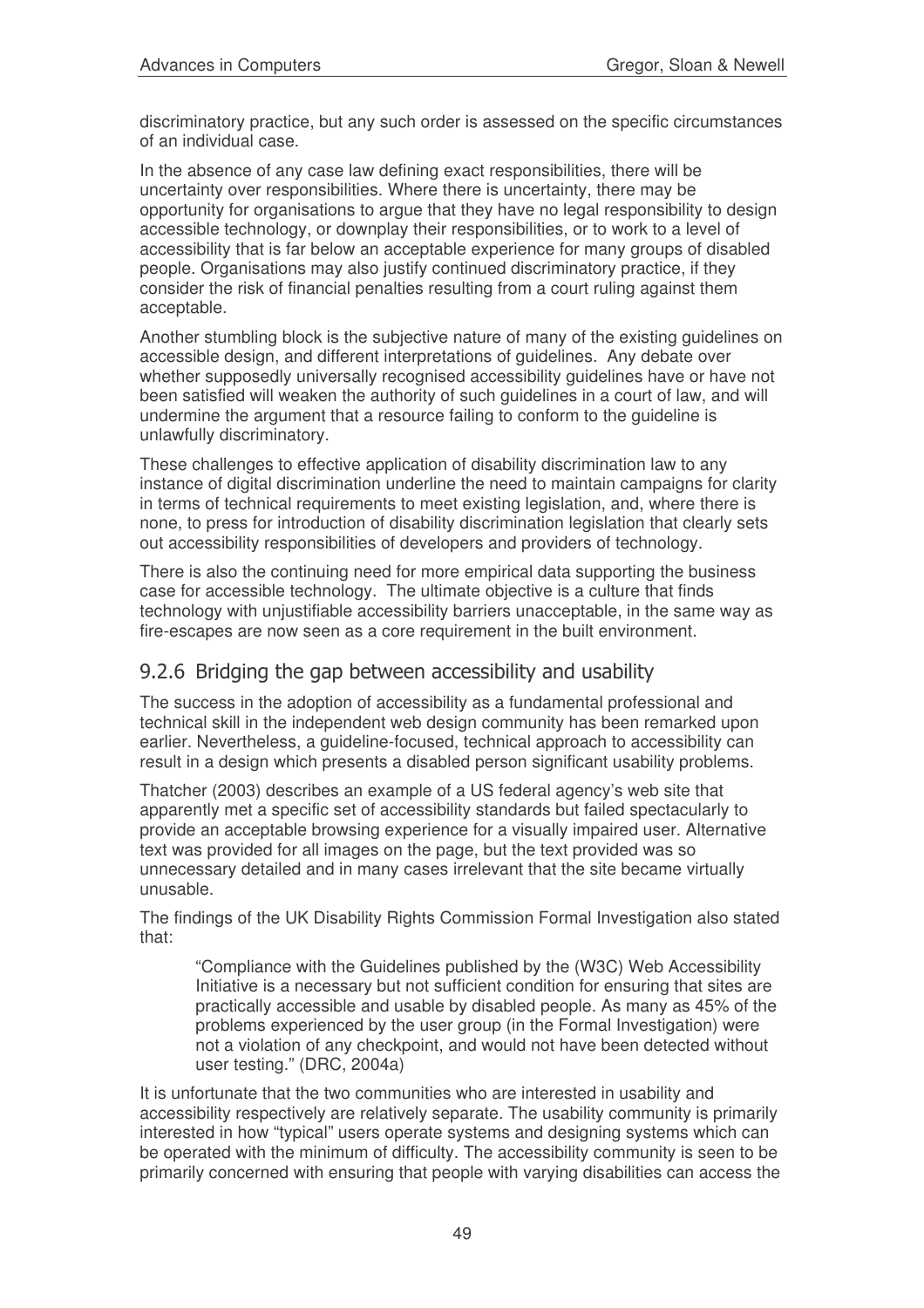functionality of systems. Some from the usability community will claim that accessibility is simply a sub-set of usability, and that one first produces a usable system and then investigates its accessibility as an add-on extra. This approach almost inevitably leads to significant extra expense and compromised accessibility.

It is more useful to think of usability as a sub-set of accessibility, that is, firstly the designer ensures that their target user group - including those with disabilities - can access the functionality of the system, and then considers how to make it usable for all of the intended audience.

The relationship between accessibility and usability has been described as:

"Usability problems impact all users equally, regardless of ability. That is, a person regardless of disability is not disadvantaged to a greater extent by usability issues than a person without a disability.

"Accessibility problems hinder access…by people with disabilities. When a person with a disability is at a disadvantage relative to a person without a disability, that is an accessibility issue." (Henry, 2002)

The same reference also acknowledges:

"…it is rarely useful to differentiate between accessibility and usability…the distinction between accessibility and usability is especially hard to define when considering cognitive and language abilities." (Henry, 2002)

This is particularly so as the impact of most usability problems is also dependent on a cognitive ability, namely the ability to detect and identify the problem and find a solution. For individuals with specific cognitive impairments, what may be seen as a minor challenge for a majority may again become a significant barrier to access.

Existing guidelines for accessible design thus may overlook, or fail to emphasise, the need to minimise or avoid apparently minor problems that, as a result of a specific impairment or combination or impairments, may be magnified to such an extent as to make the interface virtually unusable

Thus although an interface may seem to meet recognised accessibility guidelines, it may yet still be unlawfully discriminatory to particular disabled people:

"Published Guidelines and automatic testing software are useful diagnostic tools but **are only part of what is needed** to fulfil the (UK) DDA duty on service providers to make "reasonable adjustments" to their website practices, policies and procedures." (emphasis added) (DRC, 2004 p12)

Ultimately, this illustrates the importance of involving disabled users throughout the design and development of an interface to ensure both technical accessibility and to raise the user experience to a satisfactory level.

Microsoft's research into accessible technology found that people with impairments who used accessibility options and assistive technologies often did not consider that they used these technologies because of their impairment – rather, they used them in order to make it easier to use their computer. In other words, accessibility options and assistive technologies were considered as **enhancements to usability**, rather than accessibility:

"From trackballs to screen magnifiers, participants frequently reported that these products make computers "easier to use", "more comfortable" and "more convenient". (Microsoft, 2004)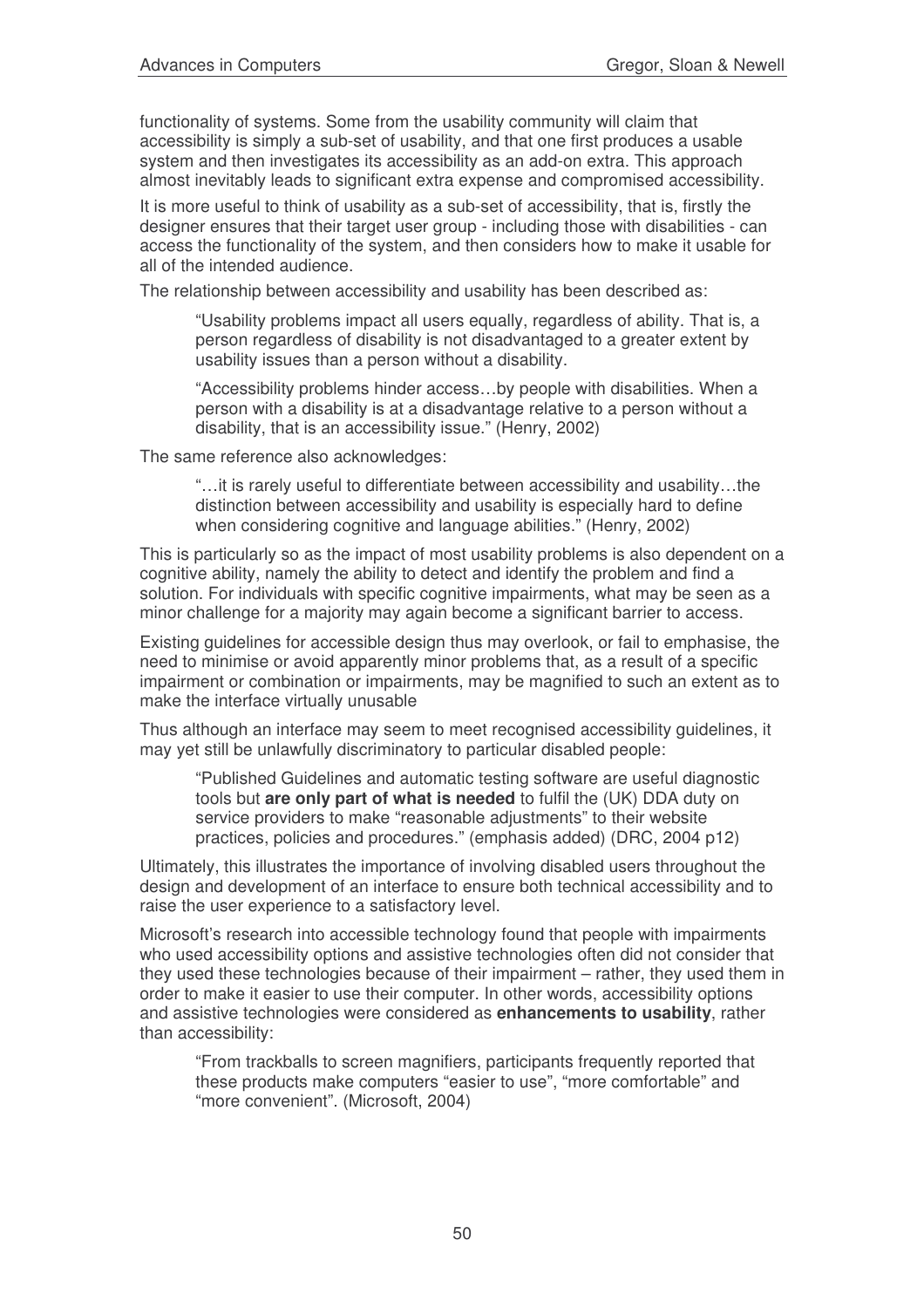## 9.2.7 Neglect of specific user groups

It is widely acknowledged that requirements for and provision of accessibility options for some groups of disabled people, are more widely known than for other groups. For example, guidelines for enhancing the accessibility of software and web interfaces for blind and visually impaired people are relatively well advanced. For other groups, however, there is less awareness of what can be done to design optimally accessible and usable technology. This can partly be explained by the relative homogeneity of the accessibility needs of blind people, in comparison to that of elderly people, or people with 'cognitive disabilities'. It is much easier to ensure people are not excluded if there is a straightforward unambiguous set of guidelines.

For example, a key step to make information accessible to someone who is blind is to make it available in text, whereas a graphical, animated or audio format would be more suitable for someone with a severe learning disability or who has very low reading skills, but the resources and skills required to do this effectively may be beyond many content providers.

The situation was summarised by Clark (2002a):

"There is no plan of action available … in order to accommodate learningdisabled visitors in the way that plans of action are available for other disability groups, however contingent and fractured those latter plans might be. There are no simple coding or programming practices – or even complex practices, for that matter – in which you can engage to accommodate this group."

There is undoubted potential for technology to reduce exclusion and enhance the lives of specific groups, in particular for the significant group of people who have reading and learning disabilities, but their requirements are often diametrically opposed to that of other groups. The work of the Concept Coding framework project may be an important step towards this goal, but much work remains to be done to reduce exclusion amongst people with severe learning disabilities.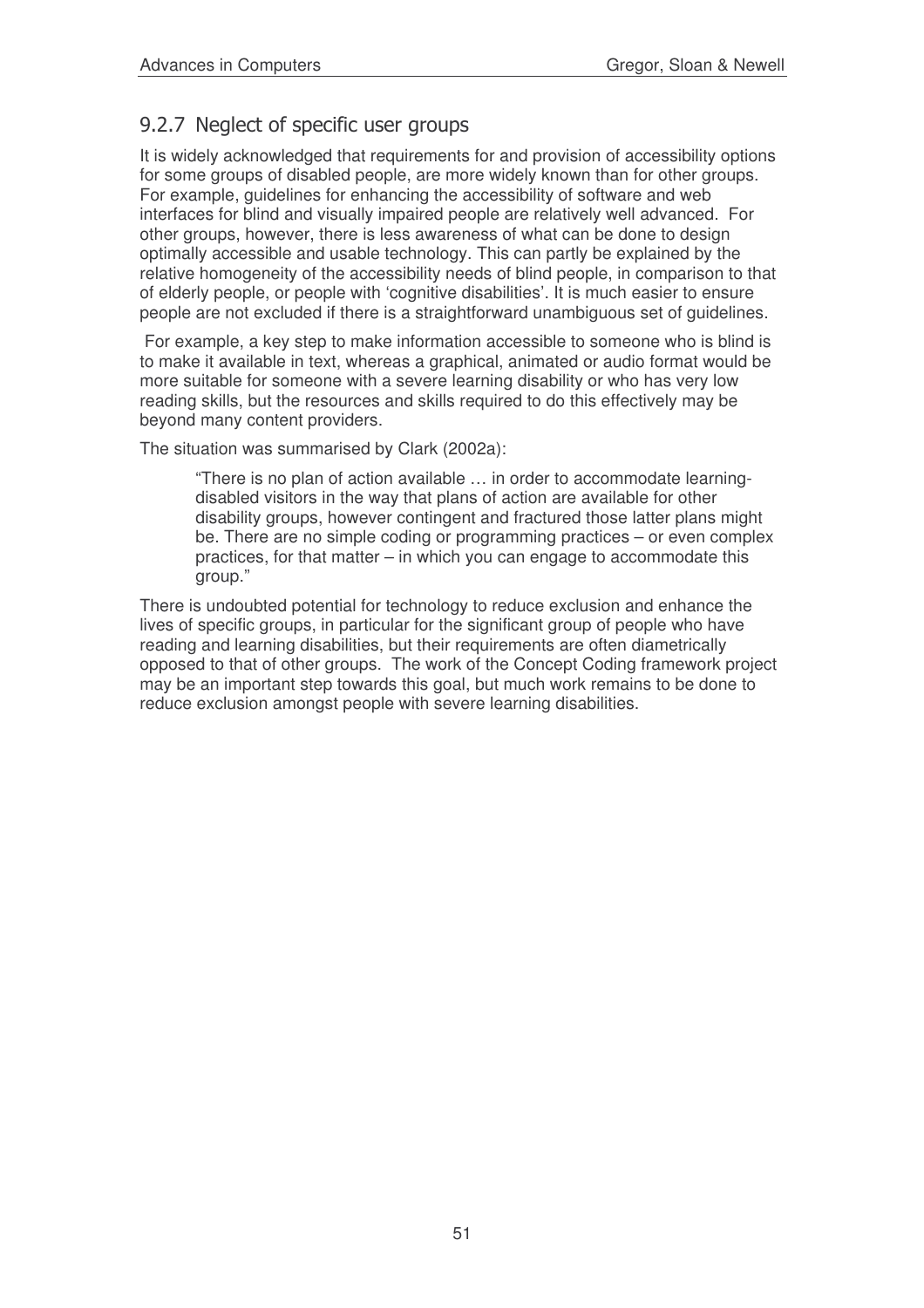# 10 The digital divide still exists

In this chapter, we have seen how technology can be used to enable and facilitate inclusion, and we have noted how easy it is for designers and developers to inadvertently exclude large groups of users just by not taking proper account of the widely available knowledge on accessibility and inclusion. Given all the technical knowledge and guidance available, the trends in legislative activity and the emergence of frameworks for carrying out accessible design, it would be easy to be lulled into a sense that all was well and that inclusion and the digital divide had been removed. This would be wrong; there are still some major concerns.

The socio-economic divide still exists, and, although technology prices continue to fall, their purchase remains very low on the agenda for disabled and older people who are struggling to keep a roof over their heads. While the technology may be getting better, and cheaper, there are still significant economic barriers to its uptake by those who might benefit most from it.

Next, there is a battle for hearts and minds – while the technology exists to either assist or enhance quality of life and access, many older people in particular don't and won't make use of technology even when they clearly can afford it. A frequent reaction to the direct question is, "Oh, no, that's not for me". To some extent this problem will solve itself as the older population becomes one which was brought up with computing in their lives, but there is still a job to be done in convincing nontechnology users that there can be significant benefits for them.

While many major players and niche companies are clearly working hard to avoid excluding people, there are still many systems appearing – software, hardware and web services, - which have clearly not been designed with any thought for the whole range of users. There is still far too much technology push in emerging areas. Whilst this is likely to reduce as developers see the success of well designed products and the legislative effects as case lore develops, the need for usable systems still needs to be positively promoted. The challenge is how to provide designers with the right sort of information, and in a way which doesn't get in the way of the design process itself. There is no shortage of information, but it is not always clear how to interpret and use it effectively. The solution most surely lies in the promotion of a *culture* of inclusion, where it is seen as an integral part of the design process, and is taught explicitly to the emerging generation of designers and developers.

There are many positive signs that computers are beginning to realise their potential as liberators and facilitators for older and disabled people, but there is still a long way to go

- in developing methods to ensure inclusion;
- in developing and implementing legislation concerning inclusion in the digital world
- in convincing sectors of the population of the potential benefit to them of technology uptake, and
- in evolving a culture of inclusion in the design and development communities.

Everyone in the computing and information technology communities has a role to play in this important task.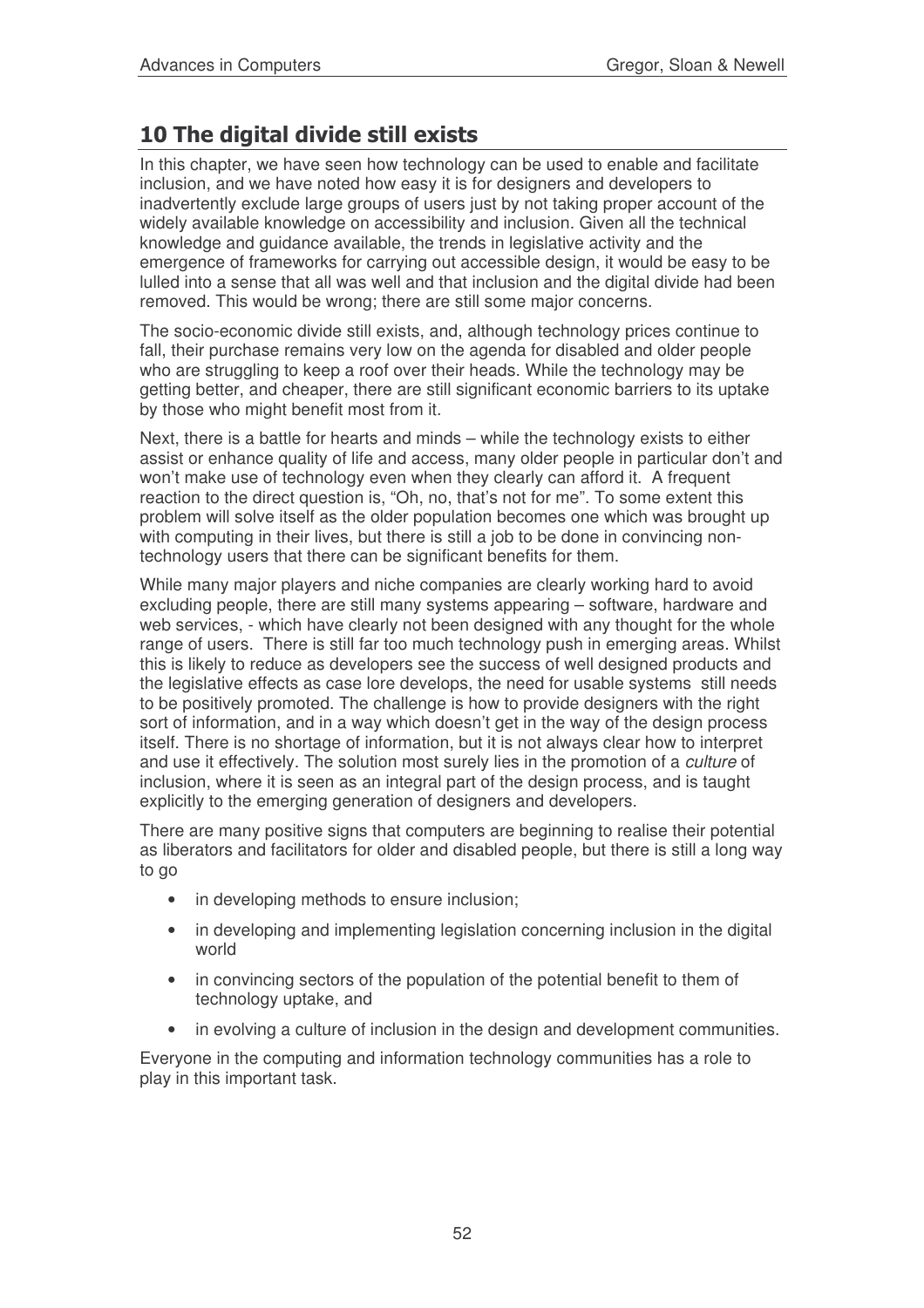### **References**

Alm, N., Astell, A., Ellis, M., Dye, R., Gowans G., and Campbell J., (2004) A cognitive prosthesis and communication support for people with dementia , Neuropsychological Rehabilitation 14(1/2) pp.117-134.

Arnott, J.L. and Javed, M.Y. (1992) Probabilistic character disambiguation for reduced keyboards using small text samples, Augmentative and Alternative Communication (A.A.C.), Vol.8, No.3, Sept. 1992, pp. 215-223.

Bohman, P (2003) University Web Accessibility Policies: A Bridge Not Quite Far Enough. Available at http://www.webaim.org/coordination/articles/policies-pilot

Brewer, J. and Treviranus, J. (2003) Developing and reusing accessible content and applications. In: Littlejohn, A (ed.) Reusing Online Resources - a sustainable approach to e-learning. Kogan Page, pp119-128.

Carmichael, A (1999) Style Guide For the Design of Interactive Television Services for Elderly Viewers. Winchester, UK: Independent Television Commission.

Clark, J (2001a) Accessibility on the Mac: Trouble in Paradise. Tidbits No. 568, 19 Feb 2001. Available at http://db.tidbits.com/getbits.acgi?tbart=06311

Clark, J (2001b) Accessibility on the Mac: Further Glimpses of Paradise. Tidbits No. 607, 3 Dec 2001. Available at http://db.tidbits.com/getbits.acgi?tbart=06646

Clark, J (2002) Building Accessible Web Sites. New Riders, Indianapolis.

Clarkson, J., Coleman, R., Keates S. & Lebbon C., (eds) (2003) Inclusive Design – Design for the whole population, Springer.

Clarkson, J., Dong, H. & Keates, S. (2003) Quantifiying design exclusion, in Clarkson, J., Coleman, R., Keates S. & Lebbon C., (eds) Inclusive Design – Design for the whole population, Springer 2003, pp422 to 436

Cloninger, C (2000) Usability experts are from Mars, graphic designers are from Venus. In: A List Apart (74), July 2000. Available from http://www.alistapart.com/articles/marsvenus/

Colwell, C. and Petrie, H. (1999). Evaluation of Guidelines for Designing Accessible Web Content. In C. Buhler & H. Knops (Eds.) Assistive Technology on the Threshold of the New Millennium. (Proceedings of AAATE '99). Amsterdam: IOS Press.

Department of Justice (2002) A Guide to Disability Laws. Available at http://www.usdoj.gov/crt/ada/cguide.htm

Disability Rights Commission (2004) The Web – Access and Inclusion for Disabled People. A formal investigation conducted by the Disability Rights Commission. Available at http://www.drc-gb.org/publicationsandreports/report.asp

Disability Rights Commission (2004a) ibid, p12.

Enabling America: Assessing the Role of Rehabilitation Science and Engineering (Institute of Medicine, 1997), published by the National Academies Press, 2101 Constitution Ave., NW Box 285 Washington, DC 20055

Gregor, P. and Newell, A. F. (2001) Designing for dynamic diversity - making accessible interfaces for older people, in: ACM WUAUC (22-25 May, Portugal 2001)

Gregor, P., Newell, A.F. & Zajicek, M. (2002) Designing for Dynamic Diversity interfaces for older people. The Fifth International ACM Conference on Assistive Technologies (ASSETS 2002) Edinburgh July 2002.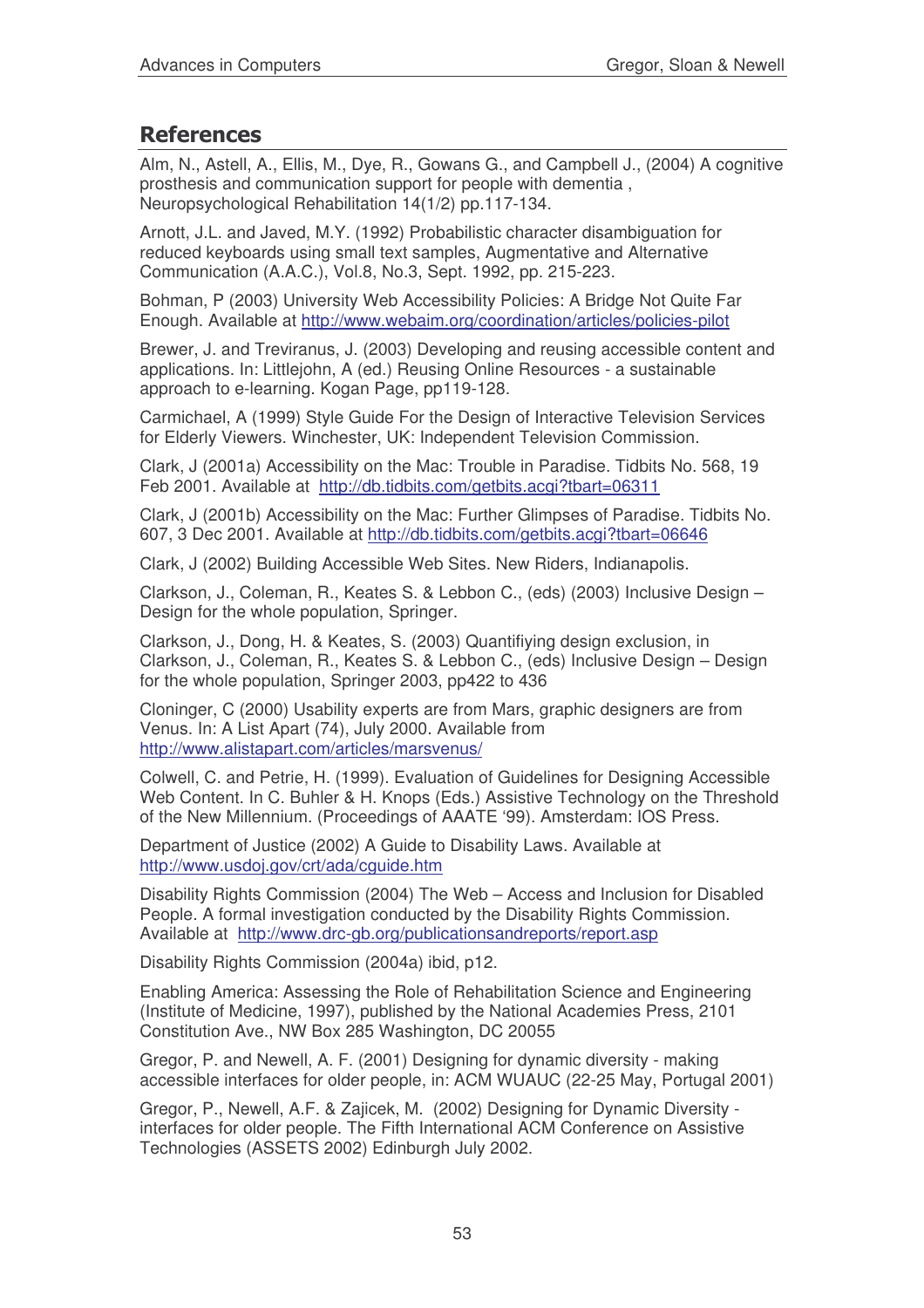Henry, S. (2002) Understanding Web Accessibility. In: Thatcher, J., Waddell, C., Henry, S., Swierenga, S., Urban, M., Burks, M., Regan, B. and Bohman, P. (2002). Constructing accessible web sites. Birmingham, UK: Glasshaus. p10

Hypponen, H., (1999). The Handbook on Inclusive Design for Telematics Applications, Siltasaarenkatu 18A, 00531 Helsinki, Finland.

ISO 13407: 1999(E). Human-centred design processes for interactive systems, International Organisation for Standards

Keates, S.& Clarkson, J., Countering design exclusion – An introduction to inclusive design, Springer 2004.

IMS Global Learning Consortium (2002) IMS Guidelines for Developing Accessible Learning Applications, version 1.0. Available at http://ncam.wgbh.org/salt/guidelines/

Inglis, E. A., Szymkowiak A., Gregor, P., Newell, A. F., Hine, N., Wilson, B. A, Evans, J. and Shah, P., Usable technology? challenges in design a memory aid with current electronic devices, Neuropsychological Rehabilitation 24(1/2) (2004) pp.77-87.

Macromedia (2004) Accessibility and Macromedia Flash Player 7. Available at http://www.macromedia.com/macromedia/accessibility/features/flash/player.html

Macaulay, C. and Crerar, A. (1998) Observing the Workplace Soundscape: Ethnography and Interface Design. In Proceedings of the International Conference on Auditory Display (ICAD '98), Glasgow, November 2-5 1998. BCS/EWiC.

Microsoft Corporation (2003a) The Wide Range of Abilities and Its Impact on Computer Technology. Available at http://download.microsoft.com/download/0/1/f/01f506eb-2d1e-42a6-bc7b-1f33d25fd40f/ResearchReport.doc

Microsoft Corporation (2003b) Accessible Technology in Computing—Examining Awareness, Use, and Future Potential. Available at http://download.microsoft.com/download/7/c/9/7c9c1528-a161-4b95-a79b-7393d7accc20/Accessible%20Technology%20and%20Computing--

%20Examining%20Awareness,%20Use,%20and%20Future%20Potential.doc

Newell, A.F., (1995), "Extra-ordinary Human Computer Operation", in *Extra-ordinary Human-Computer Interactions,* A. D. N. Edwards (ed.), Cambridge University Press 1995

Newell, A.F. & Cairns, A.Y., (1993). Designing for extra-ordinary users, Ergonomics in Design, Oct 1993, 10-16

Newell, A.F. & Gregor, P., (1997). Human computer interfaces for people with disabilities, in *Handbook of Human-Computer Interaction*, Helander, M., Landauer, T.K. and Prabhu, P. (eds), Elsevier Science BV, (ISBN 0 444 81862 6) pp 813-824.

Newell A.F. & Gregor, P., (2000) User Sensitive Inclusive Design – in search of a new paradigm, Proc A.C.M. Conference on Universal Usability, (ed. J. Scholtz and J.Thomas), Washington, DC Nov. 2000, pp39-44,

Nielsen, J. (1993) Usability Engineering, London, Academic Press

Nielsen, J (2000) Why You Only Need To Test With 5 Users. Alertbox March 19<sup>th</sup> 2000. Available at http://www.useit.com/alertbox/20000319.html

Paciello, M. (2000) Web Accessibility for People with Disabilities. CMP Books.

Pieper, M., Morasch, H. and Piela, G. (2002) Bridging the educational divide. In: Universal Access and Assistive Technology. Springer-Verlag London pp119-130.